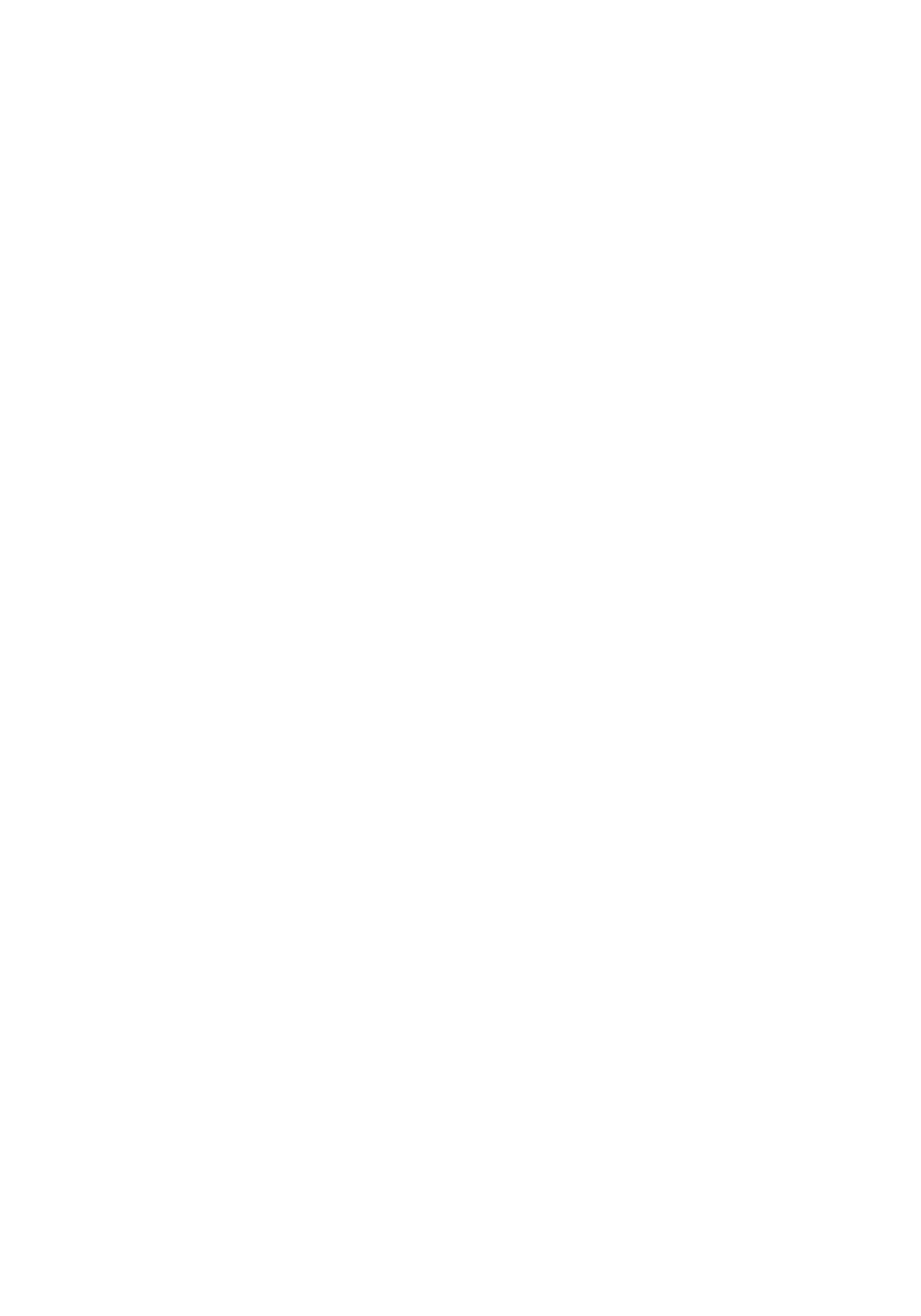# Report of Findings from the Practice and Professional Issues **Survey** Winter 2002

June Smith, PhD, RN Lynda Crawford, PhD, RN, CAE

National Council of State Boards of Nursing, Inc. (NCSBN)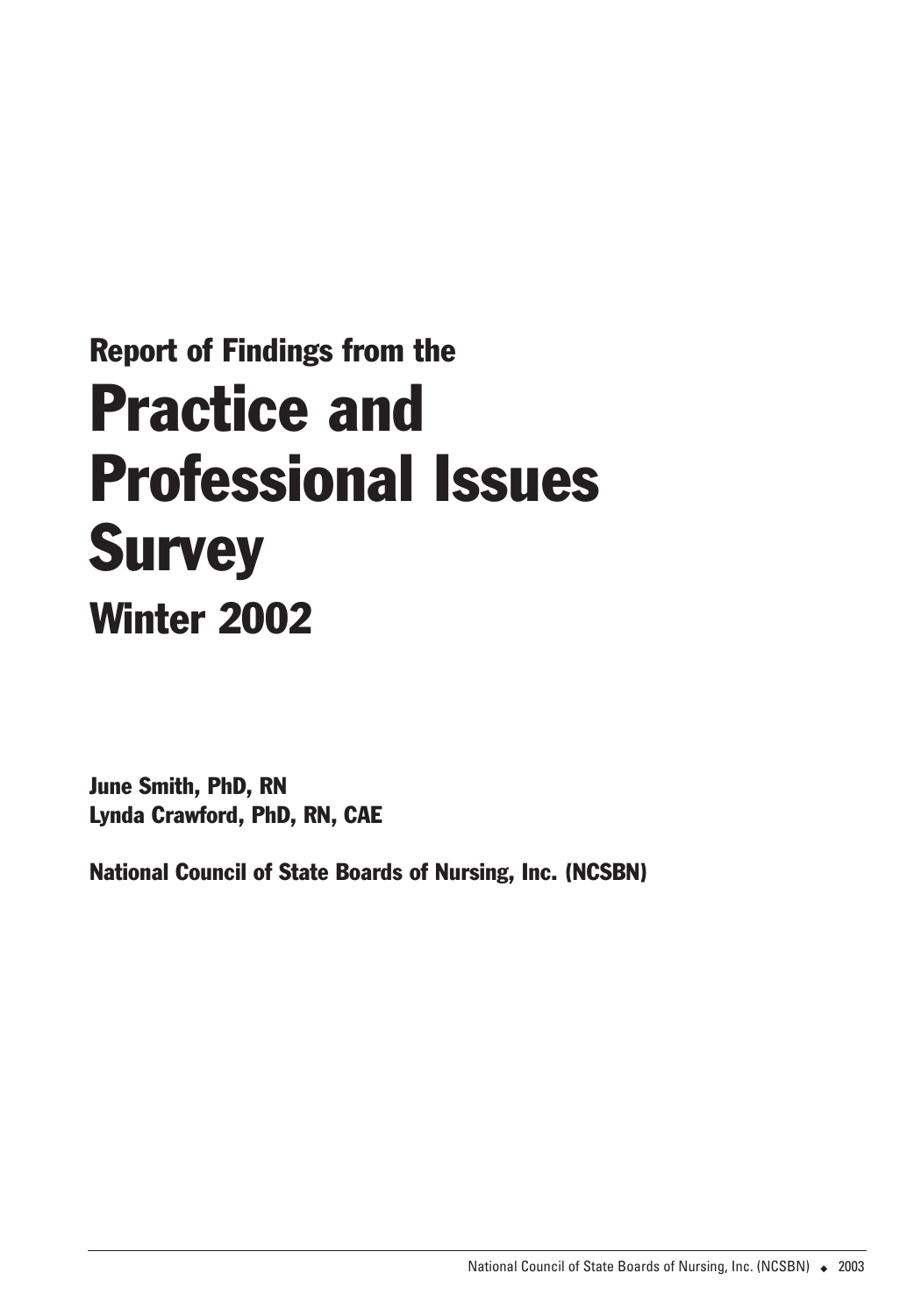ii

WINTER 2002 PPI SURVEY

Copyright © 2003 National Council of State Boards of Nursing, Inc. (NCSBN)

All rights reserved.

The NCSBN logo, NCLEX®, NCLEX-RN® and NCLEX-PN® are registered trademarks of NCSBN and may not be used or reproduced without written permission from NCSBN. No part of this publication may be reproduced, stored in a retrieval system or transmitted in any form by any means (electronic, mechanical, photocopying, recording, or otherwise now known or to be invented) for any commercial or for-profit use or purpose without written permission from NCSBN.

Address inquiries in writing to NCSBN Permissions, 111 E. Wacker Drive, Suite 2900, Chicago, IL 60601-4277.

Printed in the United States of America

ISBN# 0-9720273-4-3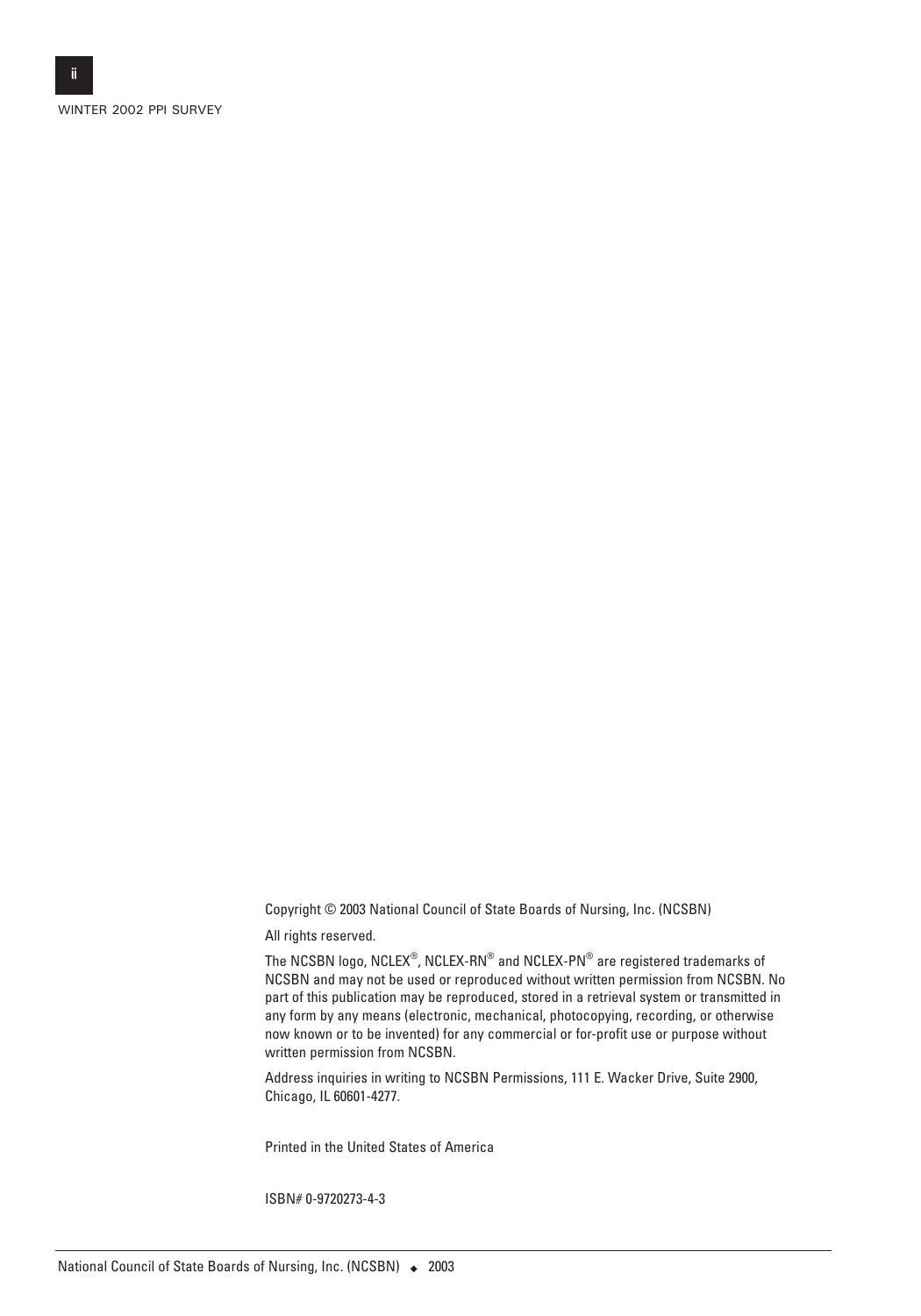iii

# Table of Contents

| Sample Selection and Data Collection Procedures 12 |  |
|----------------------------------------------------|--|
|                                                    |  |
|                                                    |  |
|                                                    |  |
|                                                    |  |
|                                                    |  |

# Survey Participants: Demographics, Educational/Experiential

| RN Educational Preparation for Selected Competencies  25 |  |
|----------------------------------------------------------|--|
|                                                          |  |
|                                                          |  |
|                                                          |  |
|                                                          |  |
|                                                          |  |
|                                                          |  |
|                                                          |  |
|                                                          |  |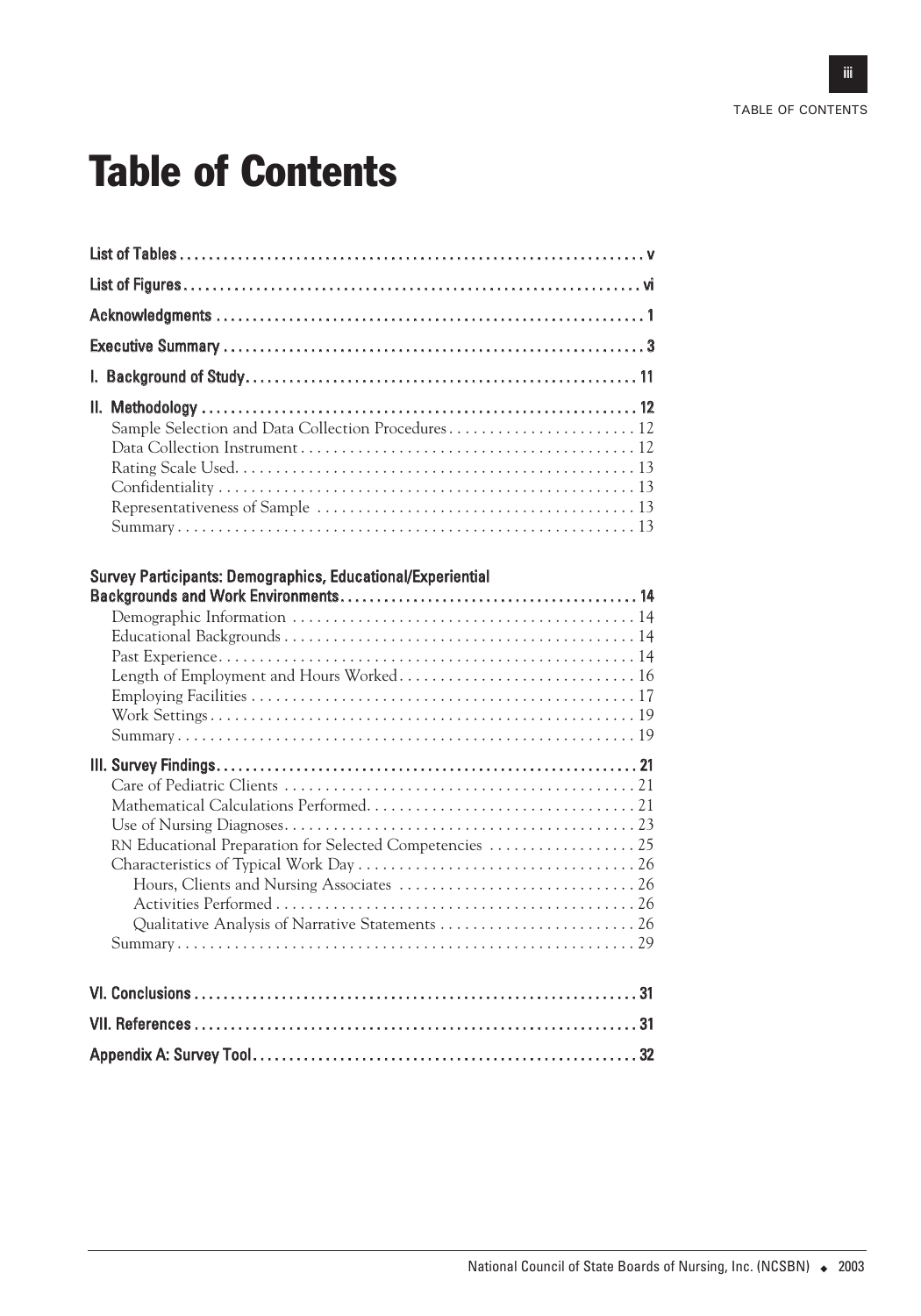WINTER 2002 PPI SURVEY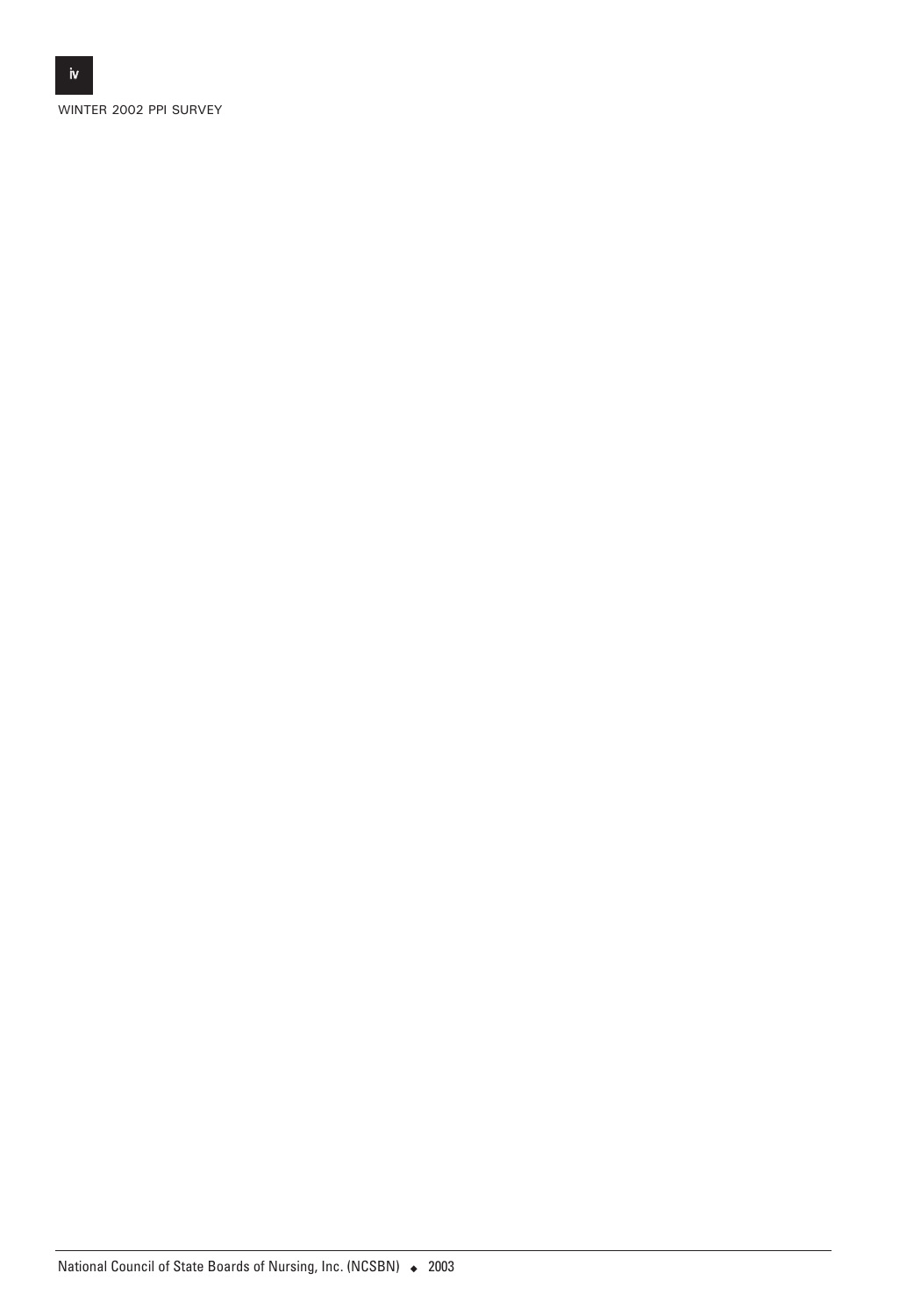v

# List of Tables

| 1.  | Educational Preparation – RN $\dots\dots\dots\dots\dots\dots\dots\dots\dots\dots\dots\dots\dots$ |
|-----|--------------------------------------------------------------------------------------------------|
| 2.  |                                                                                                  |
| 3.  |                                                                                                  |
| 4.  |                                                                                                  |
| 5.  |                                                                                                  |
| 6.  |                                                                                                  |
| 7.  | Settings in Which New RNs and LPN/VNs Provided                                                   |
| 8.  | Types of Pediatric Clients to Whom New RNs and                                                   |
| 9.  | Frequency of Use of Mathematical Calculations by                                                 |
| 10. |                                                                                                  |
| 11. | Perceived Importance of Selected Competencies                                                    |
| 12. |                                                                                                  |
|     | 13. Hours/Proportion of Time Spent on Classifications of Activities 27                           |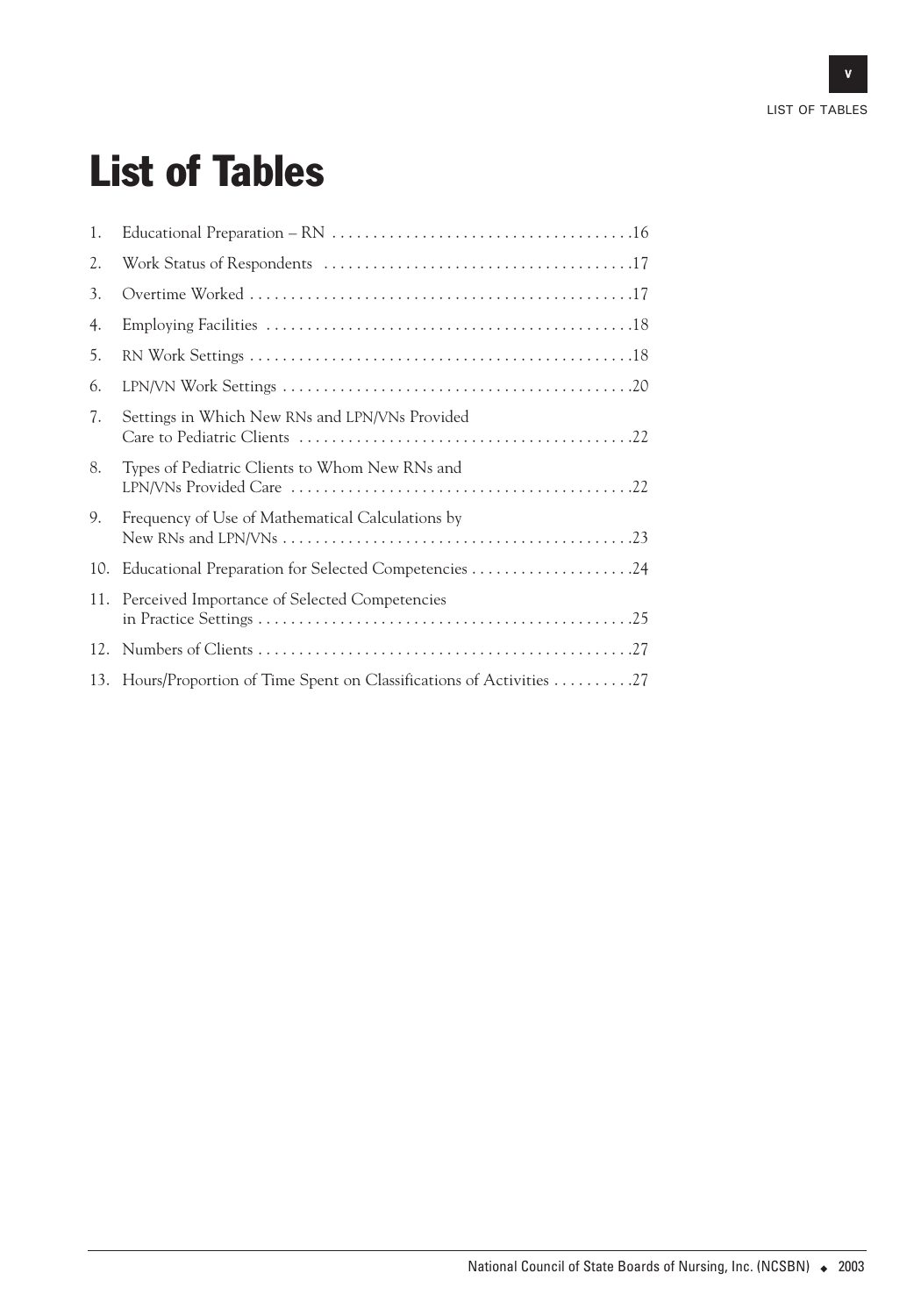vi

# List of Figures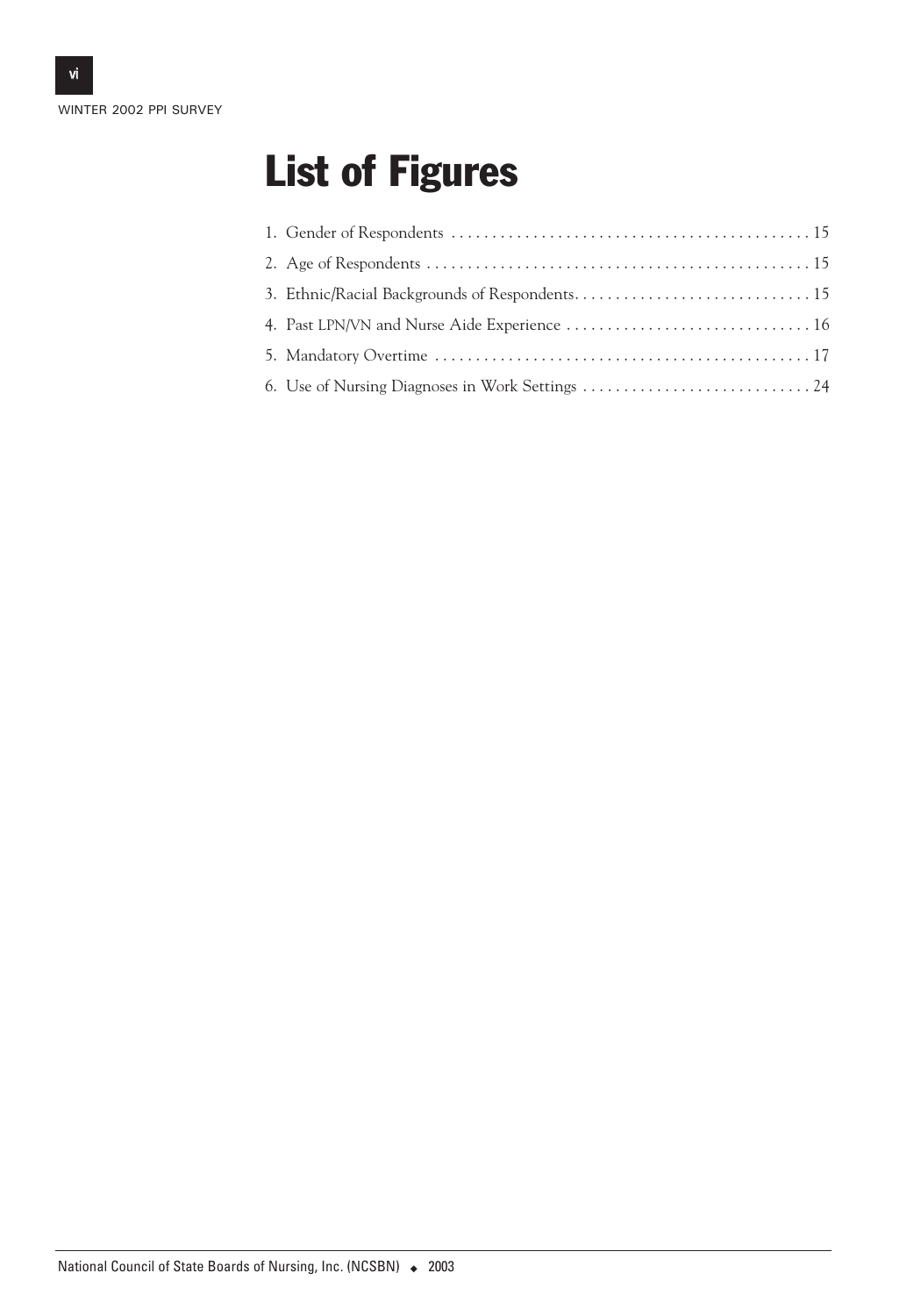# Acknowledgments

This study would not have been possible without the support provided by the 891 newly licensed registered and licensed practical/vocational nurses who expended time and energy to complete lengthy surveys. The information they provided will contribute to the understanding of many current practice and professional issues. The authors gratefully acknowledge that the assistance of Lamika Obichere and Amy Bird in the preparation of this document was essential to completion of this study.

J.S., L.C.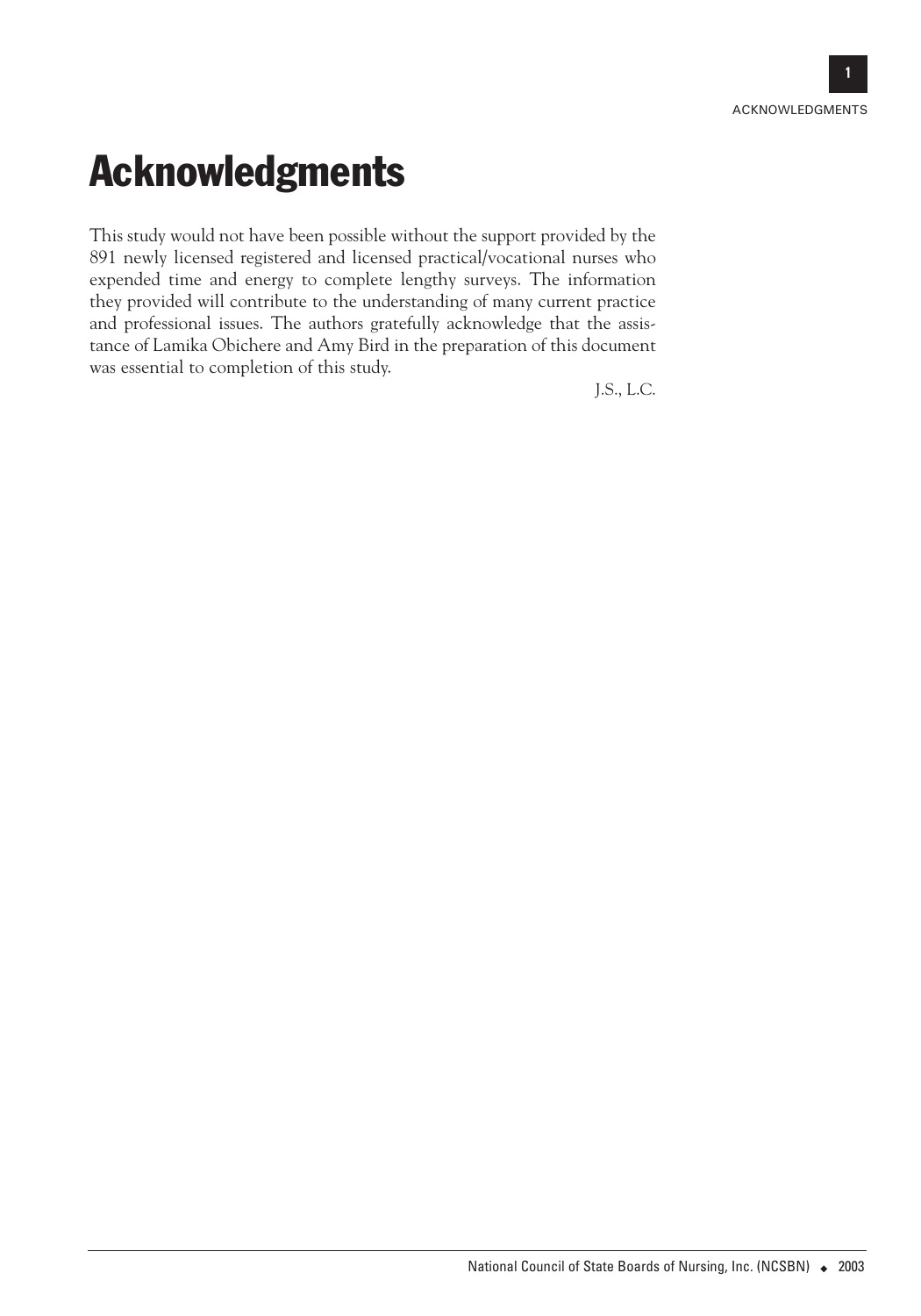WINTER 2002 PPI SURVEY

2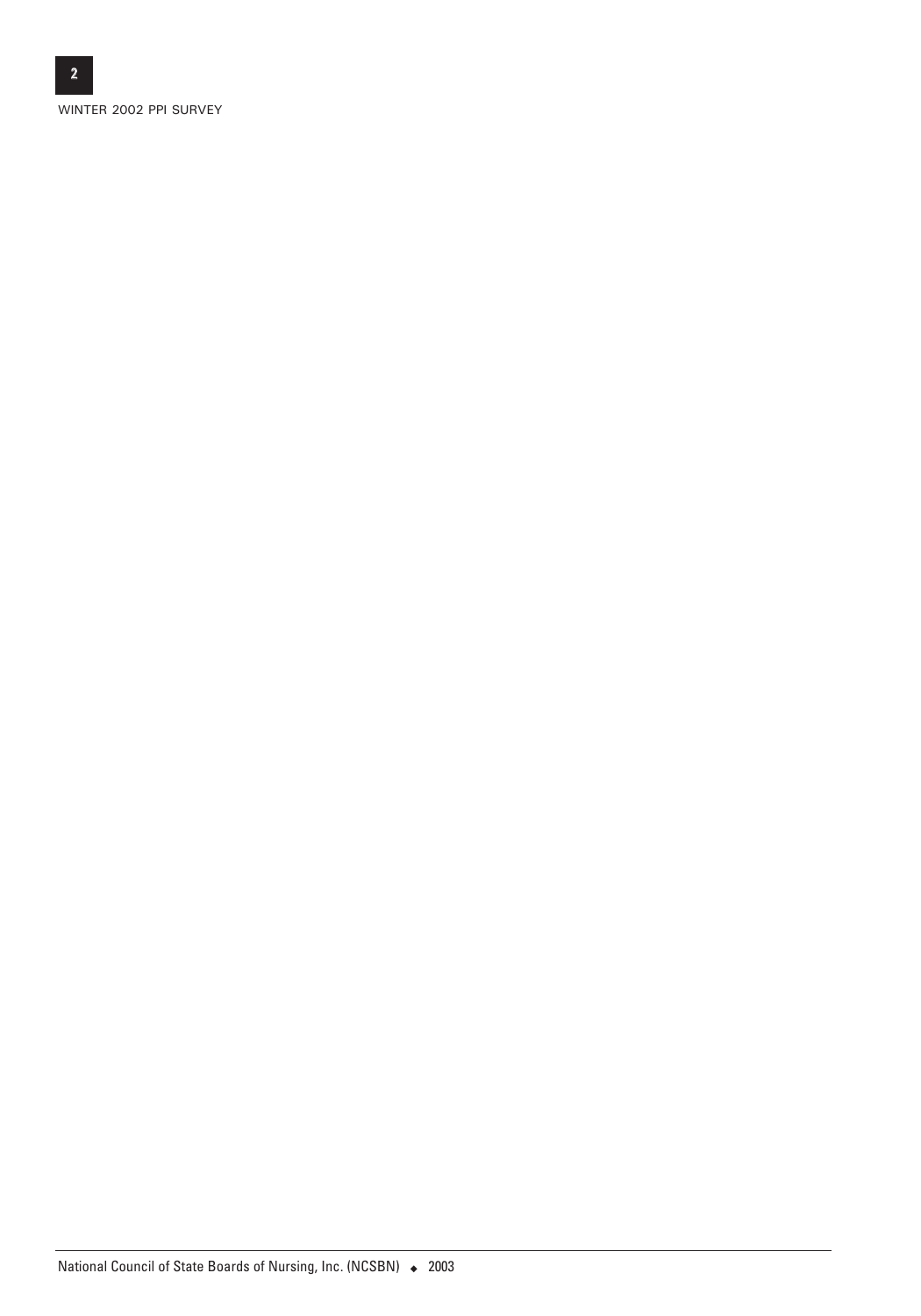# Executive Summary

# **Background**

Practice and Professional Issues Surveys are conducted twice a year by the National Council of State Boards of Nursing, Inc. (NCSBN) to collect information from entry-level nurses on specific practice activities and current professional issues. Data is collected from nurses during their first six months of practice on activities they are performing as nurses and on selected issues surrounding that practice. This study was conducted October through December 2001.

# **Methodology**

Separate surveys were constructed for RNs and LPN/VNs with most of the survey questions identical across the two questionnaires. Information was collected regarding care provided to pediatric clients, mathematical calculations used in work settings, the use of nursing diagnoses, perceptions of the adequacy of educational preparation for selected RN competencies, and the parameters of a typical nurse's work day.

#### Survey Process

Stratified random samples of 1,000 RNs and 1,000 LPN/VNs were selected from lists of candidates successful on the NCLEX-RN® or NCLEX-PN® examinations between May 1 and July 31, 2001. A three-stage mailing process was used to engage the participants in the study. The survey with a cover letter and postage-paid return envelope was sent to subjects in the sample the first week in January 2002. One week later a postcard was sent to all participants,

reiterating the importance of the study, and urging participation. Approximately three weeks after the reminder postcard, a second survey was mailed to continued nonrespondents.

#### Return Rates

Of the 1,000 surveys sent to RNs, 22 were mailed to bad addresses, and 431 usable surveys were returned for a 44% return rate. Of the 1,000 surveys sent to LPN/VNs, 33 were sent to bad addresses and 460 usable forms were returned for a return rate of 47.5%.

This sample size was calculated as adequate to provide proportional estimates at +/-2.5% of the true rate.

# Sample

#### Demographic Data

The majority (90% of the RNs and 93% of the LPN/VNs) of these new nurses were female. Both RNs and LPN/VNs averaged a little over 30 years of age. The associate degree graduate respondents averaged 32.4 years of age, and the baccalaureate degree graduates averaged 27.1 years of age.

#### Educational Backgrounds – RN

The basic nursing education programs reported by the newly licensed RNs were: associate degree (58.7%) and baccalaureate degree (37.7%), diploma (1.4%), and education outside the United States (1.7%). One (.2%) of the respondents to the current survey reported graduation from a master's program and one (.2%) reported graduating from a doctoral program.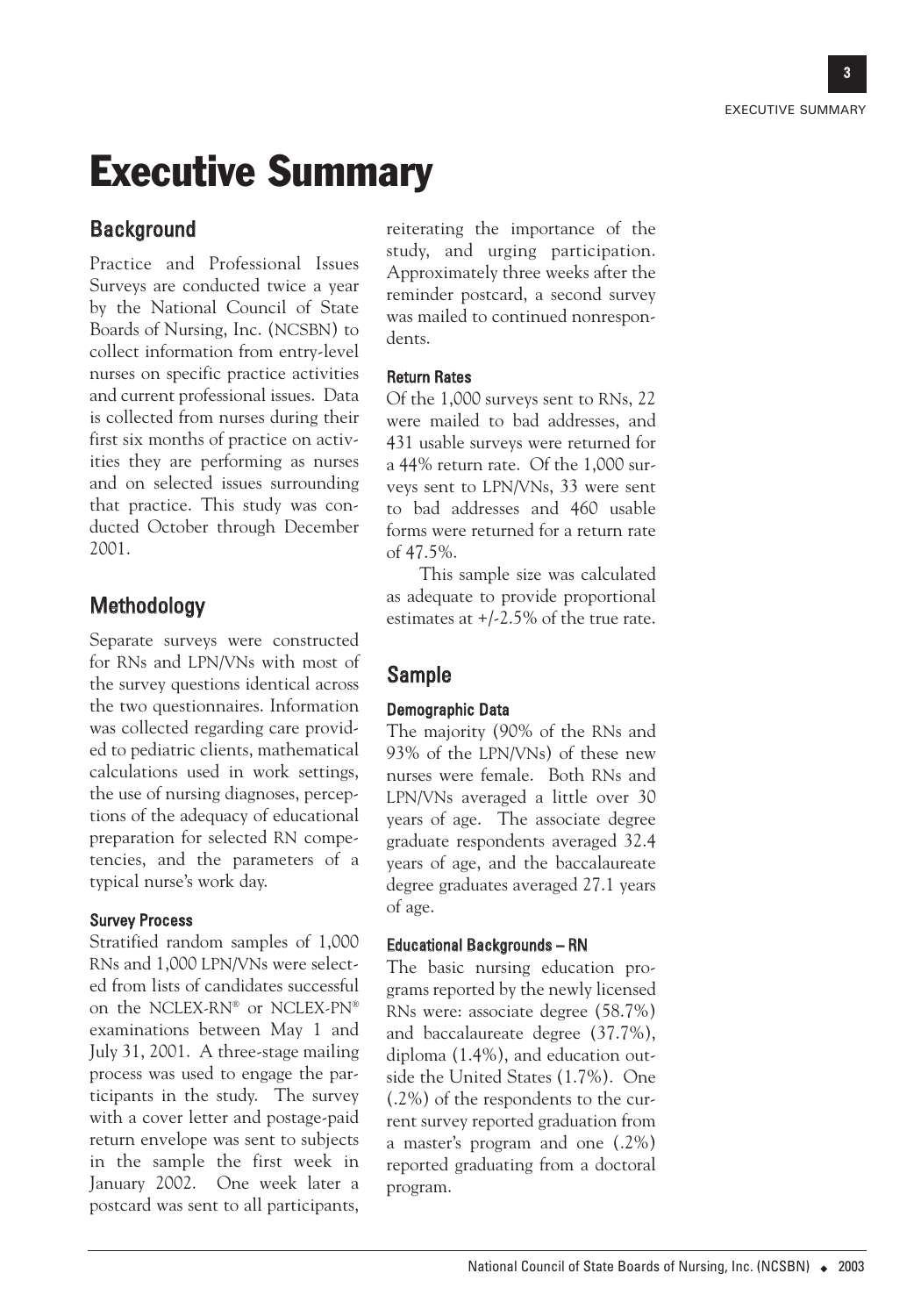### Past Experience

About 21% of the RNs reported previously working as an LPN/VN for an average of 5.2 years (SD 5.1 years). Both the RNs and LPN/VNs were asked about previous work as nursing assistants or aides, and 60% of the RNs and 63% of the LPN/VNs reported such past work. The RNs had been aides or assistants for 0 to 15 years, average 2.6 (SD 2.7 years), and the LPN/VNs had been aides or assistants for 0 to 24 years, average 4.6 (SD 4.5 years).

### Length of Employment and Hours Worked

Most (95% of the RN and 90% of the LPN/VN) respondents reported current employment in nursing. For RNs family or personal situations (for six respondents) and returning to or remaining in school (for seven respondents) were the most frequently cited reasons for remaining unemployed. Returning to or remaining in school was the most frequently sited reason (for 22 respondents) for nonemployment by LPN/VNs. For the remainder of the survey respondents, the RNs had been employed an average of about 6.2 months and LPN/VNs had been employed for an average of 5.7 months. The RNs worked an average of 36.9 nonovertime hours per week, and the LPN/VNs worked 33.2 hours. The LPN/VNs and RNs both averaged about 4.5 hours of overtime per week. Only 15% of these newly licensed RNs and 13% of the LPN/VNs reported working mandatory overtime. For those reporting working such hours, the RNs worked an average of 6.17 hours and the LPN/VNs worked an average of 7.98 hours.

### Employing Facilities

Most (84%) newly licensed RNs continued to be employed in hospitals. Seven percent of the RNs reported working in long-term care and 6% reported employment in community-based or ambulatory care settings. The LPN/VNs were most frequently (41%) employed in long-term care facilities, and less likely to report working in hospitals (38%). About 17% of the LPN/VNs reported employment in community-based or ambulatory care settings.

#### Work Settings

The five work settings most frequently reported by the newly licensed RNs were medical surgical (35.9%), critical care (32.3%), pediatrics (8.3%), labor and delivery (6.8%), and nursing homes (6.8%).

The five work settings most frequently reported by the newly licensed LPN/VNs were nursing home (41.3%), medical surgical (27.9%), rehabilitation (8.7%), other longterm care (7.7%) and critical care  $(5.5\%)$ .

# **Findings**

### Care of Pediatric Clients

Respondents were asked if they provided care to clients aged newborn to 18 years, where they provided the care, and what types of pediatric clients were under their care. Care was provided to pediatric clients by 46.7% of the RNs and 26.8% of the LPN/VNs. The RNs reporting caring for pediatric clients were more likely to provide that care in acute care settings: maternity or obstetric wards (24.7%), pediatric departments (18.8%) or emergency departments (17.7%). The LPN/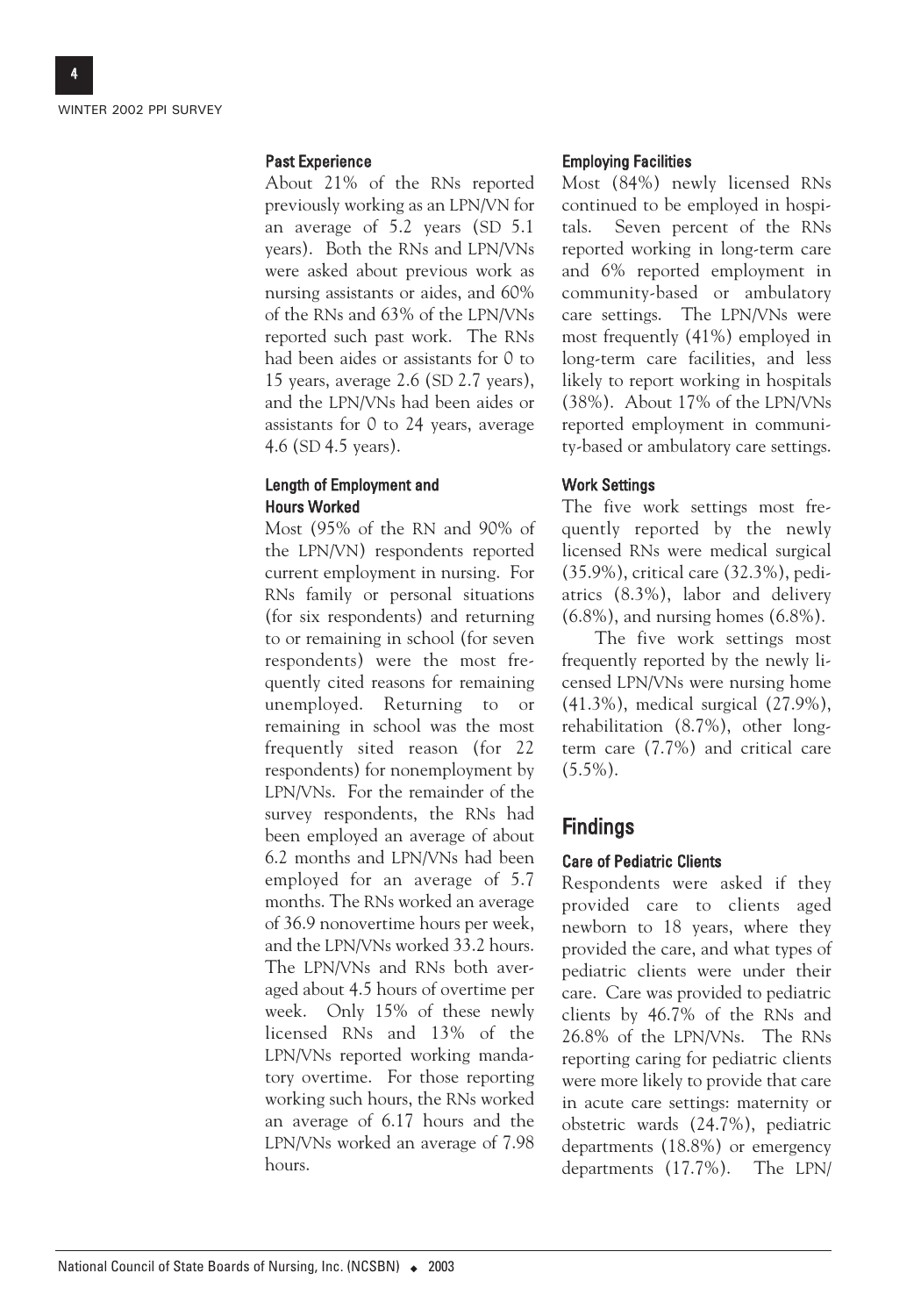VNs were most likely to report providing care to pediatric clients in outpatient settings (28.1%), although 18.3% reported caring for such clients in pediatric departments of acute care institutions.

The RN respondents reported providing care to acutely ill infants, children or adolescents (49.5%), infants, children or adolescents with minor injuries or illnesses (38.2%) and healthy newborns (32.8%). The LPN/VNs provided care to the same types of clients in different proportions: acutely ill infants, children or adolescents (33.3%), infants, children or adolescents with minor injuries or illnesses (55.6%), and healthy newborns (29.9%).

#### Mathematical Calculations Performed

Respondents were asked about the types of mathematical calculations they performed, the average frequency with which they performed the different types of calculations, and the methods used to perform them. Both RNs and LPN/VNs were most likely to "Calculate the number of cc's or ml's of liquid for a dose of medication" (RNs – 91.1%; LPN/ VNs – 82.7%). Large percentages of both groups also "Calculated the number of capsules or tablets for an oral dose" (RNs – 86.2%; LPN/VNs – 80.7%). Predictably the RNs were more likely than LPN/VNs to calculate IV drip rates in drops per minute (RNs – 68.4%; LPN/VNs – 43.5%) or cc's per hour (RNs – 79%; LPN/  $VNs - 48%$ ).

A calculator was reportedly used to perform mathematical calculations by 72% of the RNs and 51% of the LPN/VNs.

#### Use of Nursing Diagnoses

The survey contained questions related to the use of nursing diagnoses and methods of care planning. Fifteen percent of the RN and 12% of the LPN/VN respondents reported that nursing diagnoses were not used in their work settings. The RN respondents were most likely to report the use of preselected nursing diagnoses contained in standardized plans of care (RNs – 54%; LPN/ VNs – 45%), rather than the use of nurse-generated lists of nursing diagnoses (RNs – 34%; LPN/VNs – 41%). The diagnoses were most often used to record clients' progress over time (RNs – 33%; LPN/VNs – 37%).

RN respondents were more likely to report the use of standardized (prewritten standards or plans of care within their care settings (RNs– 69%; LPN/VNs – 52%), and LPN/ VNs were more likely to report the use of individually written care plans in their care settings (RNs – 36%;  $LPN/VNs - 56\%$ ).

### RN Educational Preparation for Selected Competencies

Six areas of competency were listed on the survey and subjects were asked to respond to two questions about each:

- 1. How adequate was their education in that area of competency using the "Yes, Definitely," "Yes, Somewhat" and "No" scale?
- 2. How important was the area of competency in their current nursing position on a scale of 1-5 with 1 indicating the highest importance and 5 indicating the least?

The baccalaureate degree and associate degree graduates provided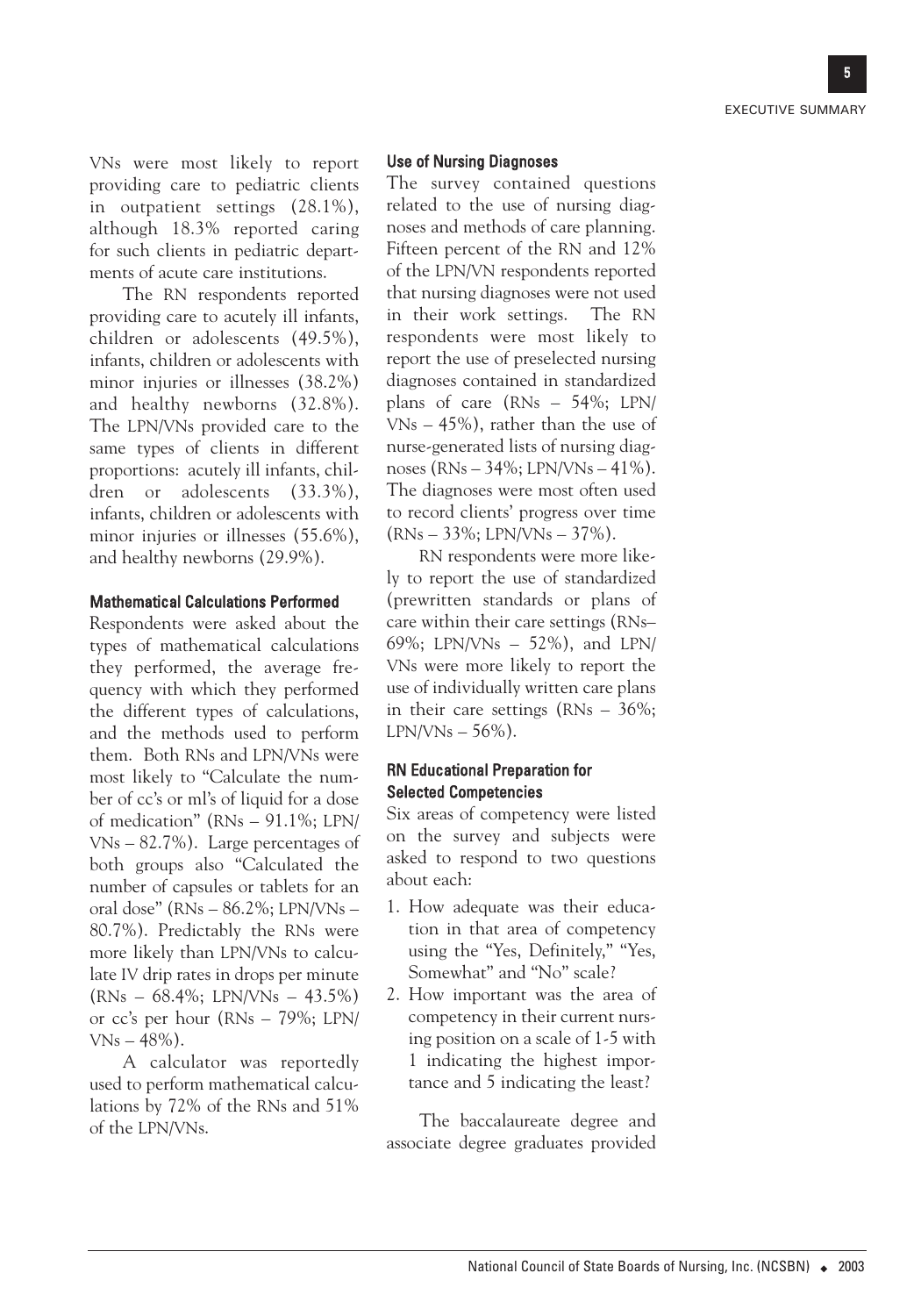the greatest percentages of "Yes, Definitely" responses for the competency "Demonstrating caring and respect to patients and families"  $(ADN - 81.4\%; BSN - 79.5\%); how$ ever the BSN respondents provided significantly more "No" responses to that question  $(ADN - 5.6\%$  "No", BSN – 12.3% "No";  $X^2_{(2)} = 6.75$ , p<.03). Both ADN and BSN graduates reported the least satisfaction with their educational preparation (provided the least "Yes, Definitely" ratings) for "Maintaining an awareness of the political factors influencing the nursing profession" (ADN – 35.4%; BSN 34.7%) and "Balancing human, fiscal and material resources" (ADN – 36.1%; BSN – 32%). The BSN graduates provided significantly higher numbers of "Yes, Definitely" responses for the item "Making a commitment to professional career development"  $(ADN - 61.2\%; BSN - 71.4\%; X_{(2)}^2 =$ 4.6,  $p < .03$ ).

The respondents provided the highest importance ratings for "Demonstrating caring and respect to patients and families" (ADN – 1.29; BSN – 1.35) and the lowest for "Maintaining an awareness of the political factors influencing the nursing profession" (ADN – 2.48;  $BSN - 2.51$ ).

#### Characteristics of a Typical Work Day

## *Hours, Clients and*

#### *Nursing Associates*

Respondents reported working an average of about 10 hours (RN – 10.8; LPN/VN – 9.59). The RNs were responsible for an average of 9.7 clients (median 6) overall, an average of 6.4 in acute care settings, 43.7 in long-term care and 16.5 in

community settings. The LPN/VNs were responsible for an overall average of 21.4 clients (median 18), an average of 8 in acute care settings, 32 in long-term care, and 41 in community settings. No correlations were found between the numbers of months these new nurses had worked and the numbers of clients for whom they were responsible. Twenty percent of the RN respondents reported working with LPN/VNs and about 65% of both the RNs and LPN/VNs reported working with assistive personnel.

### *Activities Performed*

The respondents were also asked to record the numbers of hours spent performing specific categories of activities. The hours spent on each category were then converted to proportions of total time by dividing the number of hours spent on each activity by the hours spent working. Because nurses often perform more than one type of activity at a time, such as teaching while giving medications or providing emotional support while giving routine care, the proportions were not expected to sum to 100. RNs reported spending the greatest amount of time in assessment/evaluation activities (27.96%) and working within the health care team (22.85%), and the least amount on community health activities (1.91%). The LPN/ VNs reported spending the greatest amount of their time in medicationrelated activities (25.09%) and working within the health care team (24.05%). They reported spending a significant amount of time in assessment/ evaluation activities (22.45%). The LPN/VNs also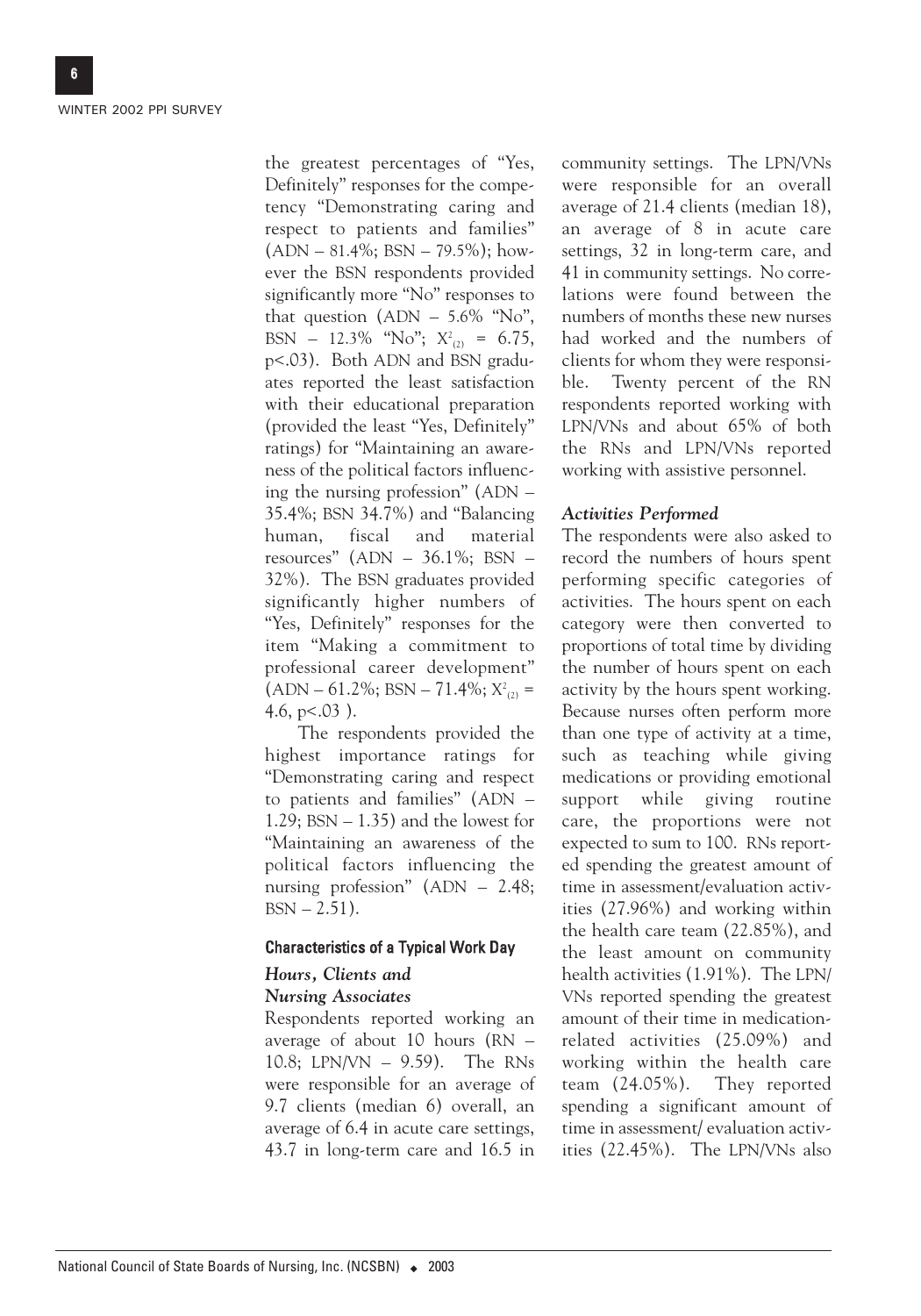spent the least proportion of their time on community health activities (3.93%).

### *Qualitative Analysis of Narrative Statements*

The survey respondents were asked to write narratives describing the general characteristics of their most recent typical work day including clients cared for, types of activities performed, types of care provided to clients by LPN/VNs or assistive personnel, how assignments were made, and how they communicated with members of the health care team.

There were approximately 300 narratives written by LPN/VNs and 300 by RNs. The content of the narratives supported quantitative data collected in other parts of the survey on the numbers and types of clients for whom care was provided and the proportions of time spent on different categories of activities.

The RNs and LPN/VNs reported doing very similar types of practice within similar settings. The narratives of both RNs and LPN/VNs working in nonintensive care settings often described performance of very similar care activities. A number of both RN and LPN/VN narratives stated that the RN and LPN/VN filled the same role, providing the same types of care in the same ways.

The nurses were also asked what types of care were provided by assistive personnel. The most commonly stated activities included activities of daily living, baths, ambulation, linen changes, am or pm cares, performing blood glucose tests, doing EKGs and blood draws. Although less frequently, assistive

personnel were also placing catheters, performing bladder scans, giving medications, monitoring dialysis treatments, performing some dressing changes, and monitoring groin incisions post heart catheterization. While some of the narratives described an adequate delegatory process, most of these nurses described situations in which assistive personnel were used interchangeably without assessment of their competence for delegated tasks. Thus, this preliminary analysis identified two themes: RN and LPN/VN scope of practice and delegation.

## **Conclusions**

Newly licensed RNs continued a trend of increased employment in critical care settings.

RNs and LPN/VNs in entrylevel practice performed a variety of mathematical calculations when giving medications. They were more likely to use a calculator to perform those calculations than to perform them in their heads.

About half the respondent RNs and a quarter of the respondent LPN/VNs reported care of pediatric clients. RNs were more likely to report providing that care in acute care settings for more acutely ill infants, children or adolescents. LPN/VNs were more likely to report providing the care in outpatient settings and for pediatric patients with minor injuries or illnesses.

Most of these new nurses reported the use of nursing diagnoses in their work settings. The RNs were more likely to report the use of preselected diagnoses in prewritten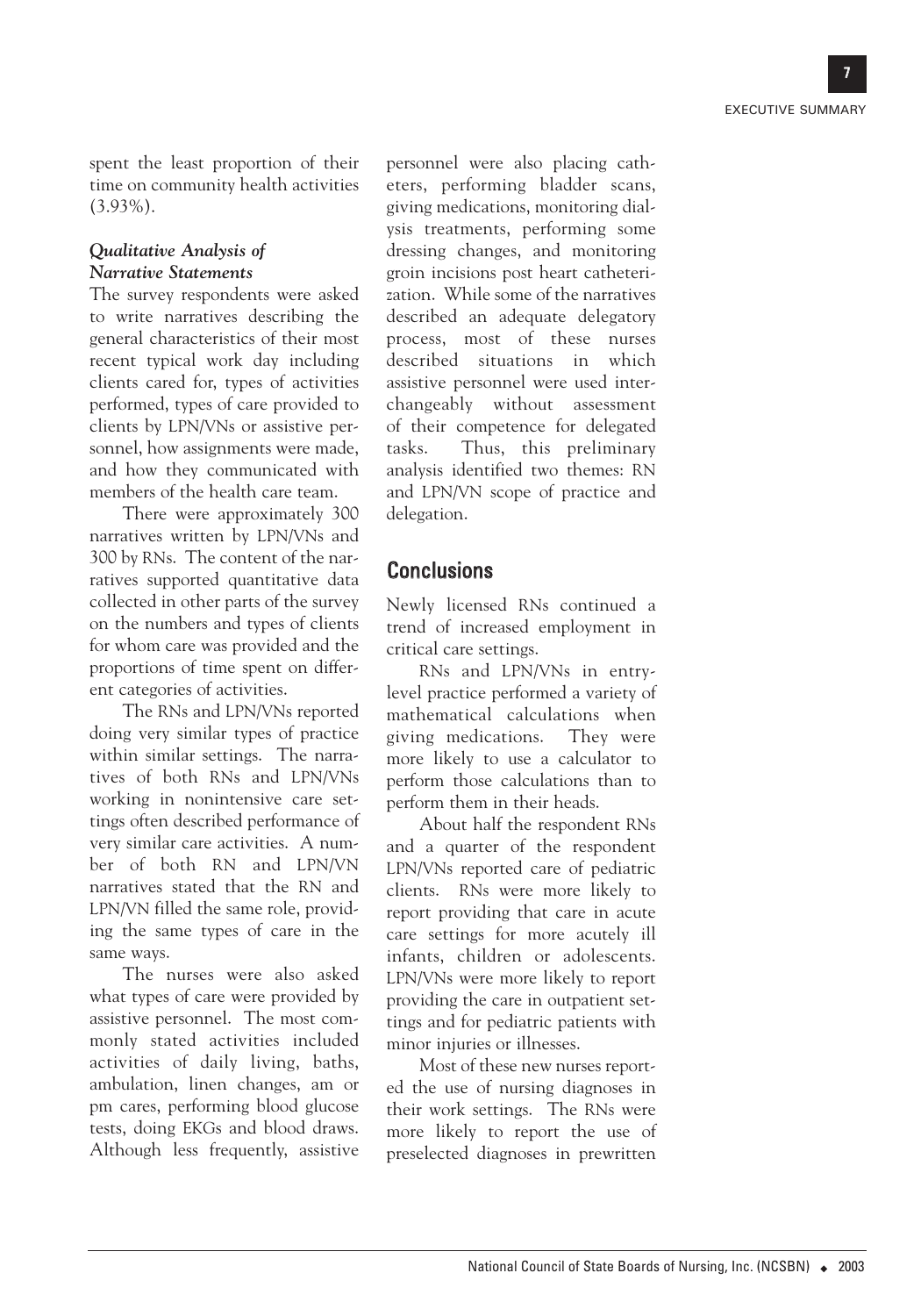standards or care plans than were the LPN/VNs. Accordingly the LPN/VNs were more likely to report that care plans were individually written within their care settings than were the RNs.

Both ADN and BSN graduates felt approximately equally prepared for selected competencies. The BSN graduates were more likely to say they were not well prepared in the area of providing caring and respect, and ADN graduates were less likely to agree that they were definitely prepared for a commitment to professional development.

Overall these new nurses were responsible for the same numbers of clients, regardless of their time in the practice setting. Those employed one month were as likely to be given an average of 10 patients for RNs or 21 patients for LPN/VNs as those employed for six or more months.

Outside of critical care settings RNs and LPN/VNs were often used to fill very similar roles.

Assistive personnel were, at times, being relied upon as the "eyes and ears" of nurses too busy to adequately monitor client status.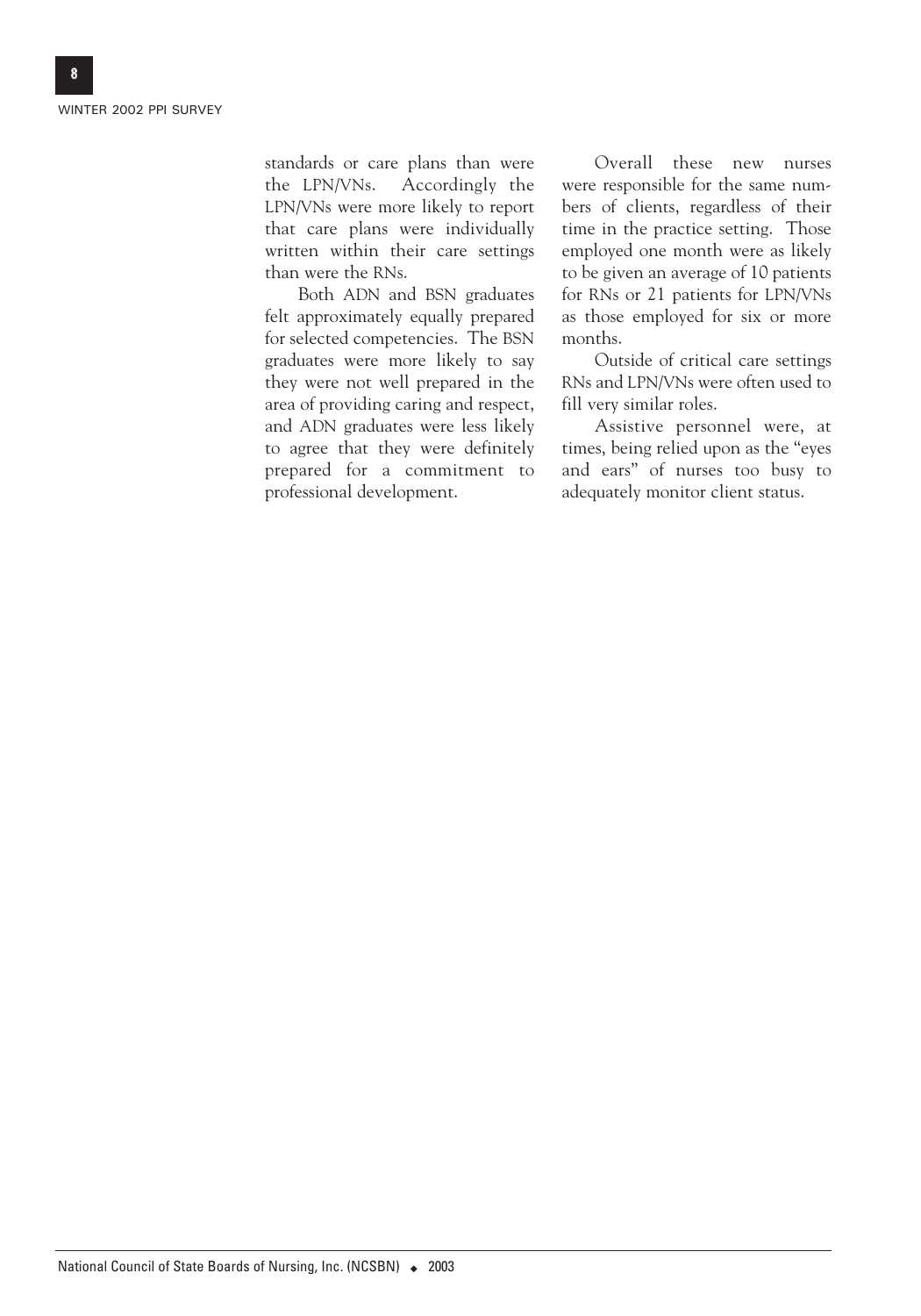# Report of Findings from the Practice and Professional Issues **Survey**

Winter 2002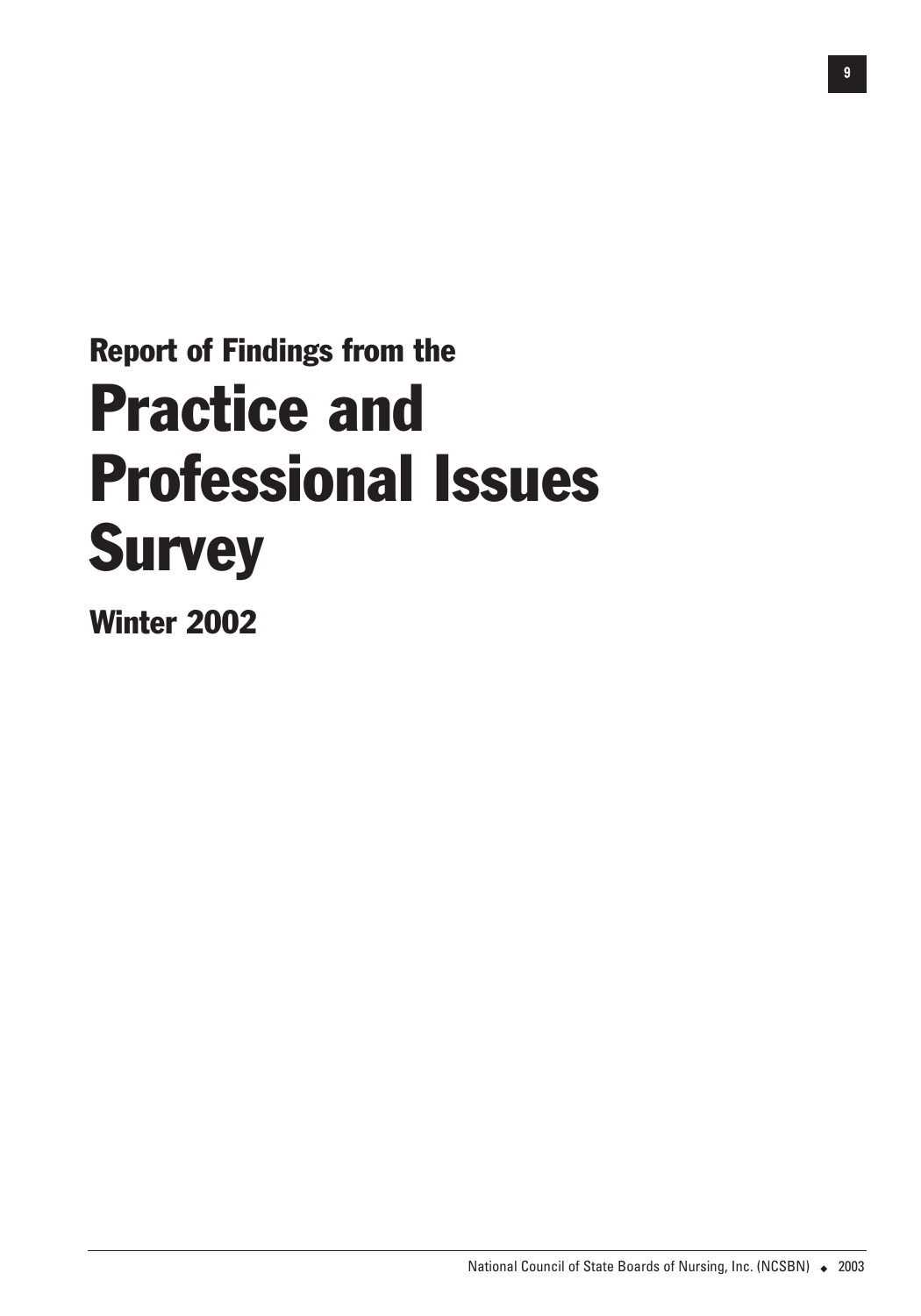WINTER 2002 PPI SURVEY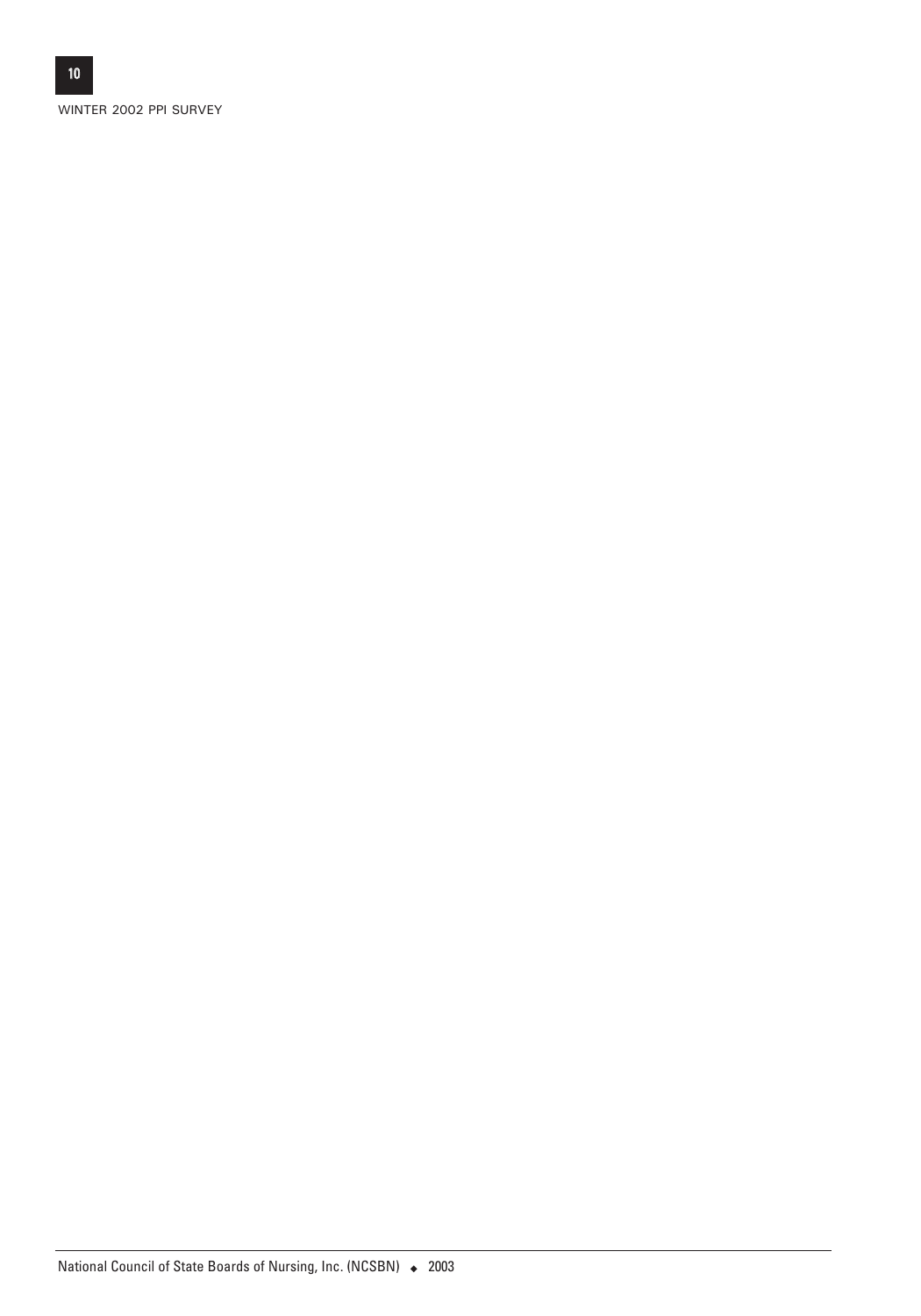# Background of Study

The National Council of State Boards of Nursing, Inc. (NCSBN) is responsible to its members – the boards of nursing in the United States and its five territories – for the preparation of psychometrically sound and legally defensible licensure examinations. The periodic performance of practice analysis (i.e., job analysis) studies assists NCSBN in evaluating the validity of the test plans that guide content distribution of the licensure examinations. Because changes can occur in practice, practice analysis studies are conducted on a three-year cycle. Additional studies, such as the Practice and Professional Issues surveys, are conducted each year to scan the practice environment for emerging changes and to discover possible differences in the entrylevel practices of graduates of ADN and BSN programs. The purpose of the Practice and Professional Issues survey is to collect information from

entry-level nurses on specific practice activities and current professional issues.

The findings from the *Winter 2002 Practice and Professional Issues Survey* are reported here in the fifth of a series of monographs called NCSBN Research Briefs. These publications provide the means to quickly disseminate NCSBN research findings.

During the fall of 2002, NCSBN Research Services collected current information about data most desired by NCSBN committees, member boards and staff. These efforts led to a list of topics for inclusion in the Practice and Professional Issues (PPI) biannual survey. The survey's name reflects its multiple aims, i.e., collection of data from nurses within their first six months of practice on activities performed in practice and the various issues surrounding that practice.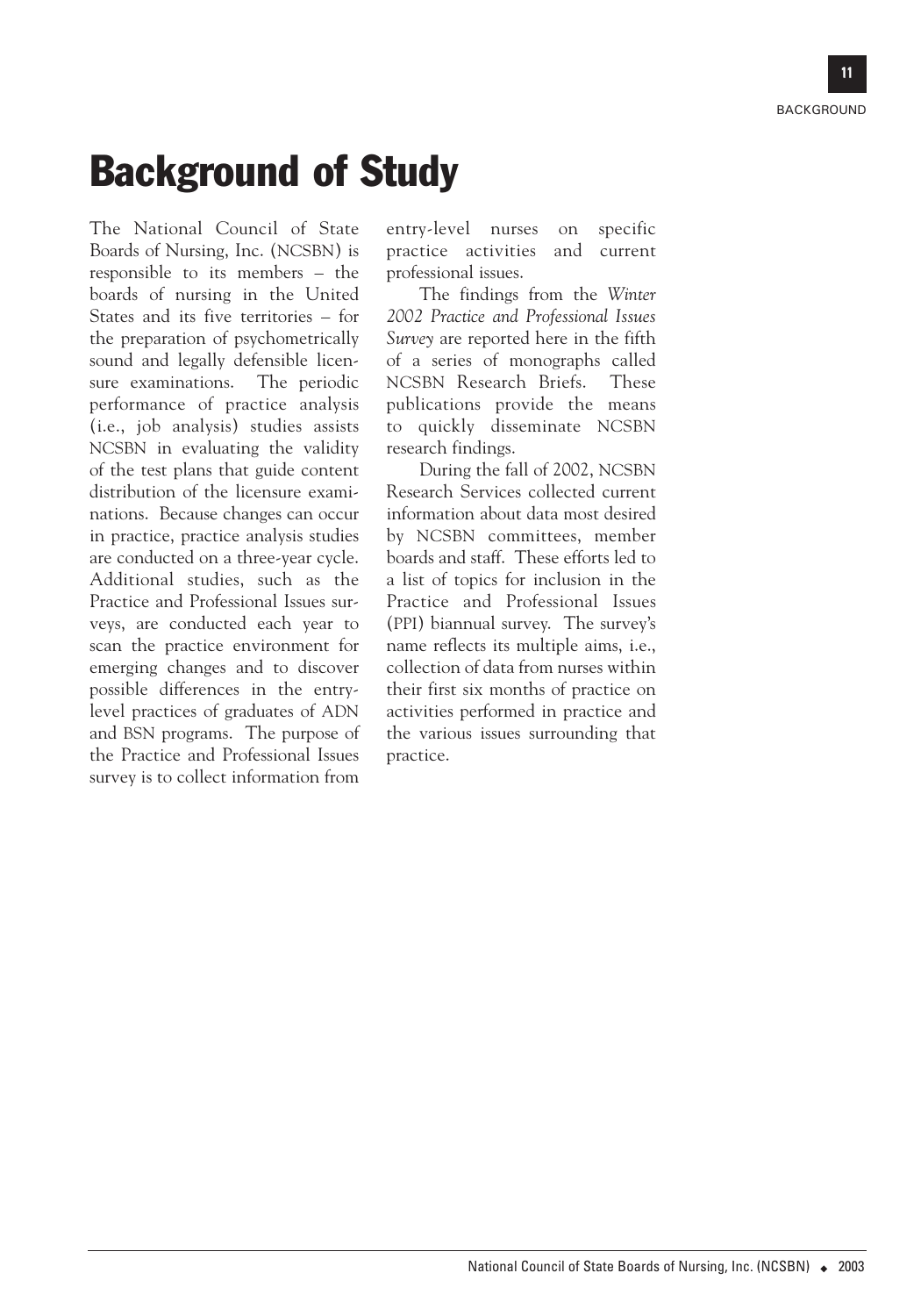# Methodology

This section provides a description of the methodology used to conduct this Practice and Professional Issues survey. Descriptions of the sample selection and data collection procedures are provided, as well as information about response rates, data collection instrument, assurance of confidentiality, and the degree to which the samples were representative of the population of newly licensed RNs and LPN/VNs.

# Sample Selection and Data Collection Procedures

Stratified random samples of 1,000 RNs and 1,000 LPN/VNs were selected from lists of candidates successful on the NCLEX-RN® or NCLEX-PN® examinations between May 1 and July 31, 2001. A three-stage mailing process was used to engage participants in the study. The survey with a cover letter and postage-paid return envelope was sent to subjects in the sample the last week in January 2002. One week later a postcard was sent to all participants, reiterating the importance of the study, and urging participation. Approximately three weeks after the reminder postcard, a second survey was mailed to continued nonrespondents.

Of the 1,000 surveys sent to RNs, 22 were mailed to bad addresses, and 431 usable surveys were returned for a 44% return rate. Of the 1,000 surveys sent to LPN/VNs, 33 were sent to bad addresses and 460 usable forms were returned for a return rate of 47.5%.

This sample size was calculated as adequate to provide proportional estimates at  $+/- 2.5\%$  of the true rate.

# Data Collection Instrument

Separate surveys were constructed for RNs and LPN/VNs with most issues shared across the two surveys. Information was collected regarding care provided to pediatric clients, mathematical calculations used in work settings, the use of nursing diagnoses, perceptions of the adequacy of educational preparation for essential RN competencies, and the parameters of a typical nurse's work day.

The RN instrument contained five sections and the LPN instrument four. In the first section, questions related to the participant's work environment including work settings, client characteristics, work schedules and various practice activities. The second section requested information about the performance of selected activities. The third section asked respondents to describe their last typical day of work in detail. The fourth section for RNs asked about educational preparation for and practicality of components of selected areas of competence. The fourth section for LPNs and the fifth section for RNs obtained personal and educational demographic data.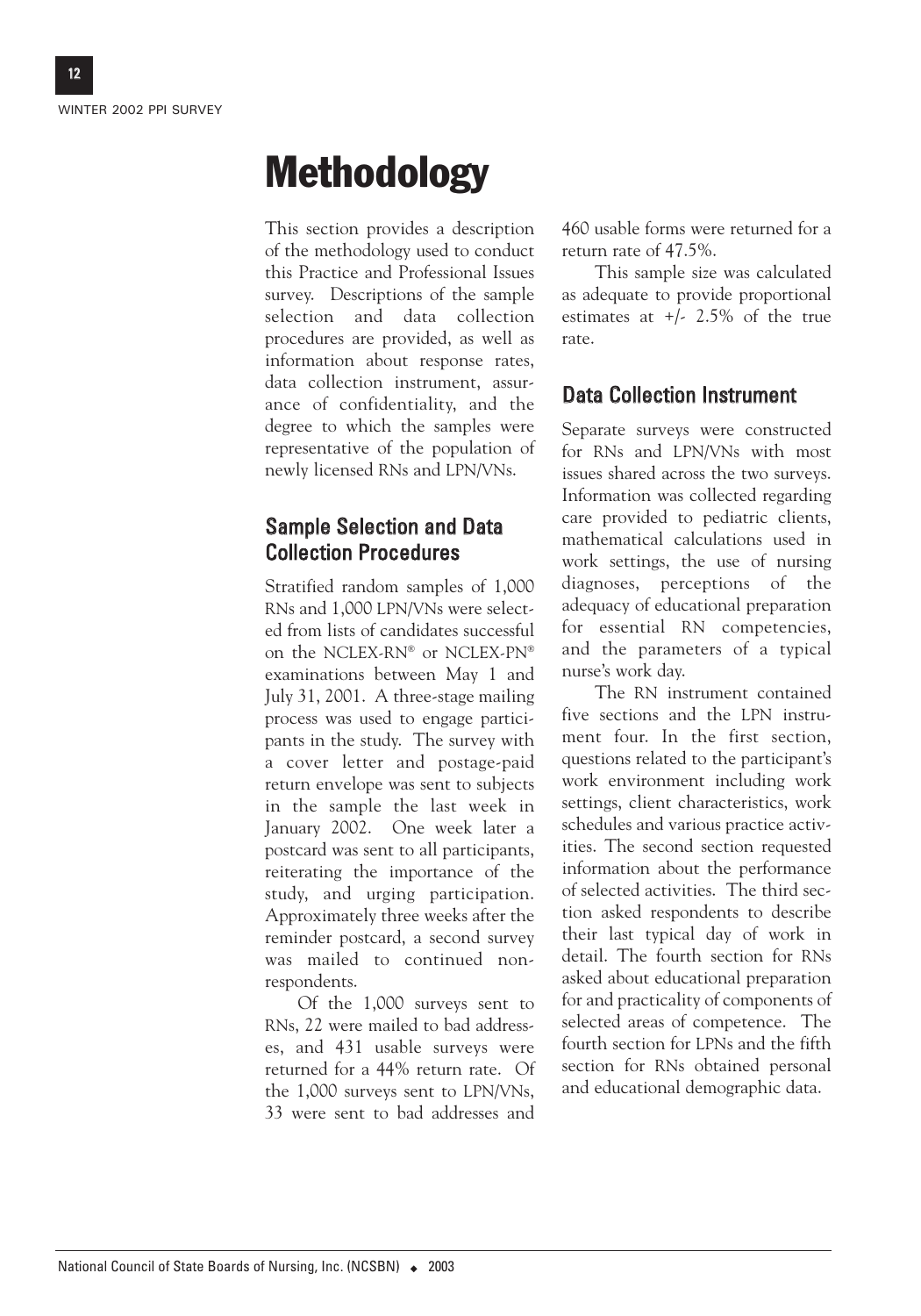# Rating Scale Used

Because the literature has demonstrated that the five-point, "Excellent," "Very Good," "Good," "Fair," "Poor" scale, and other similar scales tend to demonstrate a ceiling effect (i.e., most respondents answer Very Good or Excellent even when they are actually not satisfied), the rating scale used for selected questions within this study was "Yes, definitely," "Yes, somewhat," and "No." This scale, commonly used by the well-known Picker Commonwealth Foundation in its patient satisfaction surveys, has been found to overcome the tendency toward falsely high scores and provide more reliable data. The scale is generally converted to dichotomous designations with "Yes, definitely" considered the desired answer and the percent of the sum of the "Yes, somewhat" and "No" responses representing "problems" or "opportunities for improvement."

# **Confidentiality**

All potential participants were promised confidentiality with regard to their participation and their responses. Preassigned code numbers were used to facilitate cost-effective follow-up mailings but those numbers were not used to identify individual participants in any other way. Files containing mailing information were kept separate from the data files. The study protocol was reviewed by NCSBN's executive director for compliance with organizational guidelines for research studies involving human subjects.

# Representativeness of Sample

The samples of newly licensed RNs and LPN/VNs selected for this study were proportionally equivalent to the population from which the sample was drawn in terms of geographic areas of the country, subject ethnicity, subject gender and type of educational program.

# **Summary**

Data collection instruments were disseminated to 1,000 RNs and 1,000 LPN/VNs selected at random from among all individuals who passed the NCLEX-RN® and NCLEX-PN® examinations between May 1 and July 31, 2001. A 44% response rate was obtained for RNs and a 47.5% return rate for LPN/VNs. Study participants included 431 newly licensed RNs and 460 newly licensed LPN/VNs.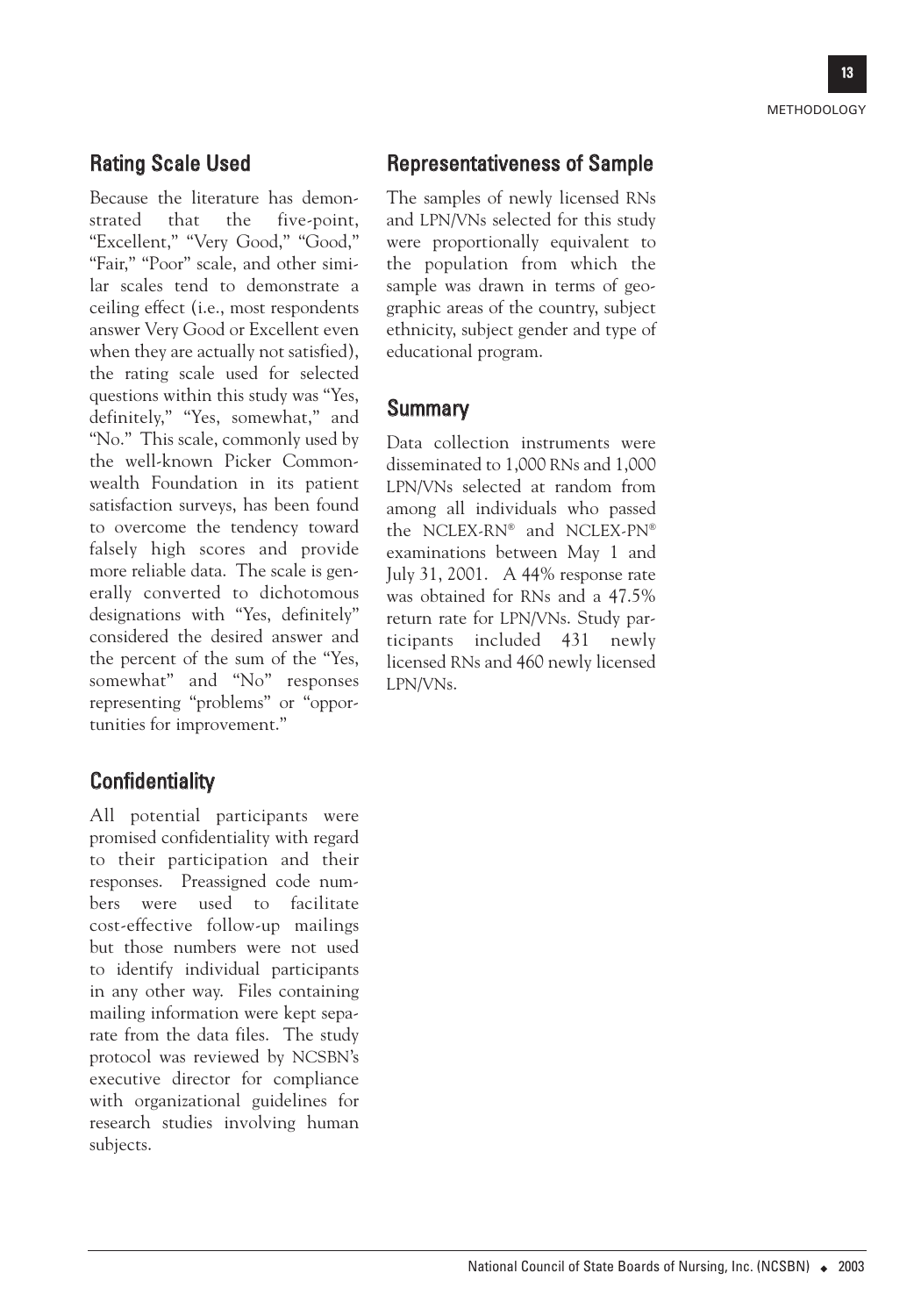# Survey Participants

# Demographics, Educational/Experiential Backgrounds and Work Environments

Demographic information, including racial and ethnic backgrounds, gender, educational preparation and previous experience of the respondents are presented next, followed by descriptions of their work environments, including settings, and overtime worked.

# Demographic Information

Most (90% of the RNs and 93% of the LPN/VNs) of the respondents were female (*see Figure 1*). These numbers demonstrated a slight increase over those found for RNs in the July 2001 PPI (Smith & Crawford, 2002) and the 1999 RN Practice Analysis (Hertz, Yocom, & Gawel, 2000), but were reflective of those found for LPNs in the July 2001 PPI (Smith & Crawford, 2002).

RNs overall averaged 30.3 years of age (SD 8.5), and the average age of the LPN/VN respondents was 30.7 years (SD 8.6) (*see Figure 2*). The 243 associate degree graduate survey respondents averaged 32.4 years of age (SD 8.8), and the 159 baccalaureate degree graduates averaged 27.1 years of age (SD 6.9). The average ages of the ADN and BSN graduates differed significantly  $(t=6.4, df=400, p<.0001).$ 

Respondents to the Winter 2002 Practice and Professional Issues Survey primarily reported being white (RNs 84.2%; LPN/VNs 67.3%). Asian background was reported by 5% of the RN and 2.9%

of the LPN/VN respondents; 5.3% of the RNs and 15.1% of the LPN/VNs reported being black or African American; and 4.3% of the RNs and 8.9% of the LPN/VNs reported being Hispanic or Latino (*see Figure 3*).

# Educational Backgrounds

The basic nursing education programs reported by the newly licensed RNs reflected percentages of associate degree (58.7%) and baccalaureate degree (37.7%) education comparable to those reported in the 1999 RN Practice Analysis (*see Table 1*) (Hertz et al., 2000). The percentages of diploma graduates (1.4%) were 3% lower than those found in the 1999 RN Practice Analysis (Hertz et al., 2000) or the July 2001 PPI (Smith & Crawford, 2002). One (.2%) of the respondents to the current survey reported graduation from a master's program, 1 (.2%) reported graduating from a doctoral program and 7 (1.7%) were educated outside of the U.S.

# Past Experience

The RN respondents were asked if they had worked as an LPN/VN prior to becoming an RN. About 21% reported working as an LPN/VN for an average of 5.2 years (SD 5.1 years). Both the RNs and LPN/VNs were asked about previous work as nursing assistants or aides, and 60% of the RNs and 63% of the LPN/VNs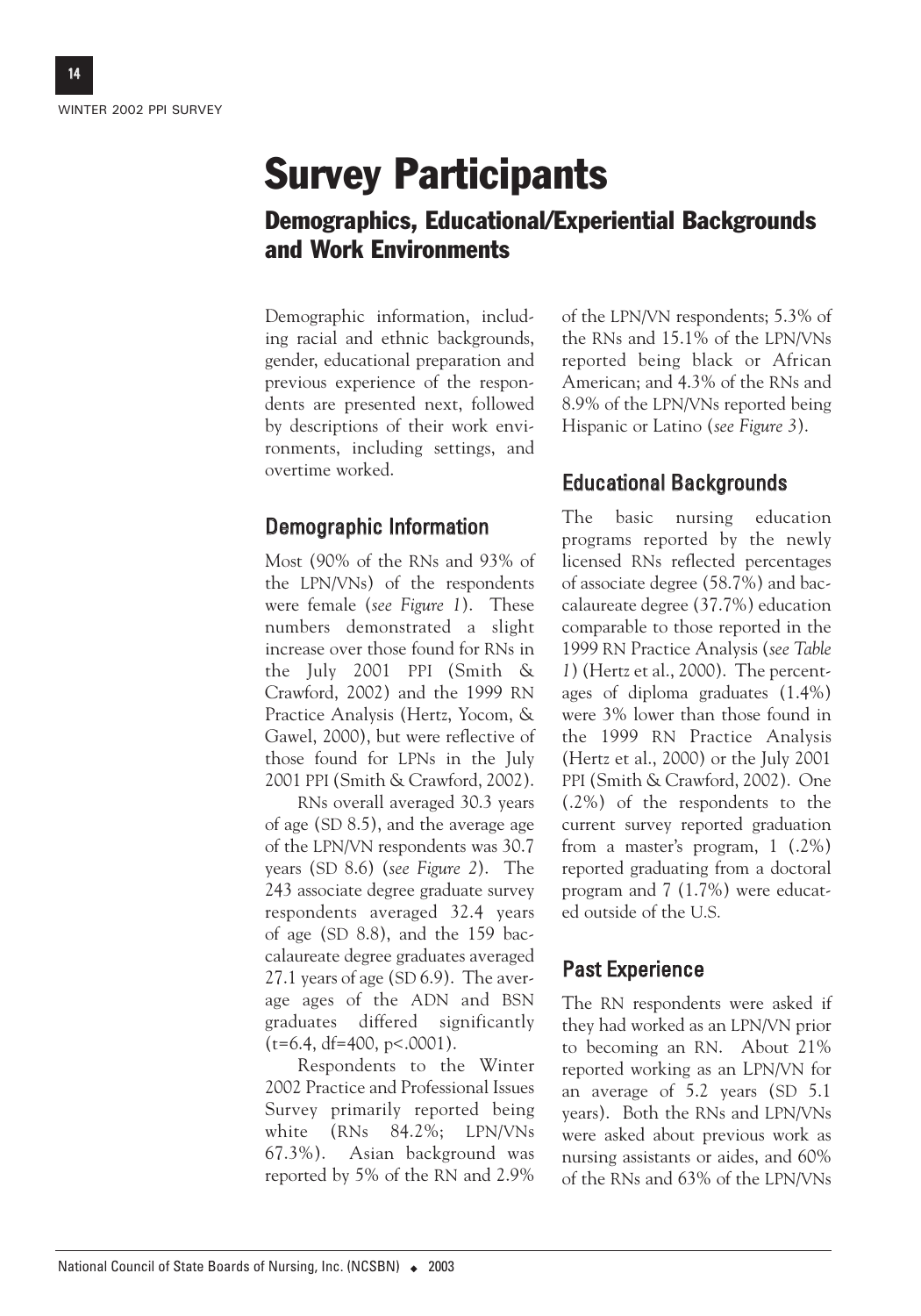





National Council of State Boards of Nursing, Inc. (NCSBN) ◆ 2003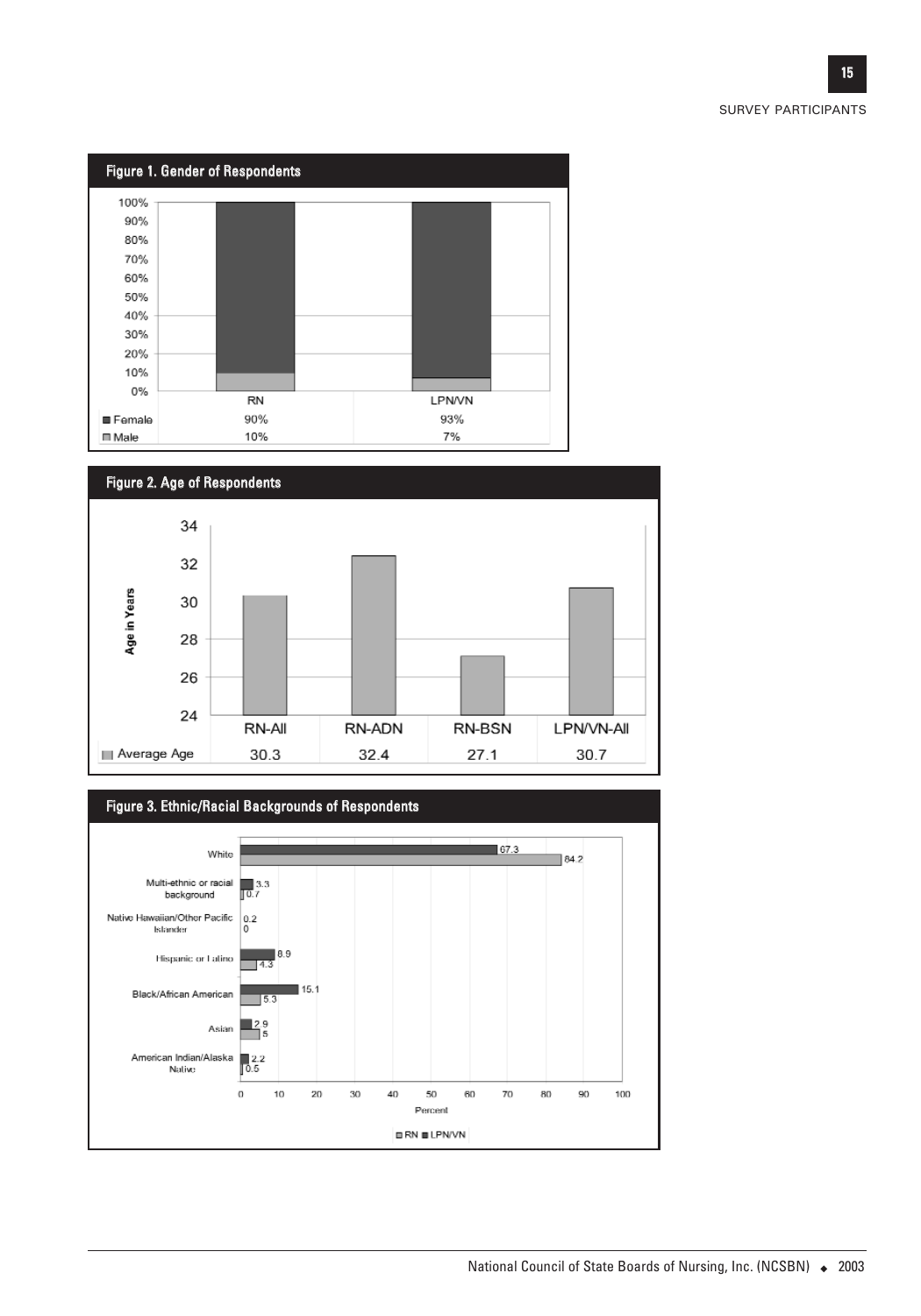WINTER 2002 PPI SURVEY

| Table 1. Educational Preparation - RN |                      |                      |           |
|---------------------------------------|----------------------|----------------------|-----------|
|                                       | <b>Jan 2001</b><br>% | <b>Jul 2001</b><br>% | 1999<br>% |
| Diploma                               | 1.4                  | 4.2                  | 5.4       |
| Associate Degree                      | 58.7                 | 54.2                 | 54.8      |
| <b>Baccalaureate Degree</b>           | 37.7                 | 37.5                 | 38.5      |
| <b>RN</b> – Generic Master's          | 0.2                  | 1.0                  | 0.2       |
| <b>RN</b> - Generic Doctorate         | 0.2                  | 1.3                  | 0         |
| Outside of U.S.                       | 1.7                  | 1.3                  | 1.0       |



reported such past work. The RNs had been aides or assistants for 0 to 15 years, average 2.6 (SD 2.7 years), and the LPN/VNs had been aides or assistants for 0 to 24 years, average 4.6 (SD 4.5 years). (*See Figure 4*.)

# Length of Employment and Hours Worked

Most (95% of the RN and 90% of the LPN/VN) respondents reported current employment in nursing (*see Table 2*). Returning to or remaining in school was the most frequently cited reason for non-

employment (for 7 RN and 22 LPN/VN respondents), and family or personal situations accounted for nonemployment for 6 RN and 5 LPN/VN respondents. For the remainder of the survey respondents, the RNs had been employed an average of about 6.2 months (SD 1.9) and LPN/VNs had been employed for an average of 5.7 months (SD 2.1).

The RNs worked an average of 36.9 (SD 10) nonovertime hours per week, and the LPN/VNs worked 33.2 (SD 12.4) hours (*see Table 3*). In this study the RNs and LPN/VNs reported working about an equal amount of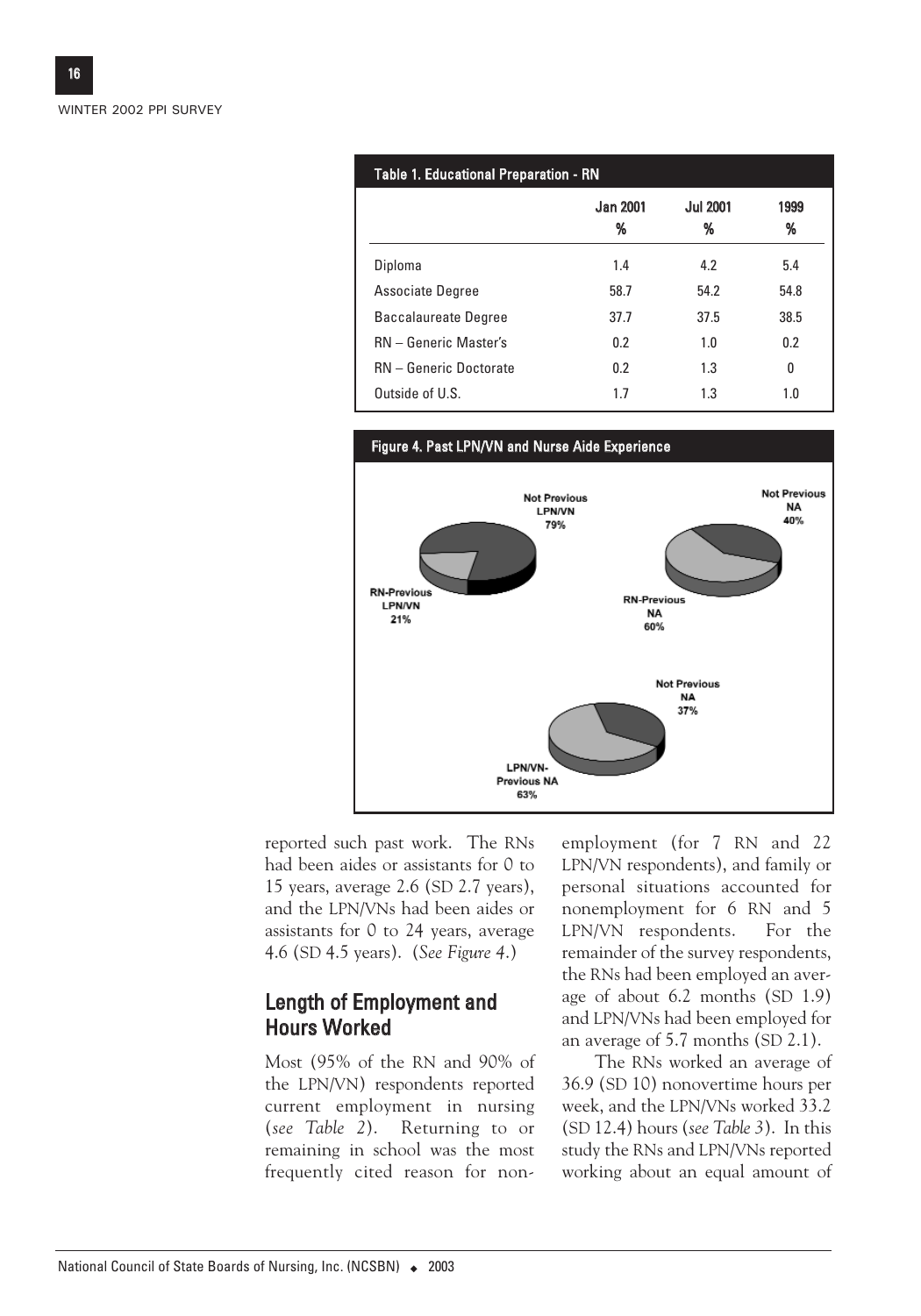

| <b>Table 2. Work Status of Respondents</b>          |           |    |               |    |
|-----------------------------------------------------|-----------|----|---------------|----|
|                                                     | <b>RN</b> |    | <b>LPN/VN</b> |    |
|                                                     | n         | %  | n             | %  |
| Currently working in nursing                        | 402       | 95 | 404           | 90 |
| No entry-level positions available in area          | O         |    |               |    |
| Unable to find the type of nursing position desired | 2         |    | 3             |    |
| Returned to or remain in school                     |           |    | 22            |    |
| Family or personal situation prevents employment    | 6         |    | 5             |    |
| Other                                               | 3         |    | 9             |    |
| Don't desire to work in nursing at this time        |           |    | 2             |    |
|                                                     |           |    |               |    |

| Table 3. Overtime Worked                    |      |     |      |               |
|---------------------------------------------|------|-----|------|---------------|
|                                             | RN   |     |      | <b>LPN/VN</b> |
|                                             | Ave  | SD  | Ave  | <b>SD</b>     |
| Regular nonovertime hours worked in average |      |     |      |               |
| week (hours)                                | 36.9 | 10  | 33.2 | 12.4          |
| OT worked in average week (hours)           | 4.3  | 4.6 | 4.5  | 5.5           |

overtime per week (LPN/VNs average 4.5, SD 5.5; RN average 4.3, SD 4.6).

Only 15% of these newly licensed RNs and 13% of the LPN/VNs reported working mandatory overtime (*see Figure 5*). For those reporting working such hours, the RNs worked an average of 6.17 hours (SD 3.98) and the LPN/VNs worked an average of 7.98 hours (SD 4.7) (S*ee Figure 5*.)

# Employing Facilities

Most (84%) newly licensed RNs continued to be employed in hospitals. This is the same percentage found in the July 2001 PPI (Smith & Crawford, 2002), and is a 3% decrease over the 1999 RN Practice Analysis (Hertz et al., 2000). Seven percent of the RNs reported working in long-term care and 6% reported employment in community-based or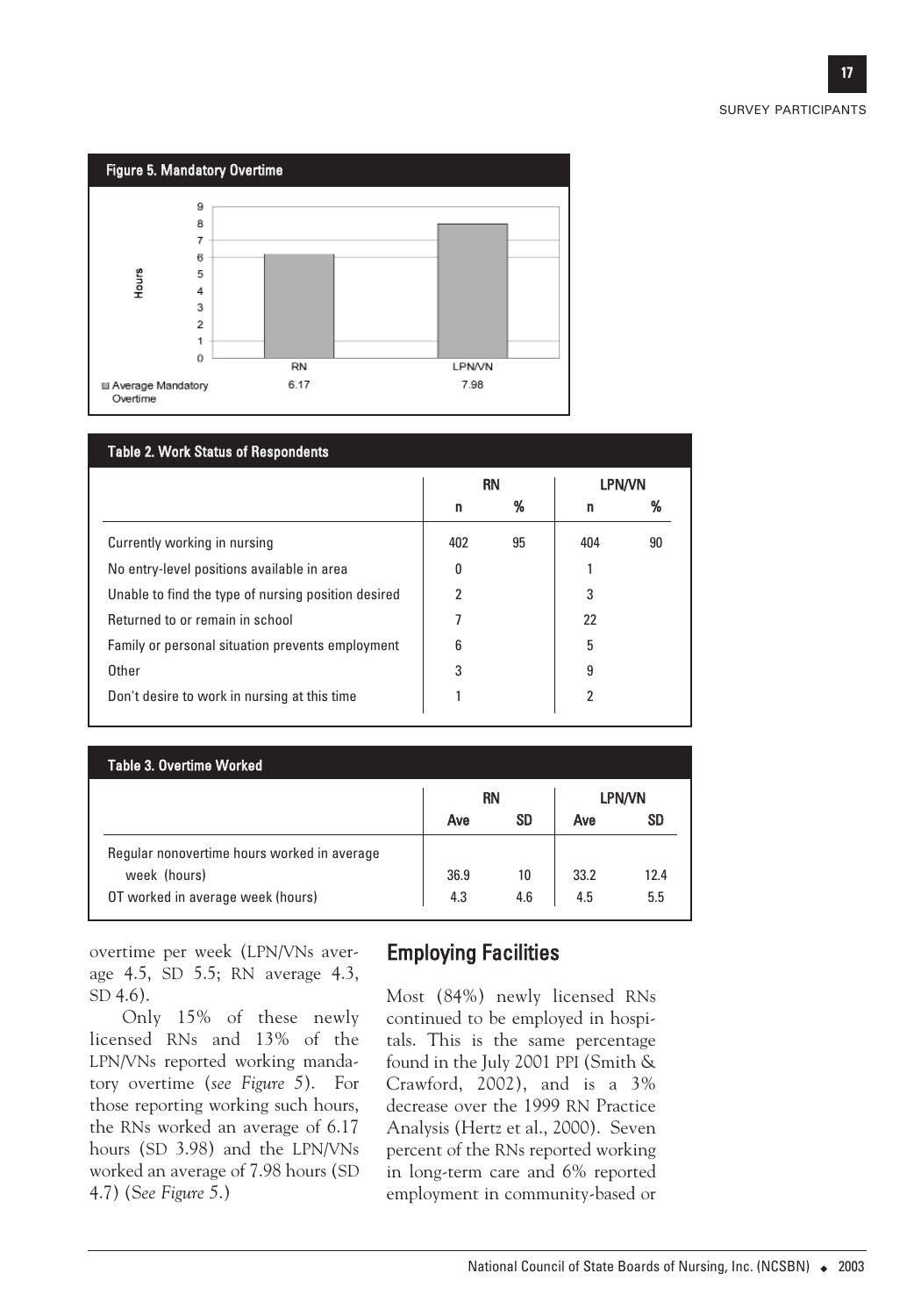WINTER 2002 PPI SURVEY

# Table 4. Employing Facilities RN LPN/VN % % Hospital 38 Long-Term Care Facility **7** 11 Community-Based or Ambulatory Care 6 17 Other 3.2 3.4

### Table 5. RN Work Settings

|                                     | <b>Jan 2002</b><br>$% (n=431)$ | <b>Jul 2001</b><br>% (n=769) | 1999<br>% (n=1282) |
|-------------------------------------|--------------------------------|------------------------------|--------------------|
| Medical/Surgical Unit               | 35.90                          | 39.01                        | 43.76              |
| <b>Critical Care</b>                | 32.30                          | 31.46                        | 28.00              |
| Pediatrics                          | 8.30                           | 10.14                        | 9.13               |
| Labor and Delivery                  | 6.80                           | 4.59                         | 4.91               |
| <b>Nursing Home</b>                 | 6.80                           | 6.37                         | 8.35               |
| Postpartum                          | 5.90                           | 4.81                         | 4.76               |
| <b>Operating Room</b>               | 5.10                           | 3.51                         | 2.50               |
| <b>Psychiatry or Subspecialties</b> | 2.90                           | 2.60                         | 2.65               |
| Home Health                         | 2.00                           | 1.04                         | 1.72               |
| Rehabilitation                      | 1.70                           | 2.21                         | 2.41               |
| Physician's/Dentist's Office        | 1.70                           | 1.43                         | 1.64               |
| <b>Outpatient Clinic</b>            | 1.00                           | 0.91                         | 0.94               |
| <b>Pubic Health</b>                 | 1.00                           | 0.91                         | 0.31               |
| Subacute                            | 0.70                           | $2.08^{\circ}$               | $2.96^{\text{A}}$  |
| <b>Transitional Care</b>            | 0.70                           | Λ                            | Λ                  |
| Hospice                             | 0.70                           | 0.39                         | 0.47               |
| Other Long-Term Care                | 0.50                           | 1.17                         | 1.17               |
| <b>School Health</b>                | 0.50                           | 0.26                         | 0.31               |
| Prison                              | 0.20                           | 0                            | 0.55               |
| <b>Occupational Health</b>          | 0.00                           | 0                            | 0.23               |
|                                     |                                |                              |                    |

^Subacute and transitional care combined in these surveys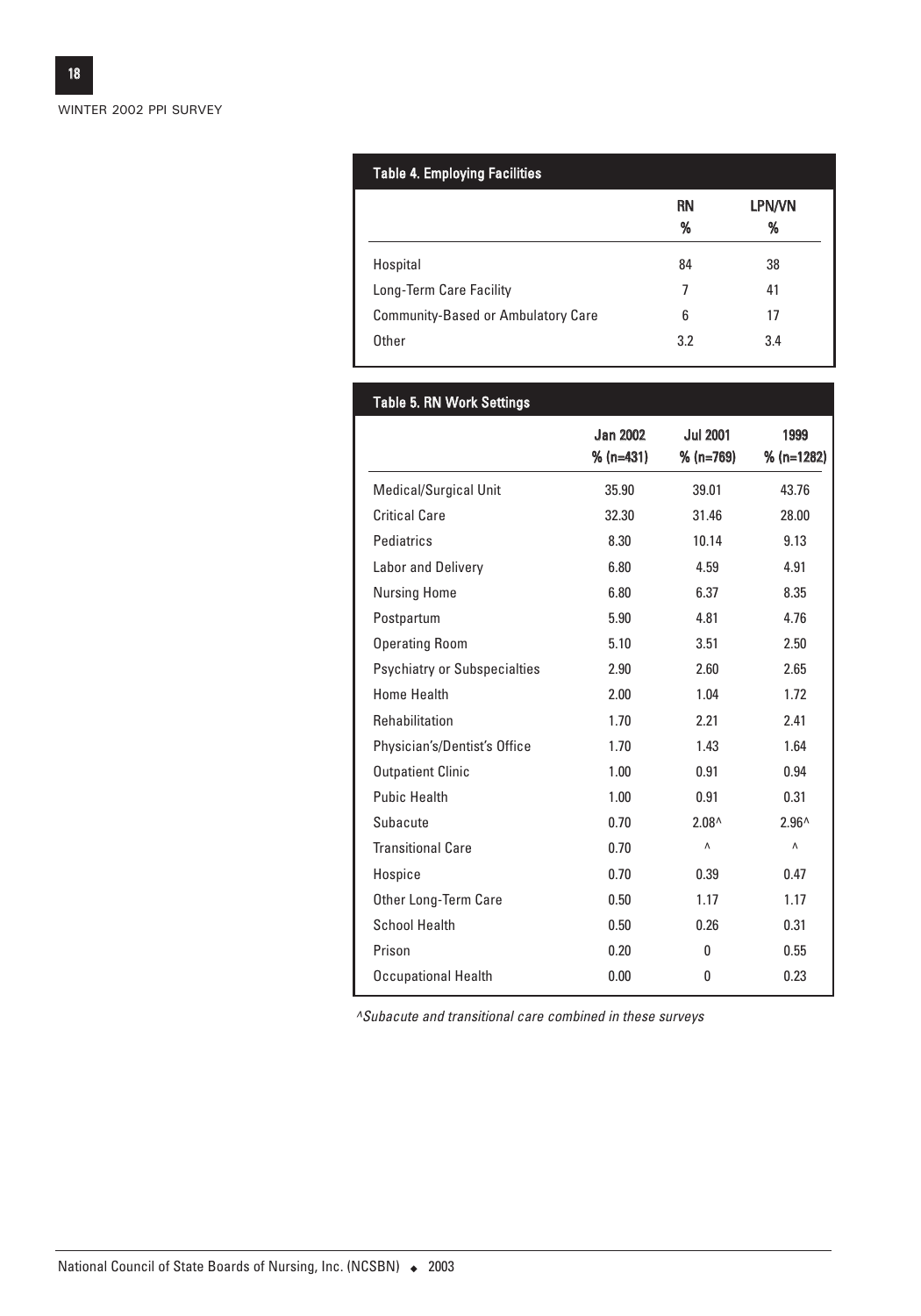ambulatory care settings. This represented a slight decrease in the numbers of new RNs reporting work in community-based settings compared to the July 2001 PPI (Smith & Crawford, 2002).

The LPN/VNs were most frequently (41%) employed in longterm care facilities, and less likely to report working in hospitals (38%). These numbers are the same as those found in the July 2001 PPI (Smith & Crawford, 2002), and show a 6% decrease in long-term care employment and a 3% increase in hospital employment from the 2000 LPN/VN Practice Analysis (Smith, Crawford, & Gawel, 2001). About 17% of the LPN/VNs reported employment in community-based or ambulatory care settings, and this was about the same percentage reporting such employment in the July 2001 PPI (Smith & Crawford, 2002) and the 2000 LPN/VN Practice Analysis (Smith et al., 2001). See Table 4 for complete employing facility information.

## Work Settings

The five work settings most frequently reported by the newly licensed RNs were medical/surgical (35.9%), critical care (32.3%), pediatrics (8.3%), labor and delivery (6.8%), and nursing homes (6.8%). These numbers represented a medical surgical employment decrease of 3% from the July 2001 PPI survey (Smith & Crawford, 2002) and 8% from the 1999 RN Practice Analysis (Hertz et al., 2000). The critical care and nursing home percentages have stayed stable from July of 2001 (Smith & Crawford, 2002), while

pediatric employment has decreased slightly and the labor and delivery employment has increased about 2%. See Table 5 for a complete listing of RN work settings.

The five work settings most frequently reported by the newly licensed LPN/VNs were nursing home (41.3%), medical/surgical (27.9%), rehabilitation (8.7%), other long-term care (7.7%) and critical care (5.5%). The percentages employed in nursing homes was approximately the same as that in July 2001 and about 6% lower than that reported in the 2000 LPN/VN Practice Analysis (Smith et al., 2001). Employment in medical/surgical units was up about 5% over the July 2001 PPI (Smith & Crawford, 2002) and the 2000 LPN/VN Practice Analysis (Smith et al., 2001). The rehabilitation employment percentage was reflective of that found in the July 2001 PPI survey (Smith & Crawford, 2002) and approximately 4% higher than the 2000 LPN/VN Practice Analysis (Smith et al., 2001). Other longterm care and critical care employment demonstrated a tendency to return to the levels found in 2000 (Smith et al., 2001) after slight increases in July of 2001 (Smith & Crawford, 2002). See Table 6 for a complete listing of LPN/VN work settings.

## Summary

Ninety-five percent of the RNs and 90% of the LPN/VN respondents reported current employment in nursing. About 21% of the RNs reported previous work as an LPN/VN, and about 60% of both the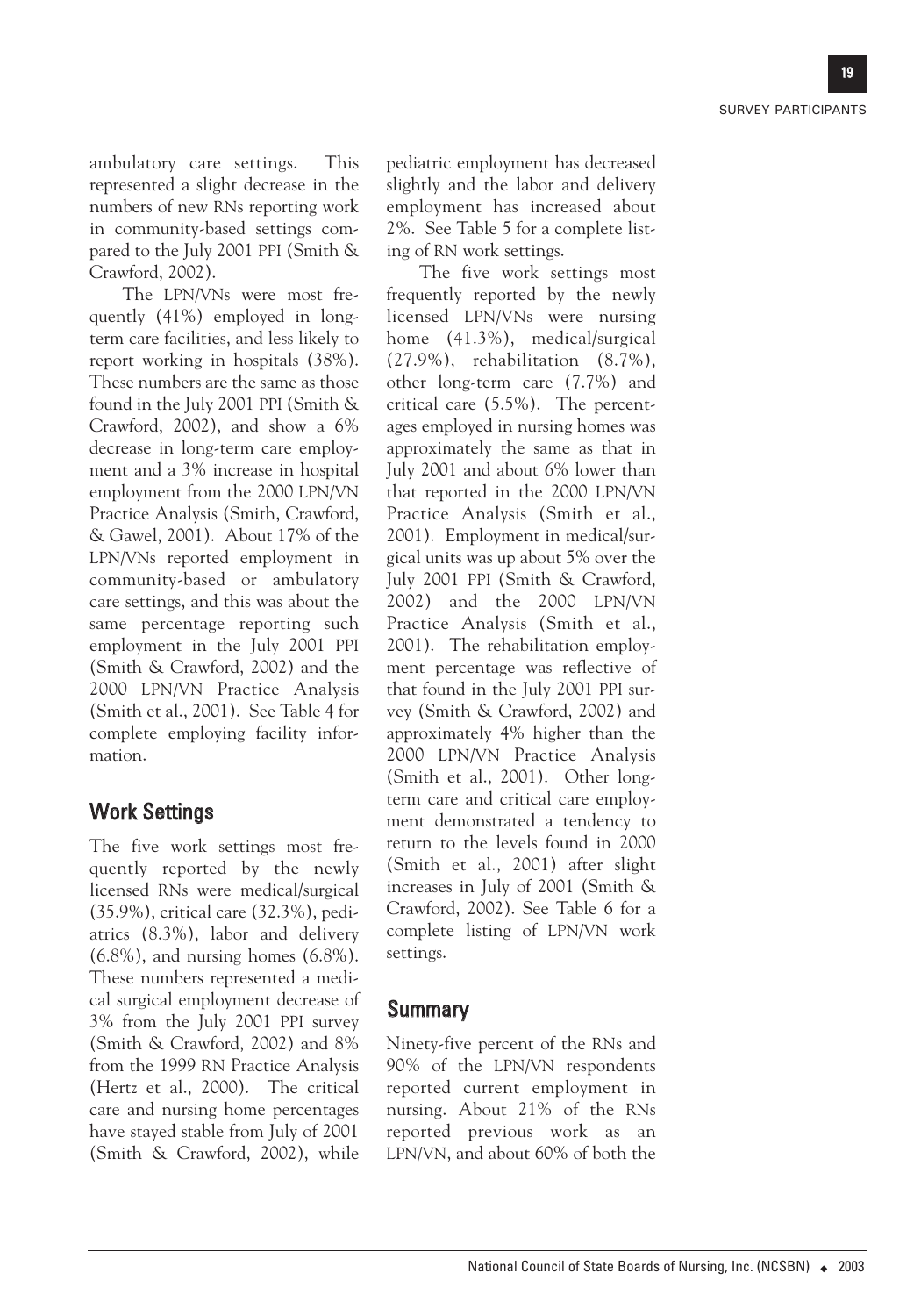RN and LPN/VN respondents reported past work as a nursing assistant or aide. The RNs had been employed an average of about 6.2 months (SD

1.9) and LPN/VNs had been employed for an average of 5.7 months (SD 2.1). The RNs worked an average of 36.9 (SD 10) nonovertime hours per week, and the LPN/VNs worked a similar 33.2 (SD 12.4) hours. Only 15% of these newly licensed RNs and 13% of the LPN/VNs reported working mandatory overtime. RNs, overall,

averaged 30.3 years of age (SD 8.5), and the age of the LPN/VN respondents was 30.7 years (SD 8.6). The new RNs were employed primarily in hospitals, while the LPN/VN respondents were most employed in long-term care facilities. Most of the RN respondents were employed in medical surgical or critical care settings, and most of the LPN/VN respondents reported employment in nursing homes and medical surgical units.

| Table 6. LPN/VN Work Settings       |                             |                              |                   |
|-------------------------------------|-----------------------------|------------------------------|-------------------|
|                                     | <b>Jan 2002</b><br>%(n=460) | <b>Jul 2001</b><br>% (n=618) | 2000<br>% (n=920) |
| <b>Nursing Home</b>                 | 41.30                       | 42.19                        | 47.60             |
| Medical/Surgical Unit               | 27.90                       | 22.70                        | 23.30             |
| <b>Rehabilitation</b>               | 8.70                        | 9.98                         | 4.60              |
| Other Long-Term Care                | 7.70                        | 9.43                         | 5.90              |
| Critical Care                       | 5.50                        | 7.27                         | 4.50              |
| Physician's/Dentist's Office        | 5.30                        | 9.39                         | 7.00              |
| Pediatrics                          | 5.30                        | 5.53                         | 5.40              |
| Home Health                         | 5.30                        | 2.47                         | 4.50              |
| <b>Psychiatry or Subspecialties</b> | 4.30                        | 3.55                         | 2.70              |
| <b>Hospice Care</b>                 | 3.10                        | 1.97                         | 1.20              |
| <b>Outpatient Clinic</b>            | 2.90                        | 1.24                         | 2.50              |
| Subacute                            | 2.40                        | 6.54                         | 3.40              |
| <b>Transitional Care</b>            | 2.40                        | 1.42                         | 1.40              |
| Postpartum                          | 1.70                        | 2.31                         | 2.50              |
| <b>Public Health</b>                | 1.20                        | 0.54                         | 0.40              |
| Labor and Delivery                  | 1.00                        | 1.92                         | 1.00              |
| Prison                              | 1.00                        | 1.25                         | 0.90              |
| <b>Operating Room</b>               | 1.00                        | 1.05                         | 0.20              |
| <b>Occupational Health</b>          | 1.00                        | 0.18                         | 0.30              |
| Student/School Health               | 1.00                        | 0.18                         | 0.70              |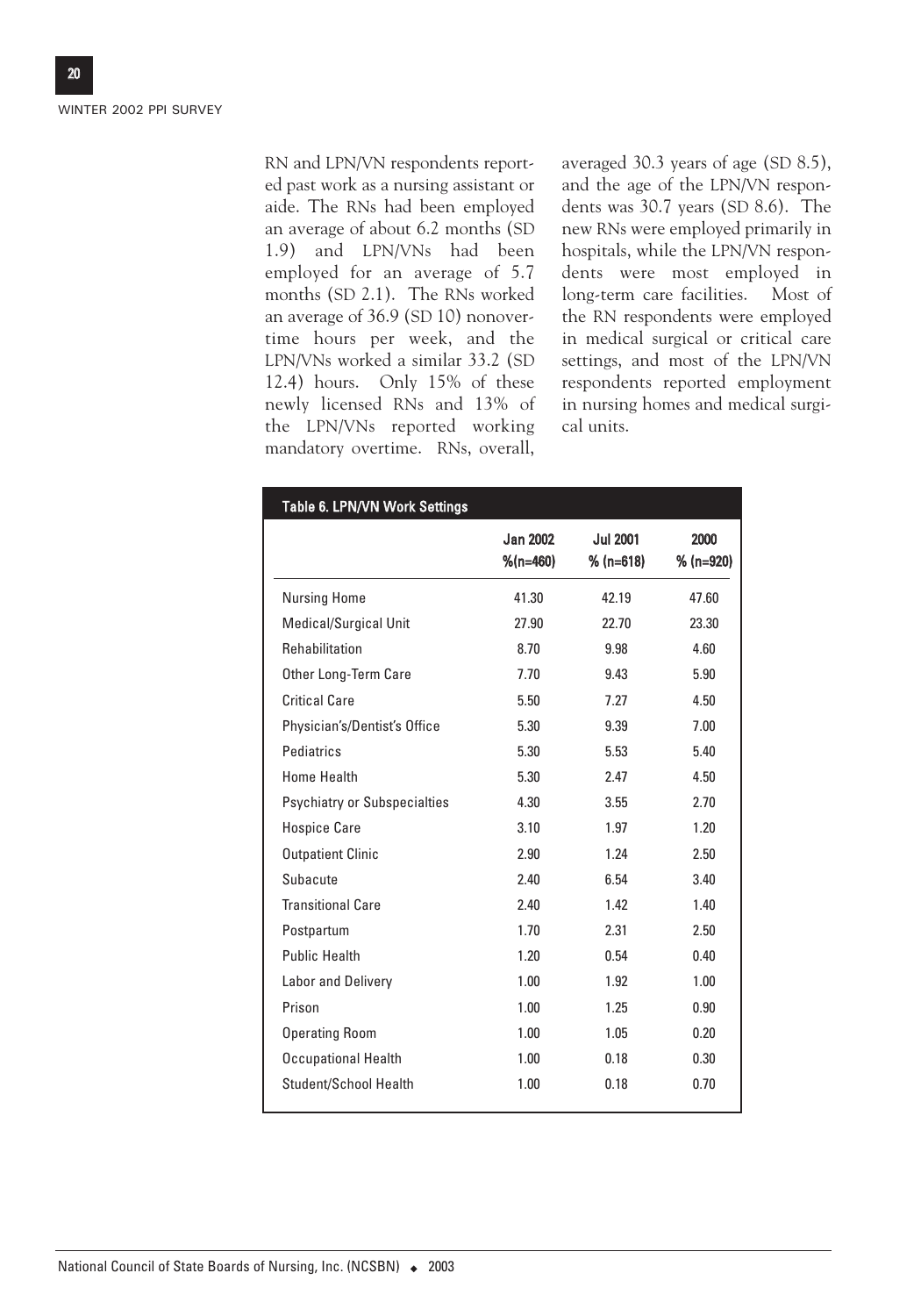# Survey Findings

This study solicited information from newly licensed RNs and LPN/VNs regarding the care provided to pediatric clients, the types of mathematical calculations performed, use of nursing diagnoses, RN educational preparation for selected competencies and the characteristics of a typical work day for a new nurse.

# Care of Pediatric Clients

Respondents were asked if they provided care to clients aged newborn to 18 years, where they provided the care, and what types of pediatric clients were under their care. Care was reportedly provided to pediatric clients by 46.7% of the RNs and 26.8% of the LPN/VNs. Those RNs providing such care were more likely to do so in acute care settings: maternity/obstetric wards (24.7%), pediatric departments (18.8%) or emergency departments (17.7%). The LPN/VNs providing such care were most likely to report doing so in outpatient settings (28.1%), although 18.3% reported caring for such clients in pediatric departments of acute care institutions. See Table 7 for the percentages of RNs and LPN/VNs providing care to pediatric clients in various health care settings.

The RN respondents reported providing care mostly to acutely ill infants, children or adolescents (49.5%), infants, children or adolescents with minor injuries or illnesses (38.2%), and healthy newborns (32.8%). The LPN/VNs provided care to the same types of clients in

different proportions: acutely ill infants, children or adolescents (33.3%), infants, children or adolescents with minor injuries or illnesses (55.6%), and healthy newborns (29.9%). See Table 8 for the types of pediatric clients to whom new RNs and LPN/VNs provided care.

# Mathematical Calculations Performed

Respondents were asked about the types of mathematical calculations they performed, the average frequency with which they performed the different types of calculations, and the methods used to perform them. A fairly large number of the RN and LPN/VN respondents reported performing each of the listed calculations. Both RNs and LPN/VNs were most likely to "calculate the number of cc's or ml's of liquid for a dose of medication"  $(RNs - 91.1\%; LPN/VNs - 82.7\%).$ Large percentages of both groups also "Calculate the number of capsules or tablets for an oral dose"  $(RNs - 86.2\%; LPN/VNs - 80.7\%).$ Predictably the RNs were more likely than LPN/VNs to calculate IV drip rates in drops per minute (RNs – 68.4%; LPN/VNs – 43.5%) or cc's per hour (RNs – 79%; LPN/VNs – 48%).

The RN respondents reported performing "Calculate the number of capsules or tablets for an oral dose" with the highest average frequency (average 2.6 times per day), followed by "Calculate the number of cc's or ml's of liquid for a dose of medication" (average 2.3 times per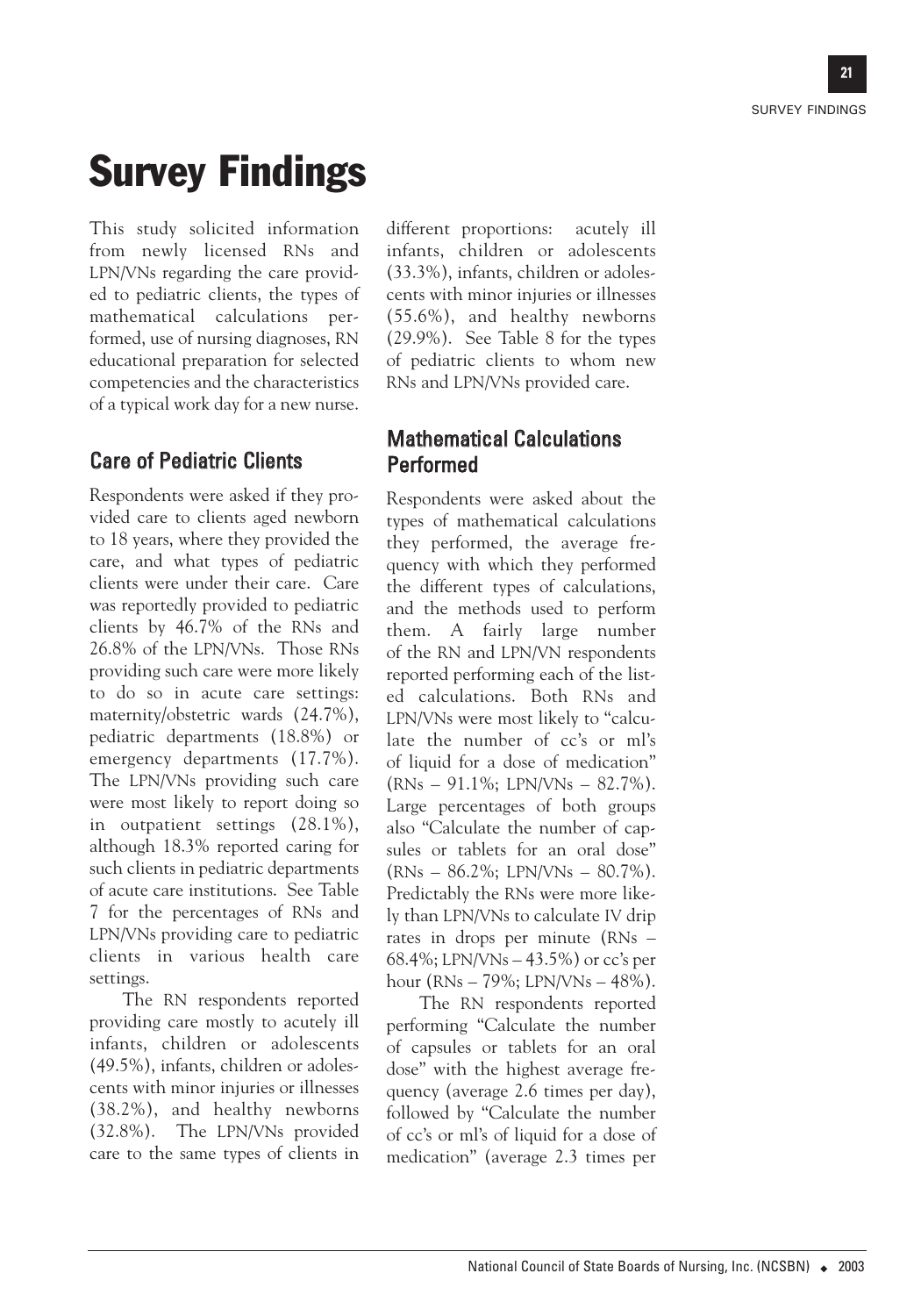#### WINTER 2002 PPI SURVEY

| Table 7. Settings in Which New RNs and LPN/VNs Provided Care to Pediatric Clients |      |           |               |     |
|-----------------------------------------------------------------------------------|------|-----------|---------------|-----|
|                                                                                   |      | <b>RN</b> | <b>LPN/VN</b> |     |
|                                                                                   | %*   | n         | %*            | n   |
| Provide care to pediatric clients (newborn to 18 years)                           | 46.7 | 190       | 26.8          | 109 |
| Maternity or obstetrics department (including nursery)                            | 24.7 | 46        | 9.6           | 11  |
| Pediatric department of acute care hospital or medical center                     | 18.8 | 35        | 18.3          | 21  |
| Emergency department                                                              | 17.7 | 33        | 7.9           | 9   |
| Critical care unit (all ages)                                                     | 12.9 | 24        | 0.9           |     |
| Neonatal critical care unit (NICU)                                                | 11.8 | 22        | 0.9           |     |
| Inpatient surgery department                                                      | 10.2 | 19        | 3.5           | 4   |
| Outpatient setting                                                                | 7.5  | 14        | 28.1          | 32  |
| In the patient's or client's home setting                                         | 2.2  | 4         | 12.3          | 14  |
| School setting                                                                    | 1.6  | 3         | 2.6           | 3   |
| Nursing home or long-term care                                                    | 0    | 0         | 1.8           | 2   |
| Other                                                                             | 12.4 | 23        | 18.4          | 21  |

\*Percent of those reporting care of pediatric clients

| Table 8. Types of Pediatric Clients to Whom New RNs and LPN/VNs Provided Care |       |           |               |    |
|-------------------------------------------------------------------------------|-------|-----------|---------------|----|
|                                                                               |       | <b>RN</b> | <b>LPN/VN</b> |    |
|                                                                               | $%$ * | n         | %*            | n  |
| Acutely ill infants, children, or adolescents                                 | 49.5  | 92        | 33.3          | 39 |
| Infants, children or adolescents with minor injuries or illness               | 38.2  | 71        | 55.6          | 65 |
| Healthy newborns                                                              | 32.8  | 61        | 29.9          | 35 |
| Newborns with health problems (including prematurity)                         | 29.6  | 55        | 17.9          | 21 |
| Infants, children or adolescents with chronic physical conditions             | 26.3  | 49        | 29.1          | 34 |
| Infants, children or adolescents with chronic emotional or                    |       |           |               |    |
| behavioral conditions                                                         | 10.2  | 19        | 18.8          | 22 |
| Well infants, children or adolescents getting routine checkups                | 5.9   | 11        | 21.4          | 25 |
| Other                                                                         | 10.2  | 19        | 6.0           |    |

\*Percent of those reporting care of pediatric clients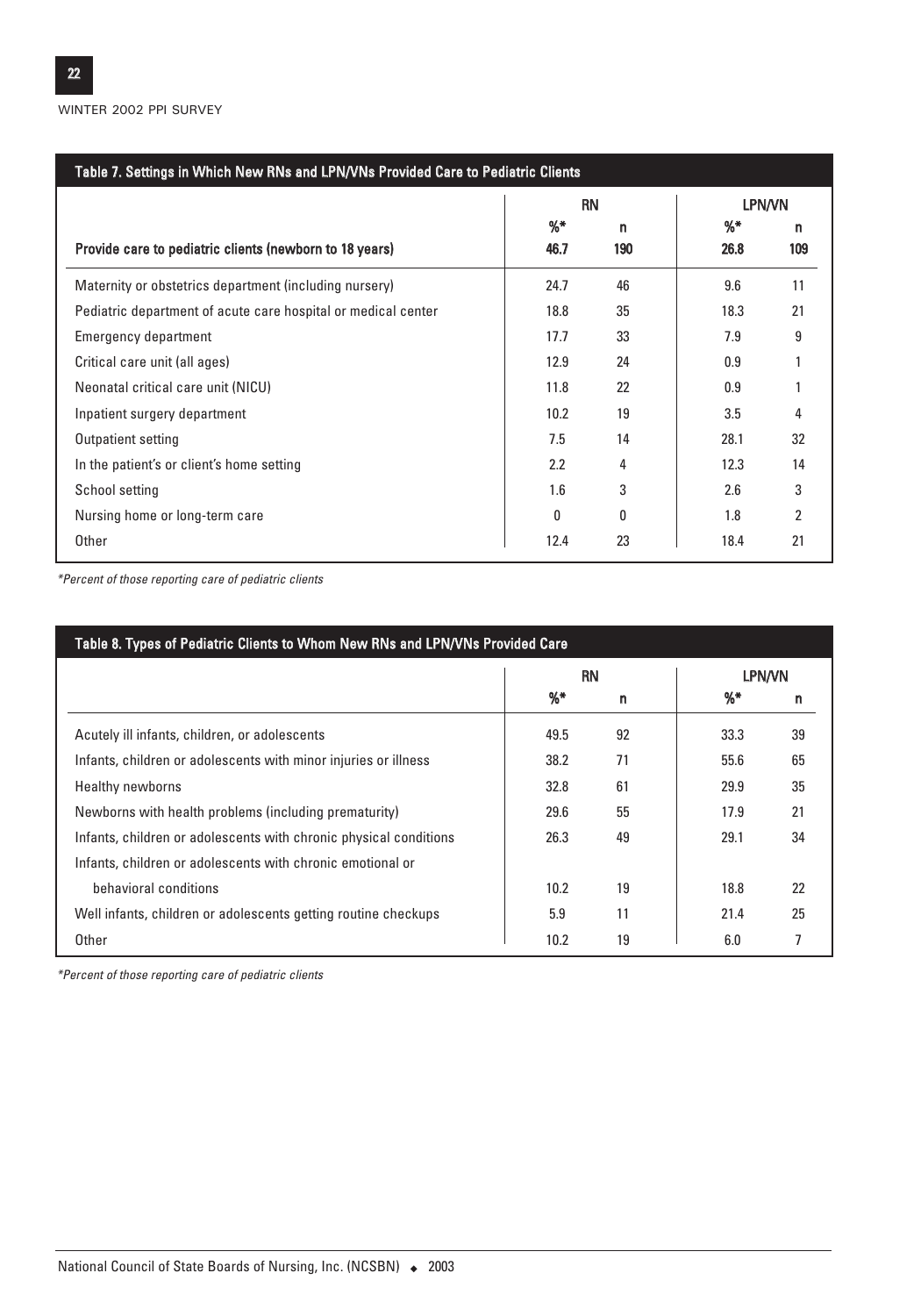|                                                                              |      | <b>RN</b> |     |      | <b>LPN/VN</b> |     |
|------------------------------------------------------------------------------|------|-----------|-----|------|---------------|-----|
|                                                                              | %    | Ave Freg  | n   | %    | Ave Frea      | n   |
| Calculate IV drip rate (drop per minute)                                     | 68.4 | 1.3       | 270 | 43.5 | 0.89          | 175 |
| Calculate IV rate in cc's per hour                                           | 79.0 | 2.1       | 313 | 48.0 | 1.19          | 194 |
| Calculate number of cc's or ml's of liquid for<br>a dose of medication       | 91.1 | 2.3       | 367 | 82.7 | 2.4           | 334 |
| Calculate the number of capsules or tablets<br>for an oral dose              | 86.2 | 2.6       | 344 | 80.7 | 2.9           | 326 |
| Calculate a dosage based on weight (gm/kg;<br>cc or ml/kg, etc.)             | 76.8 | 1.4       | 308 | 53.3 | 0.61          | 212 |
| Convert doses to household measures (ml to<br>teaspoons; ml to ounces, etc.) | 70.4 | 0.95      | 278 | 68.2 | 1.39          | 274 |
| Convert grains to mg, or mg to grains                                        | 58.3 | 0.4       | 231 | 53.4 | 0.65          | 214 |
| Dose titration                                                               | 73.9 | 1.22      | 283 | 47.9 | 0.54          | 179 |
| Other                                                                        | 9.4  | 1.88      | 35  | 3.0  | 1.9           | 22  |

day) and "Calculate IV rate in cc's per hour" (average 2.1 times per day). They performed "Calculate IV drip rate (drops per minute)" much less frequently (average 1.3 times per day). These findings may have reflected the shift from gravity flow IV infusions to the use of various types of infusion pumps.

The LPN/VN respondents reported performing "Calculate the number of capsules or tablets for an oral dose" with the highest average frequency (average 2.9 times per day), and "Calculate the number of cc's or ml's of liquid for a dose of medication" slightly less frequently (average of 2.4 times per day). The LPN/VNs performed "Calculate IV rate in cc's per hour" (average 1.19 times per day) and "Calculate IV drip rate (drops per minute)" (average .89 times per day) much less frequently than the new RNs. See Table 9 for a complete listing of mathematical calculations, the percentages of new RNs and

LPN/VNs performing them and the average daily frequency of their use.

A calculator was used to perform mathematical calculations by 72% of the RNs and 51% of the LPN/VNs.

# Use of Nursing Diagnoses

The survey contained questions related to the use of nursing diagnoses and methods of care planning. A small proportion, 15% of the RN and 12% of the LPN/VN respondents, reported that nursing diagnoses were not used in their work settings. The RN respondents were most likely to report the use of preselected nursing diagnoses contained in standardized plans of care  $(RNs - 54\%; LPN/VNs - 45\%),$ rather than the use of nurse-generated lists of nursing diagnoses (RNs –  $34\%$ ; LPN/VNs  $-41\%$ ). The diagnoses were most often used to record clients' progress over time (RNs – 33%; LPN/VNs – 37%) and to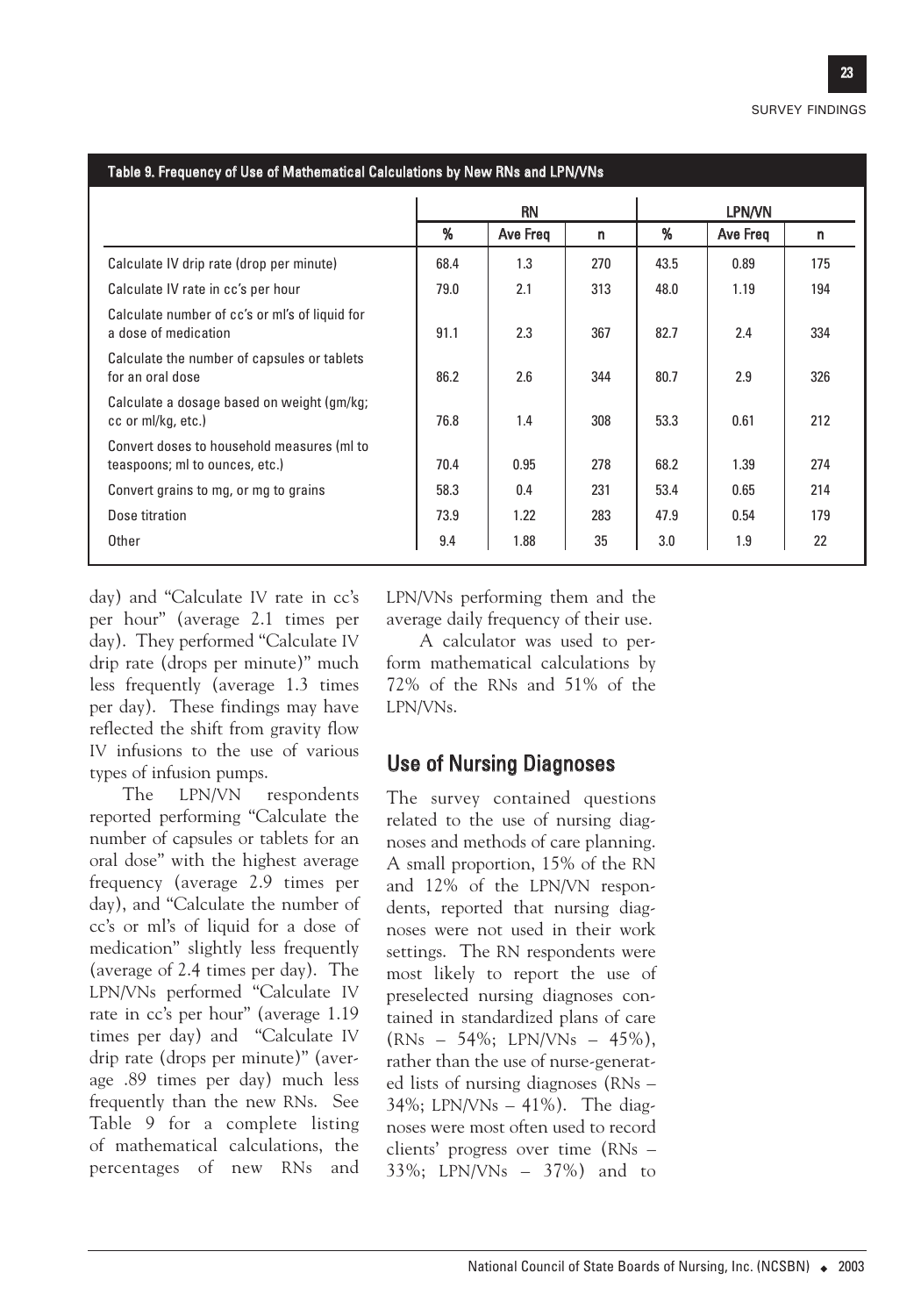

|                                                                                                                        |                             | <b>ADN</b>         |      |                             | <b>BSN</b>         |      |
|------------------------------------------------------------------------------------------------------------------------|-----------------------------|--------------------|------|-----------------------------|--------------------|------|
| <b>Area of Competence</b>                                                                                              | % Yes.<br><b>Definitely</b> | % Yes.<br>Somewhat | % No | % Yes.<br><b>Definitely</b> | % Yes.<br>Somewhat | % No |
| Recognizing and addressing cultural<br>differences important to the provision<br>of care                               | 61.8                        | 33.9               | 4.3  | 58.5                        | 32.7               | 8.8  |
| Demonstrating caring and respect to<br>patients and families^                                                          | 81.4                        | 13.0               | 5.6  | 79.5                        | 8.2                | 12.3 |
| Maintaining an awareness of the political<br>factors influencing the nursing profession                                | 35.4                        | 53.1               | 11.5 | 34.7                        | 56.9               | 8.3  |
| Balancing human, fiscal and material<br>resources                                                                      | 36.1                        | 48.0               | 15.9 | 32.0                        | 55.8               | 12.2 |
| Using traditional and developing methods<br>of discovering, retrieving and managing<br>information in nursing practice | 50.0                        | 43.0               | 7.0  | 52.8                        | 36.8               | 10.4 |
| Making a commitment to professional<br>career development^                                                             | 61.2                        | 29.3               | 9.5  | 71.4                        | 18.4               | 10.2 |

^ADN/BSN significantly different, chi-squ, p<.05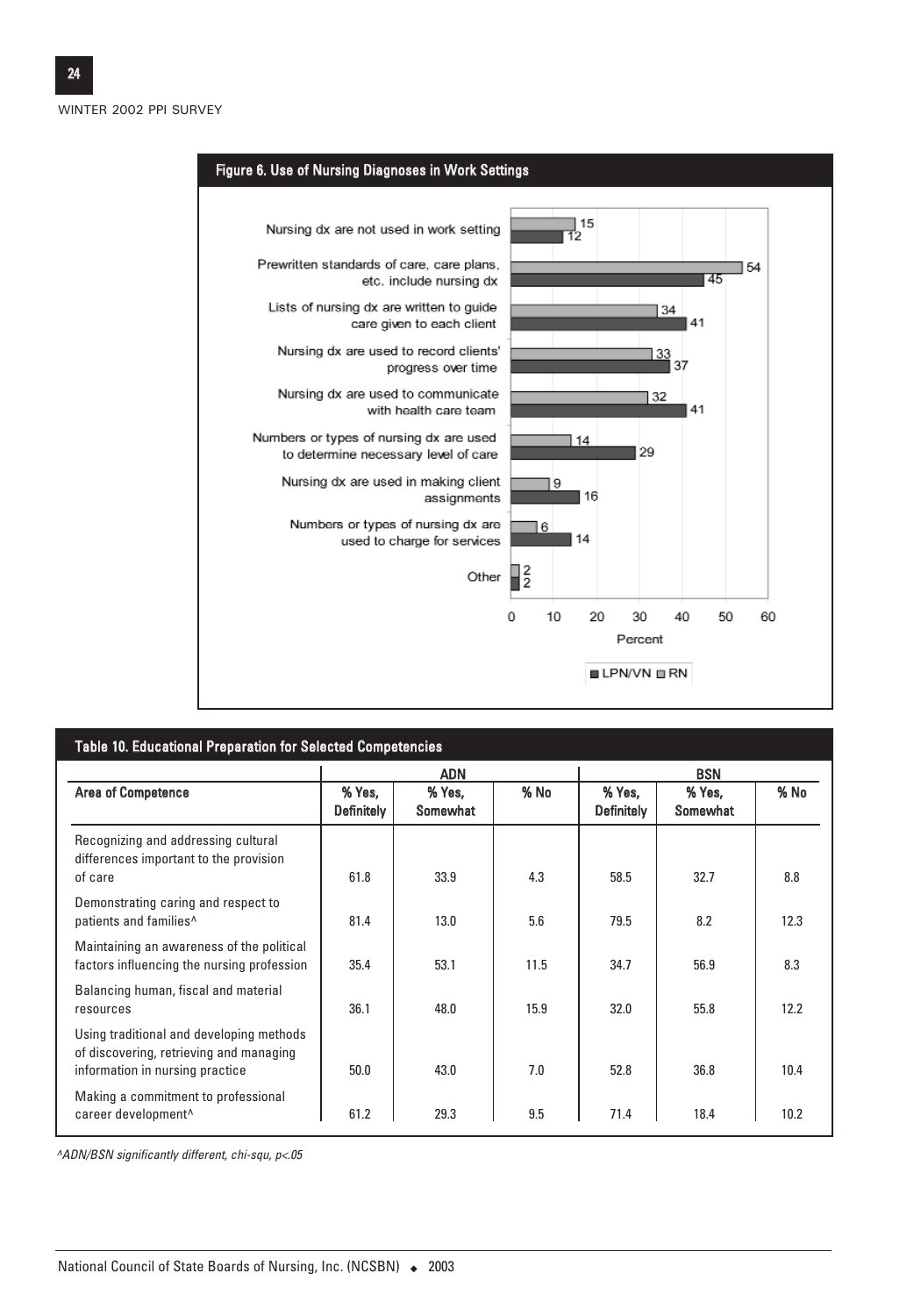communicate with other health care team members about client needs  $(RNs - 32\%; LPN/VNs - 41\%); how$ ever 14% of the RNs and 29% of the LPN/VNs reported the use of nursing diagnoses in their care settings to determine the necessary level of care, and 6% of the RNs and 14% of the LPN/VNs reported their use in charging for services provided. See Figure 6 for all listed uses of nursing diagnoses.

RN respondents were more likely to report the use of standardized (prewritten standards or plans of care within their care settings (RNs  $-69\%$ ; LPN/VNs  $-52\%$ ), while the LPN/VNs reported an almost even split between the use of individually written care plans (LPN/VNs – 56%; RNs – 36%) and the use of standardized (prewritten) standards or plans of care in their practice settings.

# RN Educational Preparation for Selected Competencies

Six areas of competency were listed on the survey and RN respondents were asked to answer two questions about each:

- 1. How adequate was their education in that area of competency using the "Yes, Definitely," "Yes, Somewhat" and "No" scale?
- 2. How important was the area of competency in their current nursing positions on a scale of 1-5, with 1 indicating the highest importance and 5 indicating the least? Responses were averaged separately for the baccalaureate degree and associate degree respondents and compared.

The baccalaureate degree and associate degree graduates provided

### Table 11. Perceived Importance of Selected Competencies in Practice Settings~

| <b>Area of Competence</b>                                                                                              | <b>ADN</b> | <b>BSN</b> |
|------------------------------------------------------------------------------------------------------------------------|------------|------------|
| Recognizing and addressing cultural differences<br>important to the provision of care                                  | 2.15       | 2.10       |
| Demonstrating caring and respect to patients and<br>families                                                           | 1.29       | 1.35       |
| Maintaining an awareness of the political factors<br>influencing the nursing profession                                | 2.48       | 2.51       |
| Balancing human, fiscal and material resources                                                                         | 2.23       | 2.28       |
| Using traditional and developing methods of<br>discovering, retrieving and managing information in<br>nursing practice | 1.96       | 2.09       |
| Making a commitment to professional career<br>development                                                              | 1.75       | 1.81       |

the greatest percentages of "Yes, Definitely" responses for the competency "Demonstrating caring and respect to patients and families"  $(ADN - 81.4\%; BSN - 79.5\%; how$ ever the BSN respondents provided significantly more "No" responses to that question  $(ADN - 5.6\%$  "No"; BSN – 12.3% "No";  $X_{(2)}^2 = 6.75$ , p<.03). Both ADN and BSN graduates reported the least satisfaction with their educational preparation (provided the least "Yes, Definitely" ratings) for "Maintaining an awareness of the political factors influencing the nursing profession" (ADN – 35.4%; BSN 34.7%) and "Balancing human, fiscal and material resources" (ADN – 36.1%; BSN – 32%). The BSN graduates provided significantly higher numbers of "Yes, Definitely" responses for the item "Making a commitment to professional career development" (ADN – 61.2%; BSN - 71.4%,  $X_{(2)}^2$  = 4.6, p<.03 ). See Table 10 for ADN and BSN responses, i.e., the adequacy of their educational preparation for selected competencies.

The respondents provided the highest importance ratings for ~Importance measured on a scale of 1-5 with 1 indicating the most importance and 5 the least.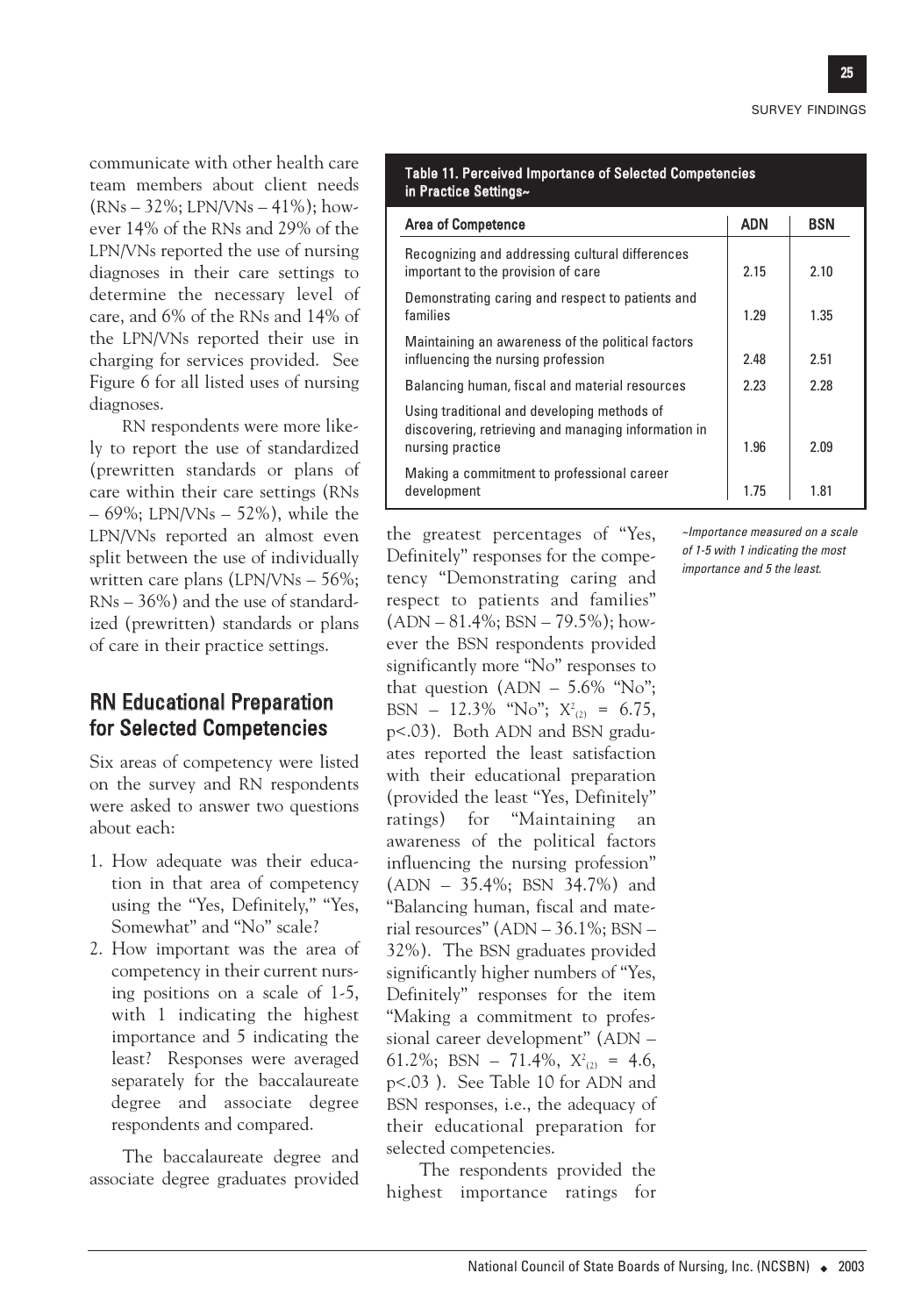"Demonstrating caring and respect to patients and families" (ADN – 1.29; BSN – 1.35) and the lowest for "Maintaining an awareness of the political factors influencing the nursing profession" (ADN – 2.48; BSN – 2.51). See Table 11 for the importance ratings given to the six selected competencies.

# Characteristics of a Typical Work Day

#### Hours, Clients and Nursing Associates

Respondents reported working an average of about 10 hours (RN – 10.8; LPN/VN – 9.59) in a typical day. The RNs were responsible for an average of 9.7 clients (median 6) overall, an average of 6.4 in acute care settings, 43.7 in long-term care and 16.5 in community settings. The LPN/VNs were responsible for an overall average of 21.4 clients (median 18), an average of 8 in acute care settings, 32 in long-term care, and 41 in community settings. No correlations were found between the numbers of months these new nurses had worked and the numbers of clients for whom they were responsible. See Table 12 for the average numbers of clients in various settings.

The RN survey respondents were asked if LPN/VNs were assigned to provide care to clients for whom they had responsibility, and both RNs and LPN/VNs were asked if nursing assistants provided care to their clients. Twenty percent of the RN respondents reported working with LPN/VNs, and about 65% of both the RNs and LPN/VNs reported working with assistive personnel.

#### Activities Performed

The respondents were also asked to record the numbers of hours spent performing specific categories of activities. The hours spent were then converted to proportions of total time by dividing the number of hours spent on each activity by the hours spent working. Because nurses often perform more than one type of activity at a time, such as teaching while giving medications or providing emotional support while giving routine care, the proportions were not expected to sum to 100. The RNs reported spending the greatest amount of time in assessment/evaluation activities (27.96%) and working within the health care team (22.85%) and the least amount on community health activities (1.91%). The LPN/VNs reported spending the greatest amount of their time in medication-related activities (25.09%) and working within the health care team (24.05%). They also reported spending a significant amount of time in assessment/evaluation activities (22.45%). The LPN/VNs also spent the least proportion of their time on community health activities (3.93%). See Table 13 for the average numbers of hours and proportion of work day spent in each type of activity.

#### Qualitative Analysis of Narrative Statements

The following questions were included in the RN and LPN/VN Winter 2002 Practice and Professional Issues Surveys.

### *RN*

Please describe below the general characteristics of your *most recent*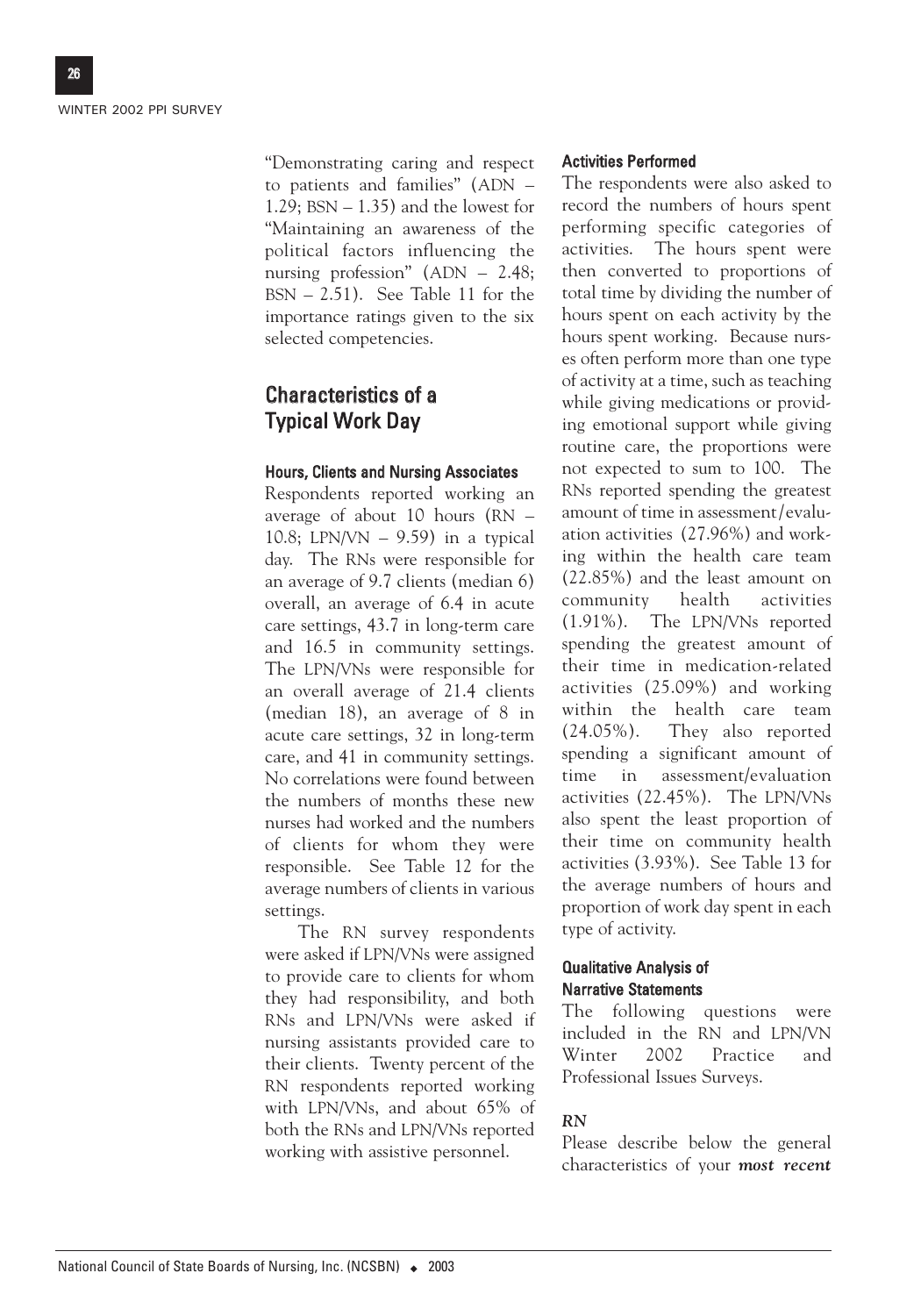| <b>Table 12. Numbers of Clients</b> |           |                |     |                |
|-------------------------------------|-----------|----------------|-----|----------------|
|                                     | <b>RN</b> | <b>LPN/VN</b>  |     |                |
|                                     | n         | <b>Clients</b> | n   | <b>Clients</b> |
| All Settings Average                | 406       | 9.7            | 403 | 21.4           |
| All Settings Median                 | 406       | 6              | 403 | 18             |
| Acute Care Average                  | 366       | 6.4            | 158 | 8              |
| <b>LTC</b> Average                  | 30        | 43.7           | 176 | 32             |
| <b>Community Setting Average</b>    | 25        | 16.5           | 70  | 41             |

# Table 13. Hours/Proportion of Time Spent on Classifications of Activities

|                                                 |                                                                                                                                                                                                                                                                                                                                          | <b>RN Ave</b><br><b>Hours</b> | <b>RN Ave</b><br>Proportion | <b>LPN/VN</b><br>Ave Hours | <b>LPN/VN Ave</b><br>Proportion |
|-------------------------------------------------|------------------------------------------------------------------------------------------------------------------------------------------------------------------------------------------------------------------------------------------------------------------------------------------------------------------------------------------|-------------------------------|-----------------------------|----------------------------|---------------------------------|
| Medication-                                     | Perform activities necessary for safe medication administra-<br>Related Activities tion (check for incompatibilities, give medications by<br>appropriate routes, check for side effects and/or desired<br>effects, etc.)                                                                                                                 | 1.77                          | 16.4                        | 2.38                       | 25.09                           |
| Psychological<br><b>Needs Activities</b>        | Perform activities related to the psychological needs of<br>clients (assess for client and family psychological needs;<br>provide support and interventions to assist with coping;<br>and maintenance or improvement of psychological<br>functioning; etc.)                                                                              | 1.72                          | 16.1                        | 1.79                       | 18.65                           |
| Assessment/<br>Evaluation<br><b>Activities</b>  | Perform activities related to assessment and/or evaluation<br>of patients (assess physical status, evaluate lab results,<br>monitor treatment effects, etc.)                                                                                                                                                                             | 3.06                          | 27.96                       | 2.13                       | 22.45                           |
| Routine Care/<br>Procedure<br><b>Activities</b> | Perform routine patient care activities (provide routine<br>cares such as baths, VSs, ambulation, etc.; perform<br>procedures such as wound care, placing urinary catheters,<br>starting IVs, etc.)                                                                                                                                      | 2.28                          | 20.62                       | 1.85                       | 19.02                           |
| <b>Activities</b>                               | Care Environment Perform activities related to the care environment (assess<br>clients' home environments, provide a safe care environment,<br>assess for safe functioning of client care equipment, etc.)                                                                                                                               | 0.94                          | 8.78                        | 1.04                       | 10.91                           |
| Education<br><b>Activities</b>                  | Provide educational support to clients and families (assess<br>level of knowledge, teach about condition and interventions,<br>provide information about caring for others, etc.)                                                                                                                                                        | 1.41                          | 13.27                       | 1.17                       | 12.51                           |
| <b>Health Care</b><br><b>Team Activities</b>    | Work effectively within a health care team (supervise or<br>quide care provided to clients by other staff; communicate<br>with physician, dietician, physical therapy, respiratory<br>therapy, and/or other health team members about clients;<br>take verbal or phone orders; perform discharge planning;<br>teach staff members; etc.) | 2.41                          | 22.85                       | 2.3                        | 24.05                           |
| Community<br><b>Health Activities</b>           | Perform activities related to the health of the community<br>(participate in community health promotion activities such<br>as blood pressure testing or group screenings; assess<br>community health needs; etc.)                                                                                                                        | 0.18                          | 1.91                        | 0.34                       | 3.93                            |
| Ethical/Legal                                   | Perform activities related to the ethical or legal aspects of<br>care (enquire about clients' advance directives; provide<br>for client privacy, act as a client advocate, etc.)                                                                                                                                                         | 1.17                          | 11.07                       | 1.38                       | 14.39                           |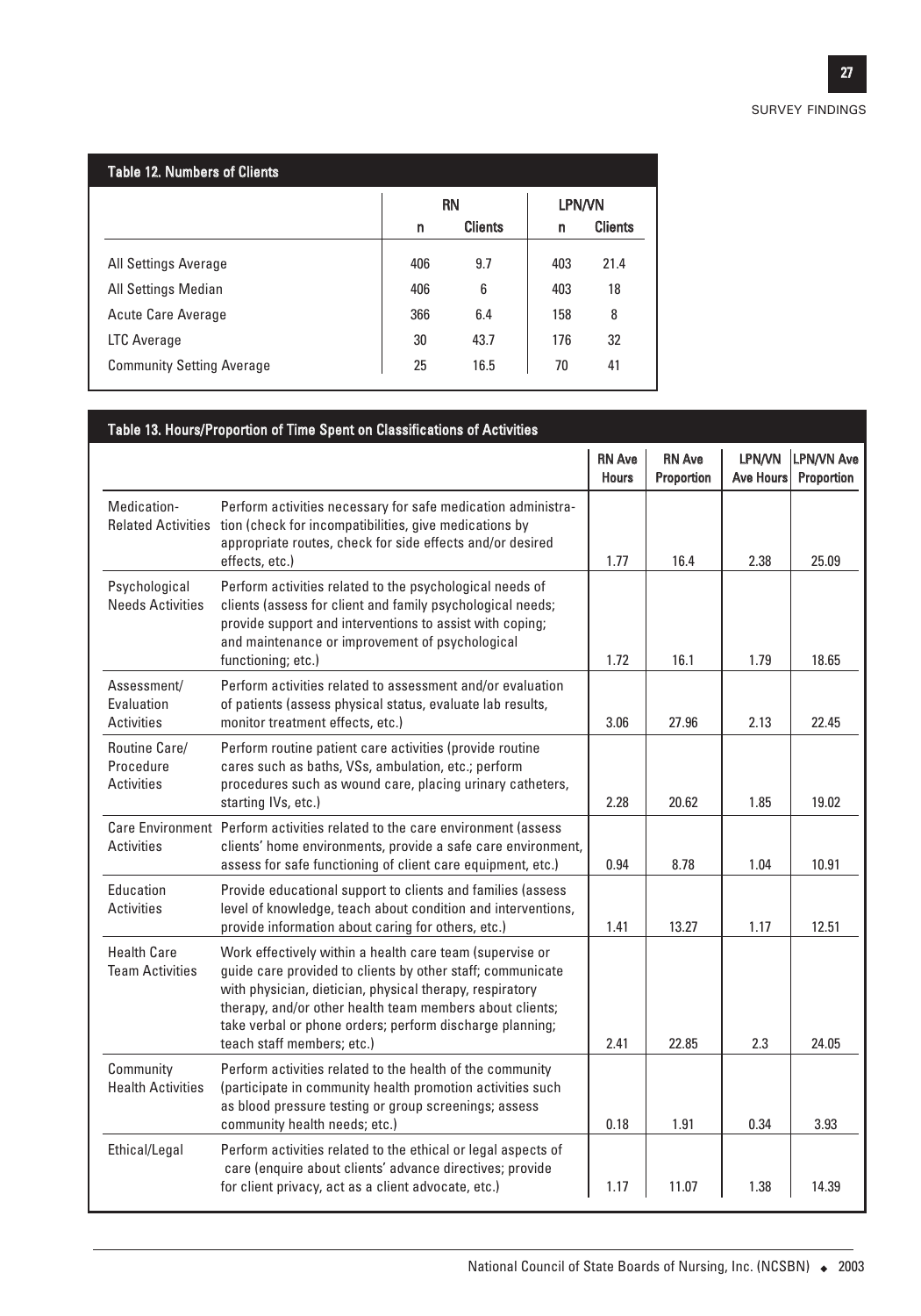*typical work day*. What general types of care did you provide to what types of clients or patients? What proportion of your day did you spend in various activities such as direct care, documentation, supervision of others, or non-nursing activities? If you worked with LPN/VNs and/or nursing assistants or assistive personnel, what types of care did they provide to the clients or patients for whom you were responsible? How were assignments made? How did you communicate with those working with you and others on the health care team? What activities took up most of your time, etc.?

#### *LPN/VN*

Please describe below the general characteristics of your *most recent typical work day*. What general types of care did you provide to what types of clients or patients? What proportion of your day did you spend in various activities such as direct care, documentation, supervision of others, or non-nursing activities? If you worked with nursing assistants or assistive personnel, what types of care did they provide to your assigned clients or patients? How were assignments made? How did you communicate with those working with you and others on the health care team? What activities took up most of your time, etc.?

Approximately 300 each RNs and LPN/VNs wrote the requested narratives. A preliminary analysis of those narratives has been completed. What was written supported quantitative data collected in other parts of the survey on the numbers and types of clients for whom care was provided and the proportions of time spent on different categories of activities. The strength of these narratives, however, was the overview they provided of the daily lives of RNs and LPN/VNs working all over the country in all types of practice settings.

These new/novice nurses wrote narratives that were task-focused. They either wrote narratives describing the tasks completed within their workdays or they gave chronologic or bullet-pointed lists of activities completed within a typical day of nursing. It was apparent that these nurses performed many different types of nursing. Many of the RNs worked in critical care type areas: ICUs, CCUs, Emergency Departments, NICUs, etc. They also worked in medical and medical/surgical units (or subspecialties of same) and long-term care facilities. Others reported work in clinics, schools, prisons, offices, etc. The LPN/VNs worked more frequently in long-term care, but they also reported work in medical and medical/surgical units in acute care, in offices, clinics, prisons, community settings, etc. Overall these nurses reported dividing their time between direct client care (including treatments and procedures), documentation, medication administration, assessments/evaluations, and, where applicable, the supervision of nursing assistants. Teaching and providing emotional support were mentioned, but with less frequency.

The RNs and LPN/VNs reported doing very similar types of practice within similar settings. The narratives of RNs in critical care units differed most markedly from LPN/VN narratives. RNs in critical care settings reported caring for critically ill individuals with complex monitoring devices, numerous diagnostic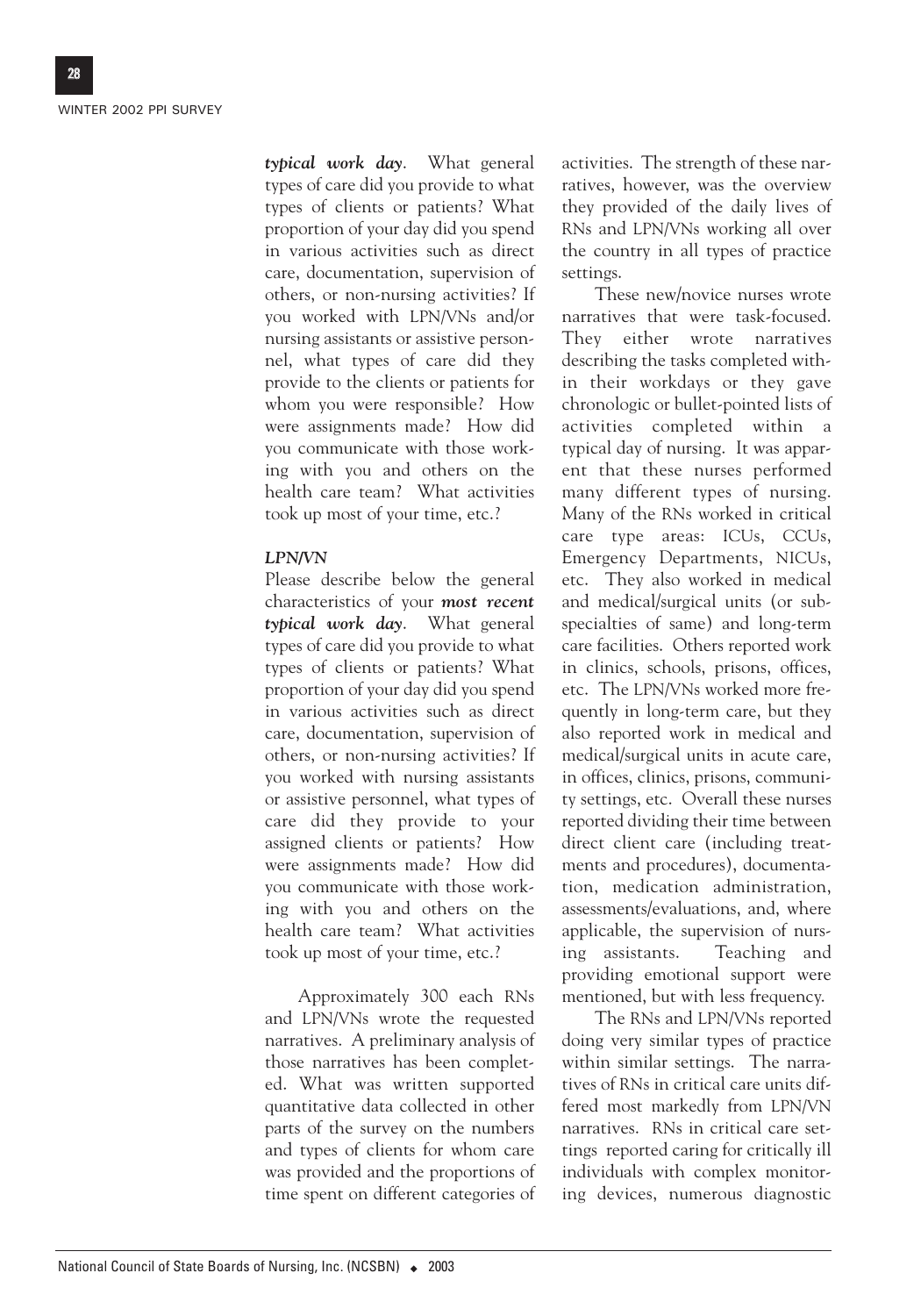tests, and titrated drug doses. No LPN/VN respondent reported care rising to that level of complexity. However, narratives of both RNs and LPN/VNs working in somewhat less intense settings (including a few emergency departments) often described performance of very similar care activities.

Most state practice acts grant the RN a full scope of nursing practice and give the LPN/VN a "directed role" that limits the LPN/VN in several major aspects of care. Generally the LPN/VN "collects data" that contributes to client assessment and care planning, reinforces client education, and practices under the direction of an RN or other licensed care provider. These narratives contained phrases that demonstrated some possible deviance from this intended relationship. For example, RN respondents wrote:

- "LPN/VNs have their own patients, as RNs we assist them in duties they are not allowed to do, e.g., IV push, administer narcotics, initiate IVs, etc."
- "LPNs do the same as I do."
- "When I work with LPNs, I may give an IV push med or 2. They do direct, total care at this hospital."
- "I work in a ped office... LPNs and MAs work with us, but they do the same thing we do. The only care they do not provide is phone triage."

The LPN/VN narratives included statements about the equivalence of RN and LPN roles. The following are examples of these statements:

- "RNs/LPNs assigned pts. equally."
- "I currently work on a step down unit; the nurse pt ratio is 1:4. The LPN's on our unit work independently. I have my IV cert. I enlist

an RN for hanging critical drips, I am responsible for monitoring these drips."

■ "You do everything an RN does except hang blood or do IV pushes. Half of the floor are RNs and the other half LPNs."

In some instances the LPN/VNs reported that they were not allowed by training/practice act/facility mandate to perform assessments (admission assessments or daily assessments) or administration of IV medications; however, a large number of LPN/VNs reported performing both of these activities.

The nurses were also asked for types of care provided to their clients by assistive personnel. The most commonly stated activities included activities of daily living, baths, ambulation, linen changes, am or pm cares, performing blood glucose tests, doing EKGs and blood draws. Although less frequently, assistive personnel were also placing catheters, performing bladder scans, giving medications, monitoring dialysis treatments, performing some dressing changes, and monitoring groin incisions post heart catheterization. One nurse reported that mental health aides were leading client group sessions. Thus, this preliminary analysis identified two themes: RN and LPN/VN scope of practice and delegation.

### Summary

About half of the RN and a fourth of the LPN/VN respondents to this survey reported providing care to pediatric clients. The settings in which care was provided to pediatric clients were different for the RNs and LPN/VNs. The survey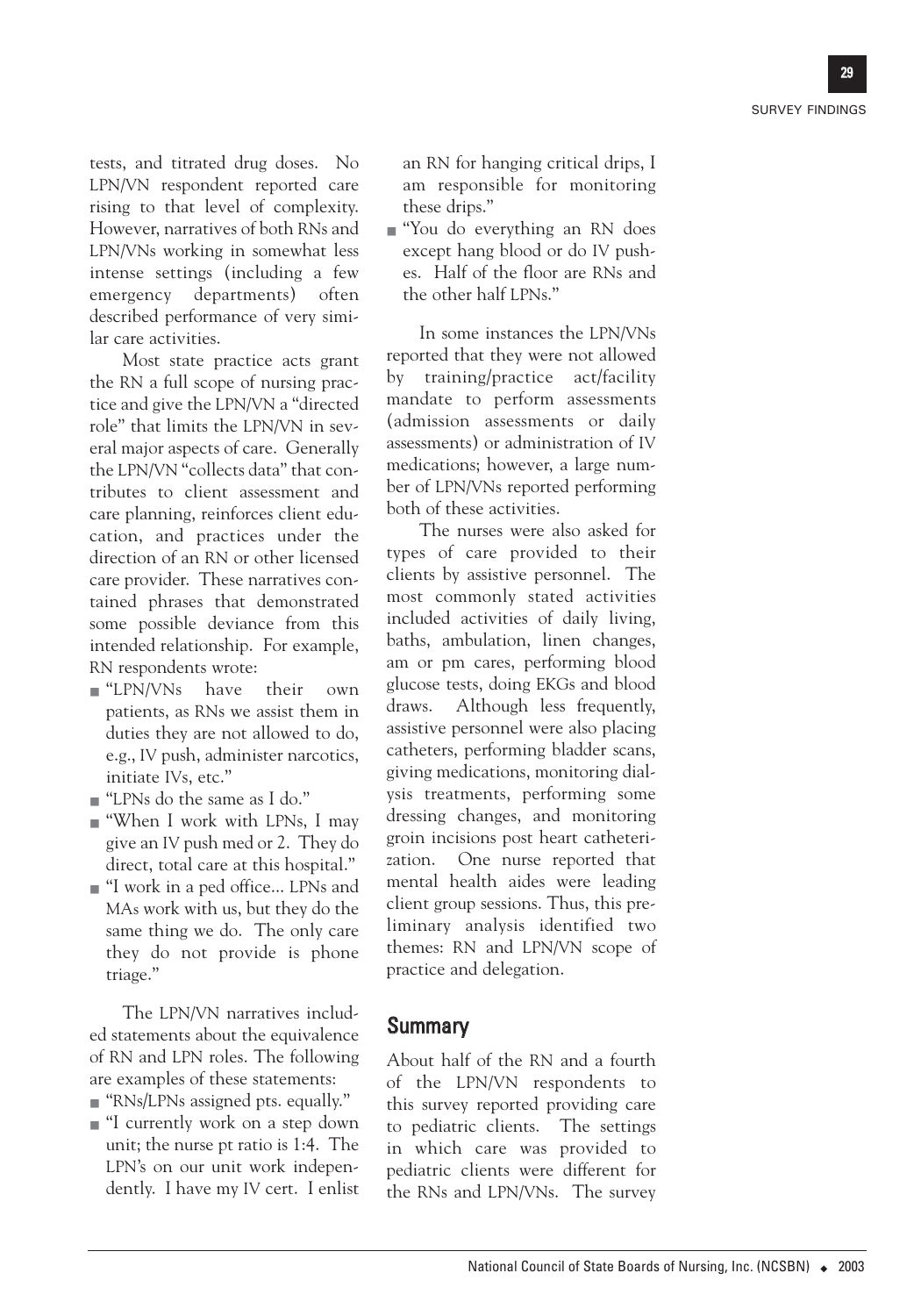respondents reported performing a variety of mathematical calculations with more RNs than LPN/VNs using calculators to perform those calculations. Most of these respondents also reported using nursing diagnoses within their work settings, usually to record clients' progress over time. The RN respondents varied in their perceptions of their educational preparation for selected competencies, expressing low percentages of positive ratings for competencies

relating to political awareness and the use of resources. Exploration of these new nurses' typical work days demonstrated no correlations between the numbers of months of employment by the nurse and the numbers of clients to whom the nurse was assigned. Qualitative analysis of narratives written about the typical work day also revealed themes relating to RN and LPN/VN scopes of practice and delegation to assistive personnel.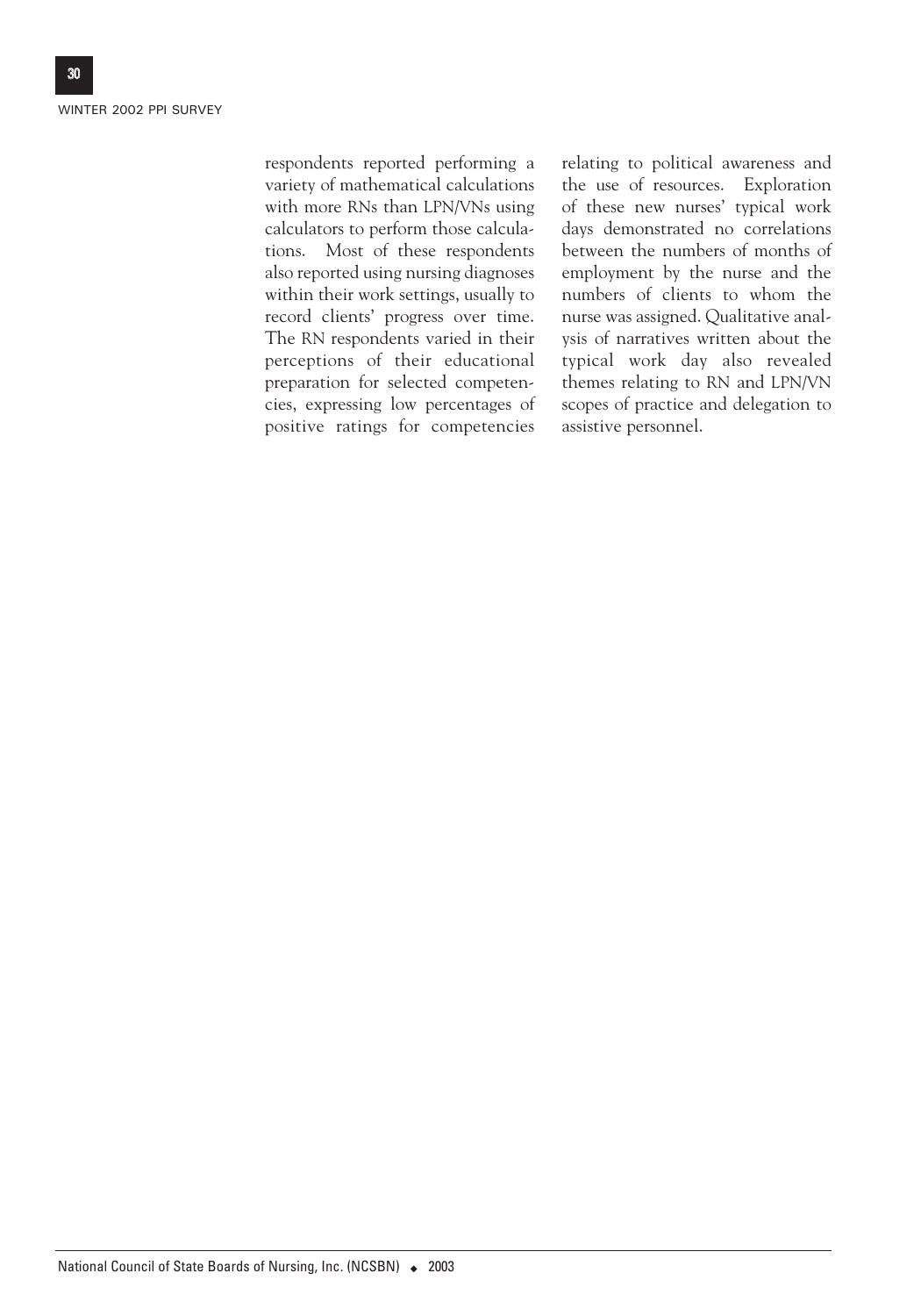# **Conclusions**

Newly licensed RNs continued a trend of increased employment in critical care settings.

RNs and LPN/VNs in entry-level practice performed a variety of mathematical calculations when giving medications. They were more likely to use a calculator to perform those calculations than to perform them in their heads.

About half the respondent RNs and a quarter of the respondent LPN/VNs reported care of pediatric clients. RNs were more likely to report providing that care in acute care settings for more acutely ill infants, children or adolescents. LPN/VNs were more likely to report providing the care in outpatient settings and for pediatric patients with minor injuries or illnesses.

Most of these new nurses reported the use of nursing diagnoses in their work settings. The RNs were more likely to report the use of preselected diagnoses in prewritten standards or care plans than were the LPN/VNs. Accordingly the LPN/VNs were more likely to report that care plans were individually written within their care settings than were the RNs.

Both ADN and BSN graduates felt approximately equally prepared for selected competencies. The BSN graduates were more likely to say they were not well prepared in the area of providing caring and respect and ADN graduates were less likely to agree that they were definitely prepared for a commitment to professional development.

Overall these new nurses were being made responsible for the same numbers of clients regardless of their time in the practice setting. Those employed one month were as likely to be given an average of 10 patients for RNs or 21 patients for LPN/VNs as those employed for six or more months.

Outside of the critical care setting RNs and LPN/VNs were often being used to fill very similar roles.

Assistive personnel were, at times, being relied upon as the "eyes and ears" of nurses too busy to adequately assess client status.

## References

Hertz, J. E., Yocom, C. J., & Gawel, S. H. (2000). *1999 Practice Analysis of Newly Licensed Registered Nurses in the U.S.* Chicago: National Council of State Boards of Nursing.

Smith, J. E., Crawford, L. H., & Gawel, S. H. (2001). *2000 Practice Analysis of Newly Licensed Practical/Vocational Nurses in the U.S.* Chicago: National Council of State Boards of Nursing.

Smith, J. E. & Crawford, L. H. (2002). *Report of Findings from the 2001 Practice and Professional Issues Survey, Spring 2001*, NCSBN Research Brief, (2). Chicago: National Council of State Boards of Nursing.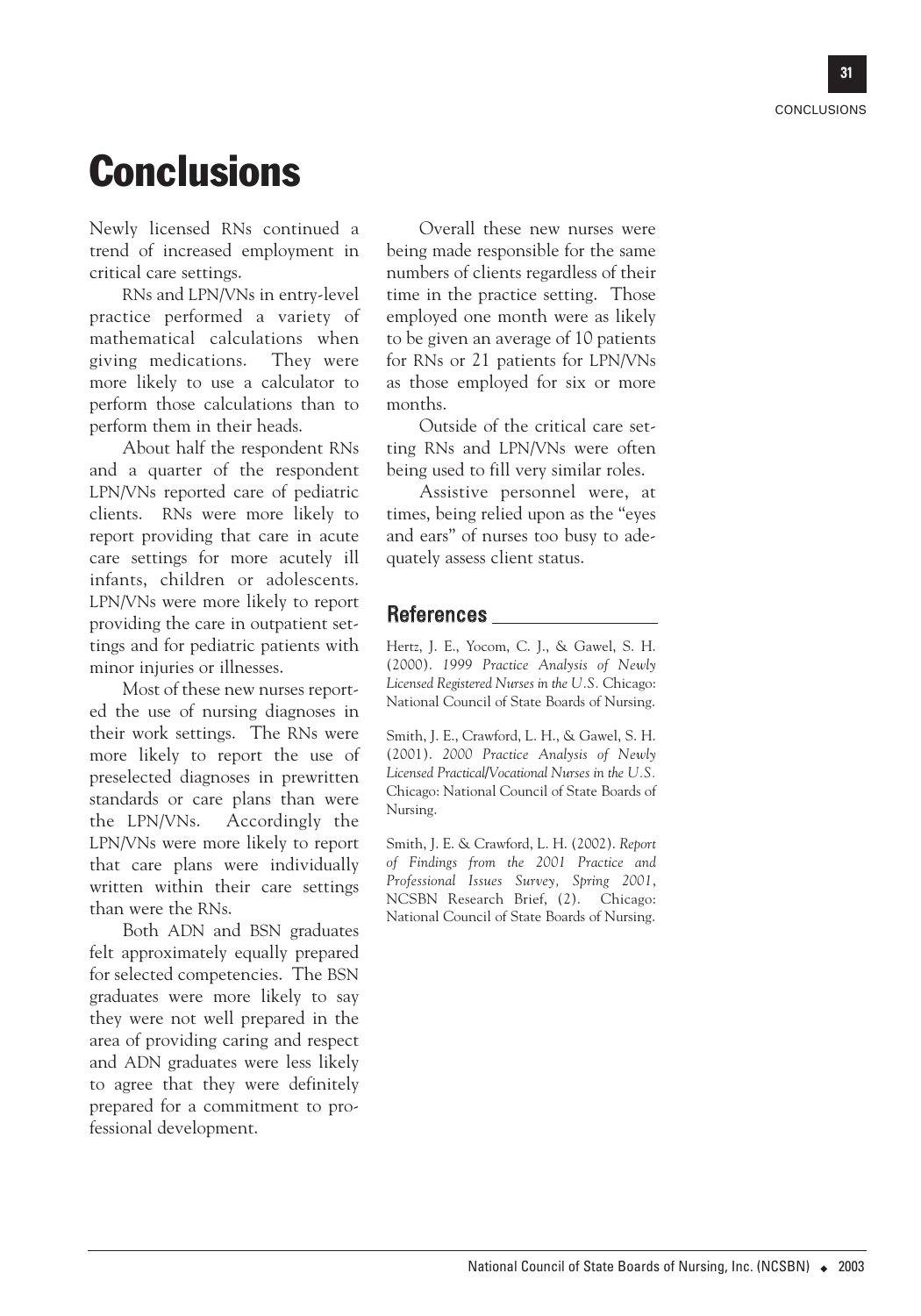# **Appendix A: Survey Tool**

### NEWLY LICENSED NURSE PRACTICE AND PROFESSIONAL ISSUES

#### **Registered Nurse** December 2001

Please read each of the following questions carefully and then follow the directions for selecting one or all applicable responses. Darken the oval or check the box of the answer, or answers, that you select.

**SECTION ONE: Professional Employment** 

|               | 1. What type(s) of nursing license do you hold? |
|---------------|-------------------------------------------------|
|               | (Select all that apply)                         |
| O 1 LPN/VN    |                                                 |
| <b>O</b> 2 RN |                                                 |

2. Are you currently employed in nursing?

O 1 Yes; → skip to Question #4

- O 2 No; → continue with Question #3, Then skip to Section Five
- 3. A. If you answered "NO" to question #2, which of the following best represents why you are not currently employed?. (Select the ONE best answer)
	- O 1 I have not been able to find the type of nursing position that I want
	- O 2 No entry-level nursing positions are available in my geographic area
	- O 3 A family or personal situation prevents my employment at this time
	- O 4 I have returned to or am remaining in school
	- O 5 I don't desire to work in nursing at this time --- Please Complete Question 3B.
	- O 6 Other, please describe:
	- 3. B. If in Question 3A. you answered that you don't desire to work in nursing at this time, please mark the following factors that may have led you to make that decision.

(Select ALL that apply)

- O 1 The stressful nature of the work
- o 2 Nursing salaries
- O 3 Shift work
- O 4 Working on holidays
- O 5 Changes in your career goals
- O 6 Other, please specify:
- How many months have you been employed as a licensed nurse in your current position? \_\_\_\_\_\_\_\_ Months in current 4. position

5. A. How many regular (non-overtime) hours are you SCHEDULED to work in an average week?

Hours (non-overtime) scheduled to work per week, on average

5. B. How many hours of OVERTIME do you work in an average week?

Hours of overtime worked per week, on average

5. C. How many OVERTIME hours are MANDATED by your employer in an average week? (This means that your employer actually schedules you to work extra hours or extra shifts each week. This doesn't include the extra hours you work because your employer requires you to finish certain tasks before going home.)

\_Hours of employer MANDATED overtime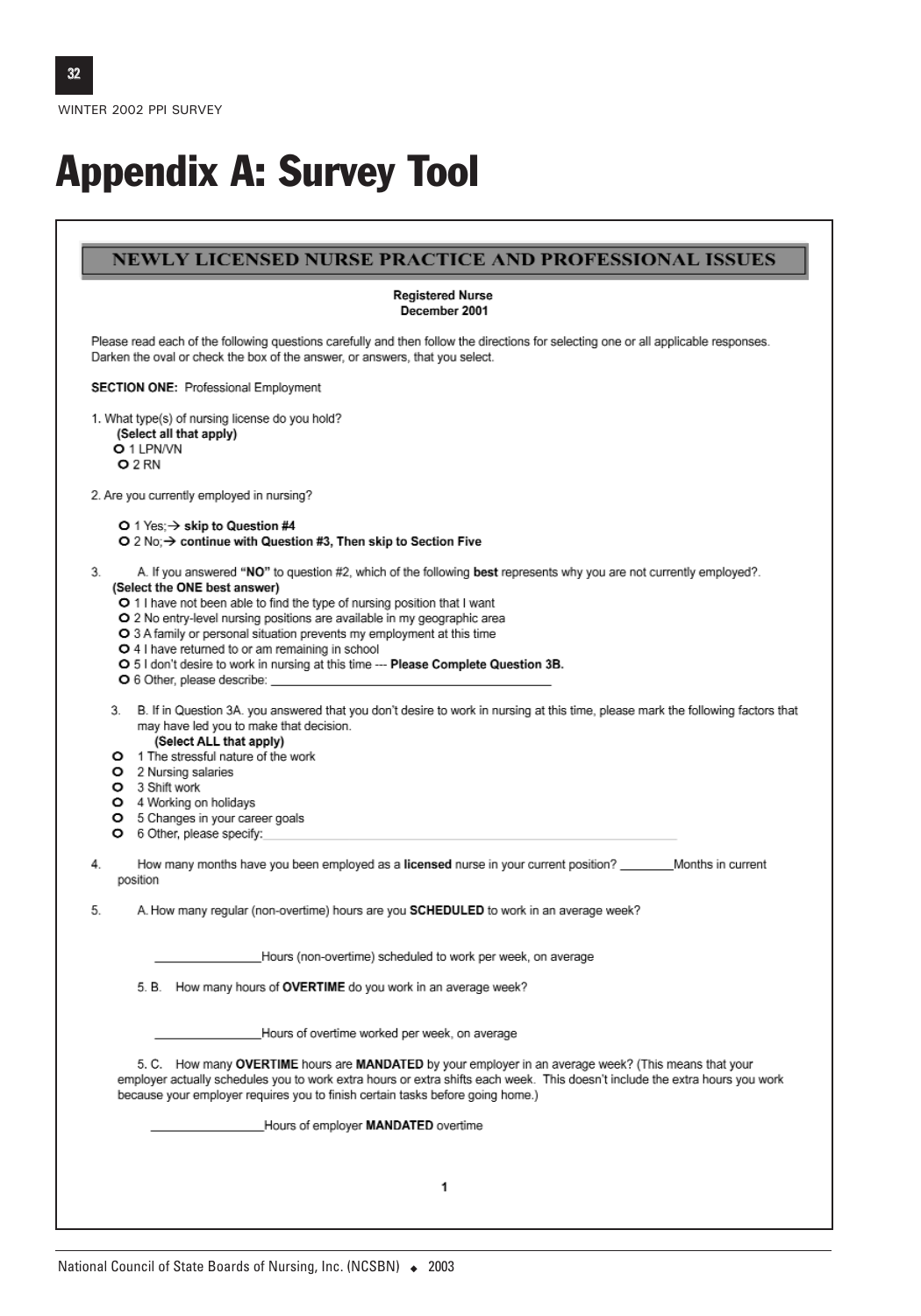APPENDIX A

| 6. Which of the following best describes the ages of most of your clients on the last day you worked?<br>(You may select more than one answer)<br>O 1 Newborns (less than 1 month)<br>O 2 Infants/children (1 month-12 years)<br>O 3 Adolescents (ages 13-18)<br>O 4 Young Adults (ages 19-30)<br>O 5 Adults (ages 31-64)<br>O 6 Adults (ages 65-85)<br>O 7 Adults (over the age of 85)                                                                                                                                                                                                                                                                                                                                                                                                                                                                                                                                                                                                                                                                                                                                                                                                                                                                                                                                                                                                                        |
|----------------------------------------------------------------------------------------------------------------------------------------------------------------------------------------------------------------------------------------------------------------------------------------------------------------------------------------------------------------------------------------------------------------------------------------------------------------------------------------------------------------------------------------------------------------------------------------------------------------------------------------------------------------------------------------------------------------------------------------------------------------------------------------------------------------------------------------------------------------------------------------------------------------------------------------------------------------------------------------------------------------------------------------------------------------------------------------------------------------------------------------------------------------------------------------------------------------------------------------------------------------------------------------------------------------------------------------------------------------------------------------------------------------|
| 7. Which of the following best describes most of your clients on the last day you worked?<br>(You may select more than one answer)<br>O 1 Well clients, possibly with minor illnesses<br>O 2 OB (Maternity) clients<br>○ 3 Clients with stabilized chronic conditions<br>O 4 Clients with unstabilized chronic conditions<br>O 5 Clients with acute conditions, including clients with medical, surgical or critical conditions<br>O 6 Clients at end of life (e.g., terminally ill, seriously ill, etc.)<br>O 7 Clients with behavioral/emotional conditions (e.g., psychiatric conditions, substance abuse, etc.)<br>O 8 Other, Please specify                                                                                                                                                                                                                                                                                                                                                                                                                                                                                                                                                                                                                                                                                                                                                               |
| 8. Which of the following choices best describes your employment setting/specialty area on the last day you worked? If you worked<br>mainly in one setting, fill in the appropriate oval for that one setting. If you worked in more than one setting, fill in the appropriate<br>oval for all settings where you spent at least one-half of your time.<br>(Select no more than two answers)<br>O 1 Critical care (e.g., ICU, CCU, step-down units, pediatric/neonatal intensive care, emergency department, post-anesthesia<br>recovery unit, etc.)<br>O 2 Medical-surgical unit or any of its sub-specialties (e.g., oncology, orthopedics, neurology, etc.)<br>O 3 Pediatrics or nursery<br>O 4 Labor and delivery<br>O 5 Postpartum unit<br>O 6 Psychiatry or any of its sub-specialties (e.g., detox, etc.)<br>O 7 Operating room, including outpatient surgery and surgicenters<br>O 8 Nursing home, skilled or intermediate care<br>O 9 Other long term care (e.g., residential care, developmental disability/mental retardation care, etc.)<br>O 10 Rehabilitation<br>O 11 Subacute unit<br>O 12 Transitional care unit<br>O 13 Physician's/dentist's office<br>O 14 Occupational health<br>O 15 Outpatient clinic<br>O 16 Home health, including visiting nurses associations<br>O 17 Public health<br>O 18 Student/school health<br>O 19 Hospice care<br>O 20 Prison<br>O 21 Other, please specify: |
| 9. Which of the following best describes the type of facility/organization in which you work most of the time?<br>(Select ONE answer)<br>O 1 Hospital<br>O 2 Long term care facility<br>O 3 Community-based or ambulatory care facility/organization (including public health department, visiting nurses association,<br>home health, physician's office, clinic, school, prison, etc.)<br>O 4 Other, please specify _                                                                                                                                                                                                                                                                                                                                                                                                                                                                                                                                                                                                                                                                                                                                                                                                                                                                                                                                                                                        |
|                                                                                                                                                                                                                                                                                                                                                                                                                                                                                                                                                                                                                                                                                                                                                                                                                                                                                                                                                                                                                                                                                                                                                                                                                                                                                                                                                                                                                |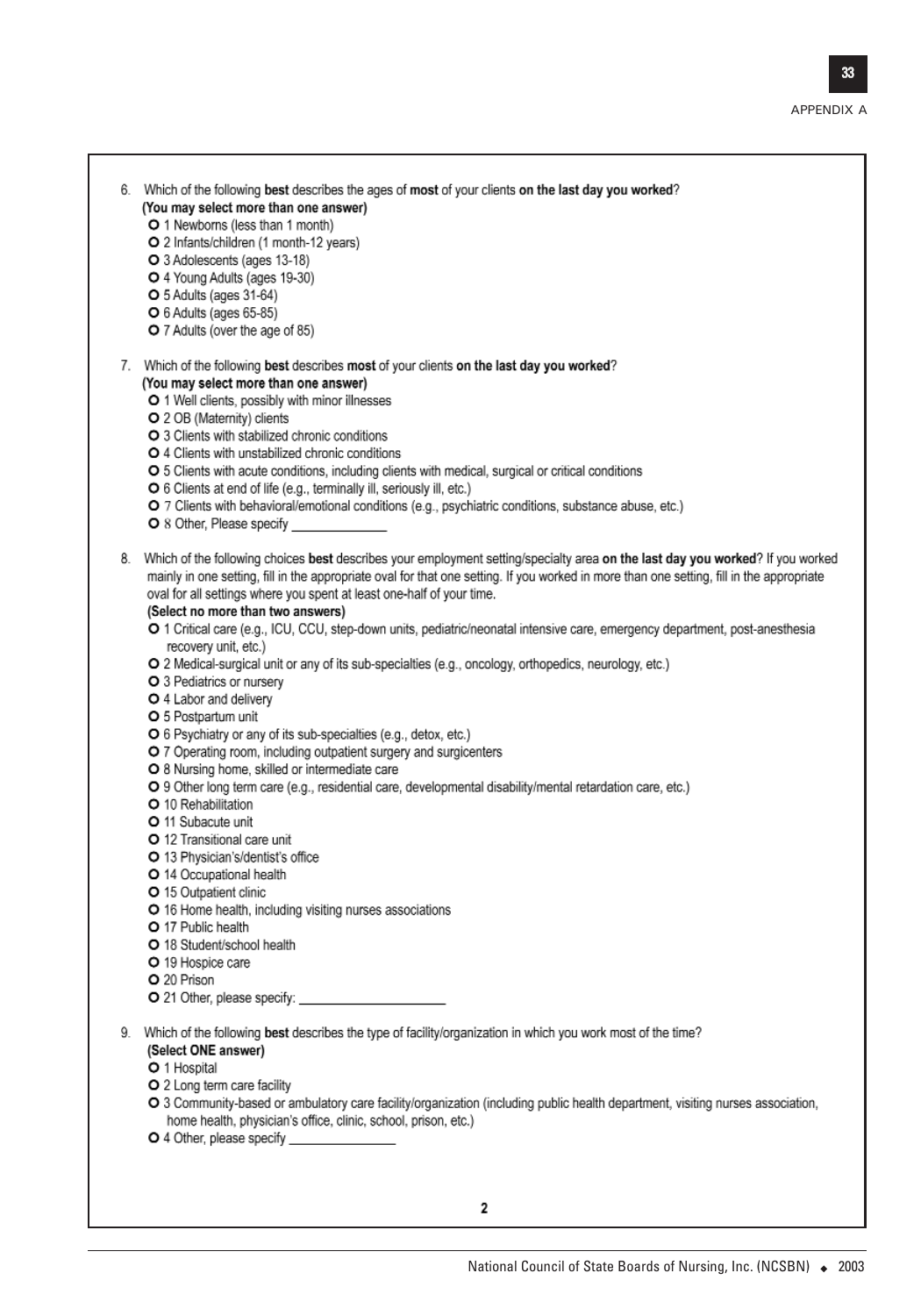(Select ONE answer) O 1 Urban/Metropolitan area O 2 Suburban area O 3 Rural area SECTION TWO: Description of selected activities 1. A. Do you provide care to pediatric clients (aged newborn to 18)?  $O$  1 Yes ○ 2 No: > skip to Question #2 1. B. If YES, in which of the following settings do you provide that care? (Select ALL that apply) O 1 Pediatric Department of acute care hospital or medical center O 2 Critical Care Unit (all ages) O 3 Neonatal Critical Care Unit (NICU) O 4 Emergency Department O 5 Maternity or Obstetrics Department (including the nursery) of acute care hospital or medical center O 6 Inpatient Surgery Department O 7 Outpatient setting (includes physician or dental office, outpatient surgery department, clinic, etc.) O 8 In the patient or client's home setting O 9 School setting O 10 Nursing home or long term care O 11 Other, please specify

10. Which of the following best describes the location of your employment setting?

- 1. C. Which of the following best describe the types of the pediatric patients for whom you provide care? (Select ALL that apply)
	- O 1 Healthy newborns
	- O 2 Newborns with health problems (including pre-maturity)
	- O 3 Well infants, children, or adolescents getting routine check-ups
	- O 4 Infants, children or adolescents with minor injuries or illness
	- O 5 Acutely ill infants, children, or adolescents
	- O 6 Infants, children or adolescents with chronic physical conditions
	- O 7 Infants, children or adolescents with chronic emotional or behavioral conditions (i.e., psychiatric illnesses, mental retardation, etc)
	- O 8 Other, please specify

2. How often did you perform the following mathematical calculations on your last day of work? Check the "NA" column if the calculation is never performed in your work setting, the "0" column if you did not perform the calculation on your last day of work, the "1" column if you performed it once, the "2" column if you performed that type of calculation twice, and so on for the "3" and "4" columns. Mark the "5+" column if you performed that type of calculation 5 or more times.

|    | <b>Mathematical Calculation</b>                                              |    | Times Performed on Last Day of<br>Work |  |  |  |  |      |  |  |  |
|----|------------------------------------------------------------------------------|----|----------------------------------------|--|--|--|--|------|--|--|--|
|    |                                                                              | ΝA |                                        |  |  |  |  | $5+$ |  |  |  |
|    | Calculate IV drip rate (drops per minute)                                    |    |                                        |  |  |  |  |      |  |  |  |
| 2  | Calculate IV rate in cc's or mI per hour                                     |    |                                        |  |  |  |  |      |  |  |  |
| 3  | Calculate the number of cc's or ml of liquid for a dose of medication        |    |                                        |  |  |  |  |      |  |  |  |
| 4  | Calculate the number of capsules or tablets for an oral dosage               |    |                                        |  |  |  |  |      |  |  |  |
| 5  | Calculate a dosage based on weight (gm/kg; cc or ml/kg, etc.)                |    |                                        |  |  |  |  |      |  |  |  |
| 6  | Convert doses to household measures (ml to teaspoons; ml to ounces,<br>etc.) |    |                                        |  |  |  |  |      |  |  |  |
| 7  | Convert grains to mg. or mg. to grains                                       |    |                                        |  |  |  |  |      |  |  |  |
| 8  | Dose titration                                                               |    |                                        |  |  |  |  |      |  |  |  |
| 9  | Other, please specify                                                        |    |                                        |  |  |  |  |      |  |  |  |
| 10 | Other, please specify                                                        |    |                                        |  |  |  |  |      |  |  |  |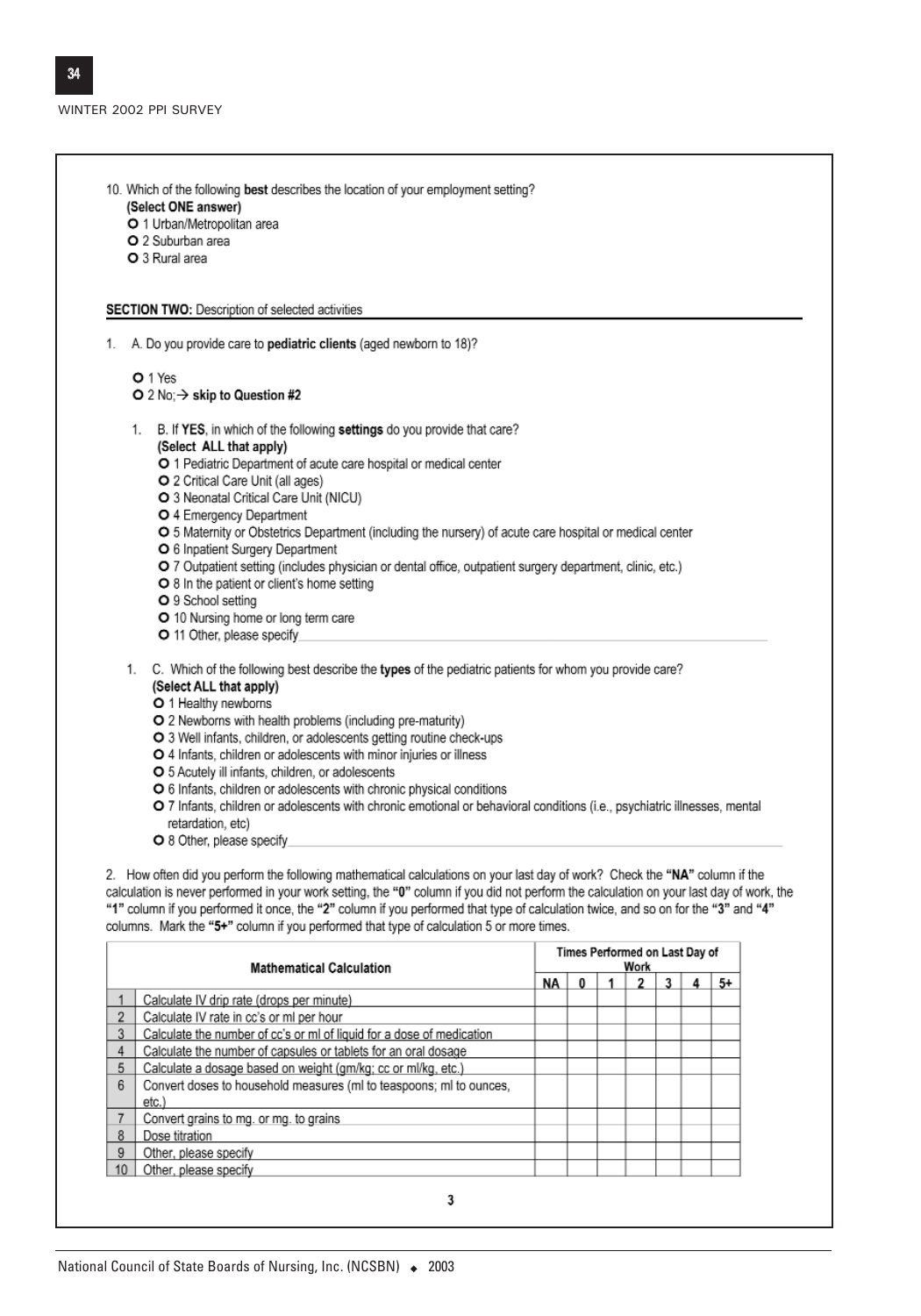$35\,$ 

|    | 3. When you perform mathematical calculations, what method(s) do you use?<br>(Choose all that apply.)                                                                                                |
|----|------------------------------------------------------------------------------------------------------------------------------------------------------------------------------------------------------|
|    | O 1 Calculate in head                                                                                                                                                                                |
|    | O 2 Use paper & pencil                                                                                                                                                                               |
|    | O 3 Use a calculator                                                                                                                                                                                 |
|    | O 4 Other, please specify:                                                                                                                                                                           |
|    | 4. In which of the following ways do you use nursing diagnoses in your work setting(s)?                                                                                                              |
|    | (Select ALL that apply)                                                                                                                                                                              |
|    | O 1 Lists of nursing diagnoses are written to guide the care given to each client<br>O 2 Pre-written standards of care/care plans/care maps/clinical pathways include pre-selected nursing diagnoses |
|    | O 3 Numbers and/or types of nursing diagnoses are used to determine the necessary level of care                                                                                                      |
|    | O 4 Numbers and/or types of nursing diagnoses are used to charge for services provided                                                                                                               |
|    | O 5 Nursing diagnoses are used to communicate with other health care team members about client needs                                                                                                 |
|    | O 6 Nursing diagnoses are used to record client/patients' progress over time                                                                                                                         |
|    | O 7 Nursing diagnoses are used in making client/patient assignments<br>O 8 Other, please specify                                                                                                     |
|    | O 9 Nursing diagnoses are not used in my work setting(s)                                                                                                                                             |
|    | 5. How is care planning typically performed in your primary work setting?                                                                                                                            |
|    | (Select ALL that apply)                                                                                                                                                                              |
|    | O 1 Each care plan is individually written                                                                                                                                                           |
|    | O 2 Standardized (pre-written) standards of care, care maps, clinical pathways, or care plans are used to guide care<br>O 3 Other, please specify                                                    |
|    |                                                                                                                                                                                                      |
|    |                                                                                                                                                                                                      |
|    | SECTION THREE: Description of your most recent typical work day.                                                                                                                                     |
| 1. | How many hours did you work on your most recent typical work day?                                                                                                                                    |
|    |                                                                                                                                                                                                      |
|    |                                                                                                                                                                                                      |
|    | Number of hours worked                                                                                                                                                                               |
| 2. | At what time of day did you start work on your most recent typical work day?                                                                                                                         |
|    |                                                                                                                                                                                                      |
|    | Time started work                                                                                                                                                                                    |
|    | For how many patients/clients were you responsible on your most recent typical work day? This includes clients or patients                                                                           |
|    | to whom you were assigned to provided direct care, indirect care (provided through others such as licensed practical nurses or                                                                       |
|    | nursing assistants), or any performance of tasks or other responsibility for care during all or any part of your time in the work                                                                    |
| 3. | setting.                                                                                                                                                                                             |
|    | Number of patients/clients for whom you were responsible or provided some type of care                                                                                                               |
|    |                                                                                                                                                                                                      |
|    | On your most recent typical work day did any licensed practical/vocational nurses (LPNs or LVNs) provide care to the<br>clients/patients for whom you had responsibility?                            |
|    |                                                                                                                                                                                                      |
|    | $O2$ No                                                                                                                                                                                              |
|    |                                                                                                                                                                                                      |
|    | 5. On your most recent typical work day did any nursing assistants (NAs) or other assistive personnel provide care to the<br>clients/patients for whom you had responsibility?                       |
|    | $O$ 1 Yes $\overline{\qquad \qquad }$<br>$\blacktriangleright$ How many NAs or assistive personnel                                                                                                   |
|    | $O2$ No                                                                                                                                                                                              |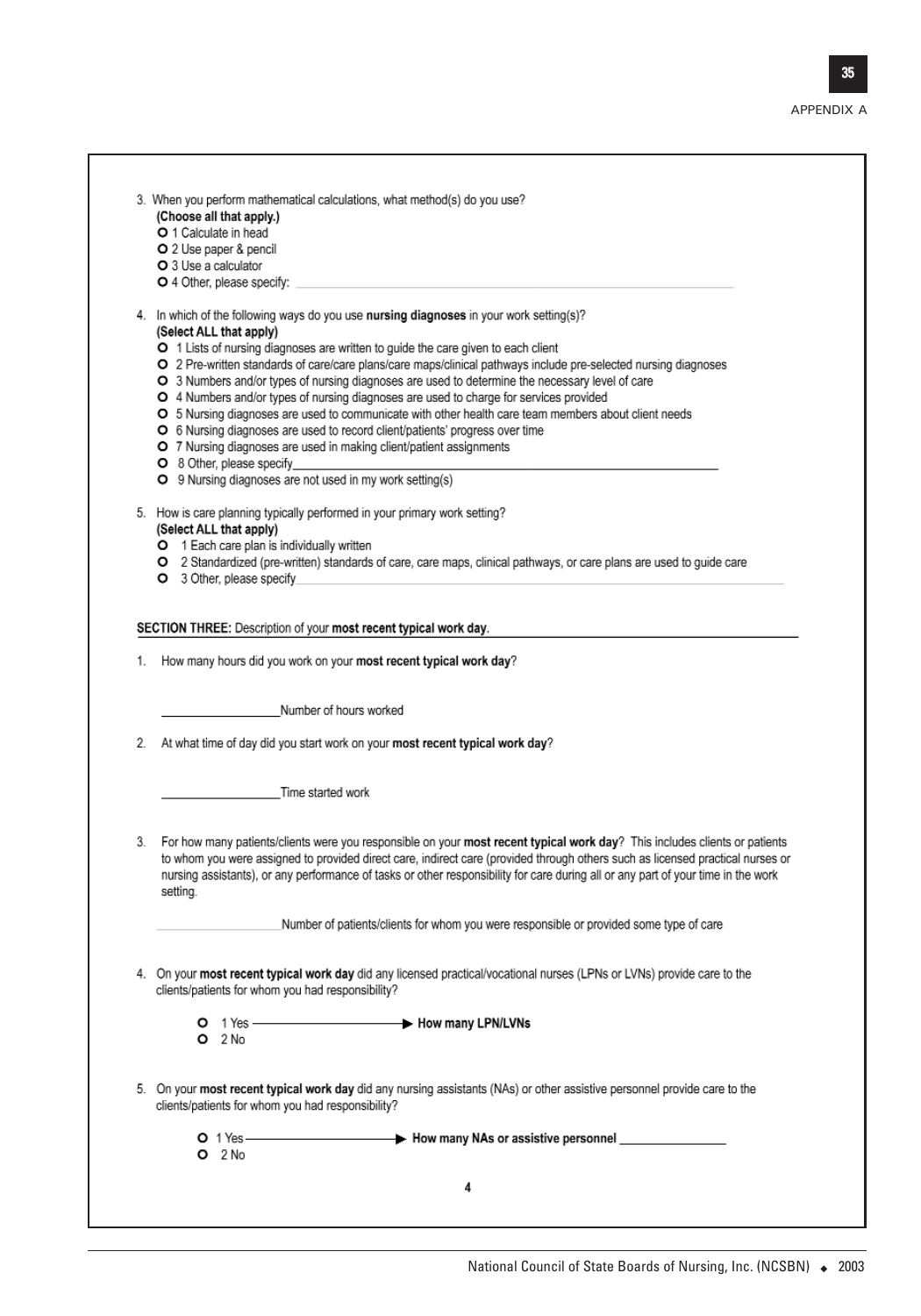6. Please describe below the general characteristics of your most recent typical work day. What general types of care did you provide to what types of clients or patients? What proportion of your day did you spend in various activities such as direct care, documentation, supervision of others, or non-nursing activities? If you worked with LPN/LVNs and/or nursing assistants or assistive personnel, what types of care did they provide to the clients or patients for whom you were responsible. How were assignments made? How did you communicate with those working with you and others on the health care team. What activities took up most of your time, etc.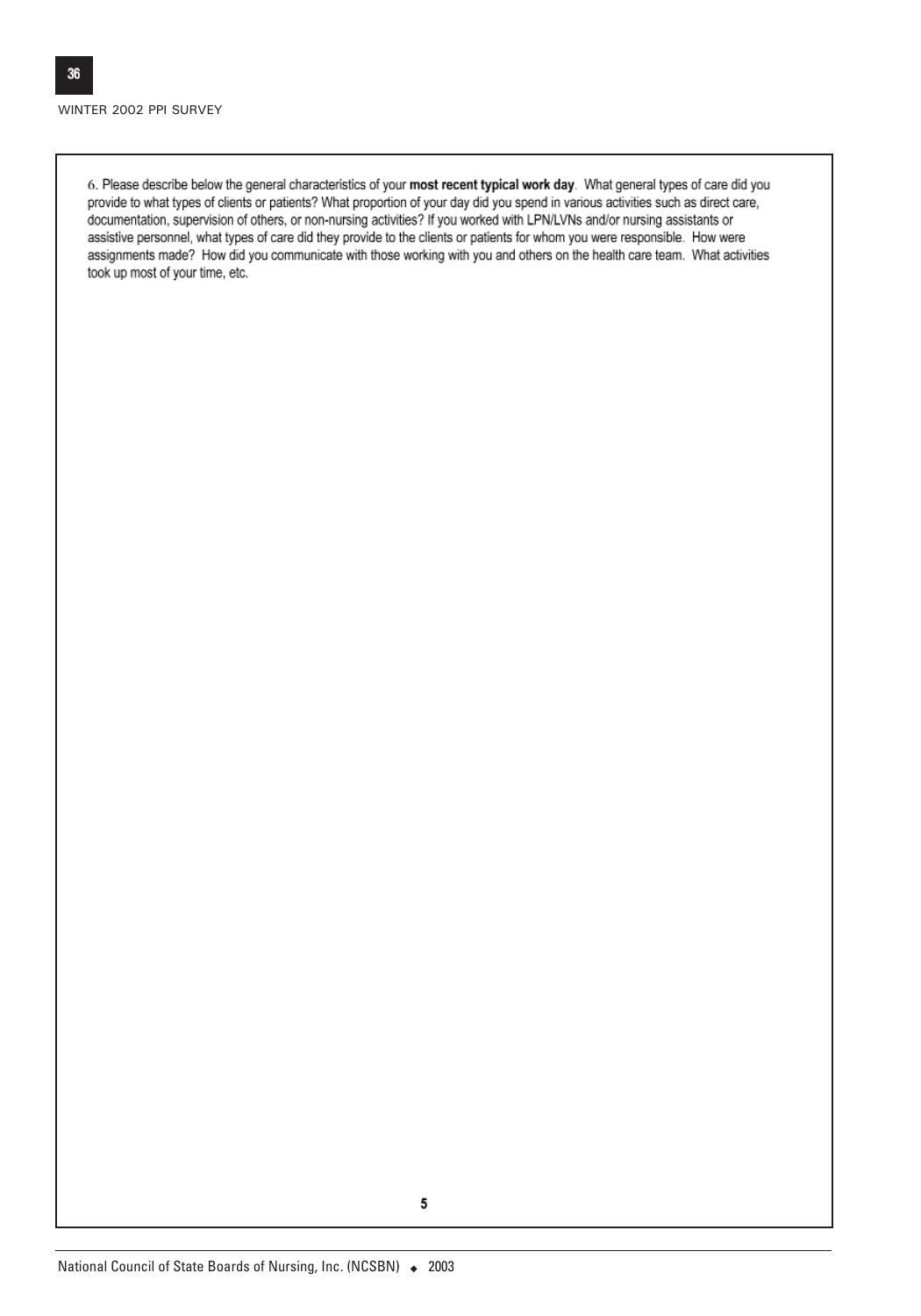- 7. Which of the following sets of activities did you personally perform on your most recent typical work day? For each of the sets of activities please mark "yes" if you performed that type of activity (but not, necessarily, all of the listed activities), "no" if you did not perform that type of activity on your last day of work, and "NA" if that type of activity is never performed in your work setting. Then please rate the approximate amount of time you spent on that type of activity on your last typical day of work using the following scale:
	- $<$ 1 = less than 1 hour
	- 1 = approximately 1 hour
	- 2 = approximately 2 hours (more than 1 1/2 and less than 2 1/2 hours)
	- 3 = approximately 3 hours (more than 2 1/2 and less than 3 1/2 hours)
	- 4 = approximately 4 hours (more than 3 1/2 and less than 4 1/2 hours)
	- 5 = approximately 5 hours (more than 4 1/2 and less than 5 1/2 hours)
	- 6 = approximately 6 hours (more than 5  $\frac{1}{2}$  and less than 6  $\frac{1}{2}$  hours)
	- $7 =$  greater than  $6\frac{1}{2}$  hours

|                |                                                                                                                                                                                                                                                                                                                                       |     | <b>Set of Activities</b><br>Performed? |    |    | Approximate Amount of Time<br>Spent on Set of Activities |                |   |   |   |   |                |
|----------------|---------------------------------------------------------------------------------------------------------------------------------------------------------------------------------------------------------------------------------------------------------------------------------------------------------------------------------------|-----|----------------------------------------|----|----|----------------------------------------------------------|----------------|---|---|---|---|----------------|
|                | <b>Sets of Activities</b>                                                                                                                                                                                                                                                                                                             | Yes | No                                     | NA | <1 | 1                                                        | $\overline{2}$ | 3 | 4 | 5 | 6 | $\overline{7}$ |
| $\mathbf{1}$   | Perform activities necessary for safe medication administration<br>(check for incompatibilities, give medications by appropriate<br>routes, check for side effects and/or desired effects, etc.)                                                                                                                                      |     |                                        |    |    |                                                          |                |   |   |   |   |                |
| $\overline{2}$ | Perform activities related to the psychological needs of clients<br>(assess for client and family psychological needs; provide support<br>and interventions to assist with coping, and maintenance or<br>improvement of psychological functioning; etc.)                                                                              |     |                                        |    |    |                                                          |                |   |   |   |   |                |
| 3              | Perform activities related to assessment and/or evaluation of<br>patients (assess physical status, evaluate lab results, monitor<br>treatment effects, etc)                                                                                                                                                                           |     |                                        |    |    |                                                          |                |   |   |   |   |                |
| 4              | Perform routine patient care activities (provide routine cares such<br>as baths, VSs, ambulation, etc.; perform procedures such as<br>wound care, placing urinary catheters, starting IVs, etc.)                                                                                                                                      |     |                                        |    |    |                                                          |                |   |   |   |   |                |
| 5              | Perform activities related to the care environment (assess clients'<br>home environments, provide a safe care environment, assess for<br>safe functioning of client care equipment, etc.)                                                                                                                                             |     |                                        |    |    |                                                          |                |   |   |   |   |                |
| 6              | Provide educational support to clients and families (assess level of<br>knowledge, teach about condition and interventions, provide<br>information about caring for others, etc.)                                                                                                                                                     |     |                                        |    |    |                                                          |                |   |   |   |   |                |
| $\overline{7}$ | Work effectively within a health care team (supervise or guide<br>care provided to clients by other staff; communicate with<br>physician, dietician, physical therapy, respiratory therapy, and/or<br>other health team members about clients; take verbal or phone<br>orders; perform discharge planning; teach staff members, etc.) |     |                                        |    |    |                                                          |                |   |   |   |   |                |
| 8              | Perform activities related to the health of the community<br>(participate in community health promotion activities such as blood<br>pressure testing, or group screenings; assess community health<br>needs; etc.)                                                                                                                    |     |                                        |    |    |                                                          |                |   |   |   |   |                |
| 9              | Perform activities related to the ethical or legal aspects of care<br>(enquire about clients' advanced directives; provide for client<br>privacy, act as a client advocate, etc.)                                                                                                                                                     |     |                                        |    |    |                                                          |                |   |   |   |   |                |
| 10             | Other activities not covered by above - write in below                                                                                                                                                                                                                                                                                |     |                                        |    |    |                                                          |                |   |   |   |   |                |
| 11             |                                                                                                                                                                                                                                                                                                                                       |     |                                        |    |    |                                                          |                |   |   |   |   |                |
| 12             |                                                                                                                                                                                                                                                                                                                                       |     |                                        |    |    |                                                          |                |   |   |   |   |                |
|                | 6                                                                                                                                                                                                                                                                                                                                     |     |                                        |    |    |                                                          |                |   |   |   |   |                |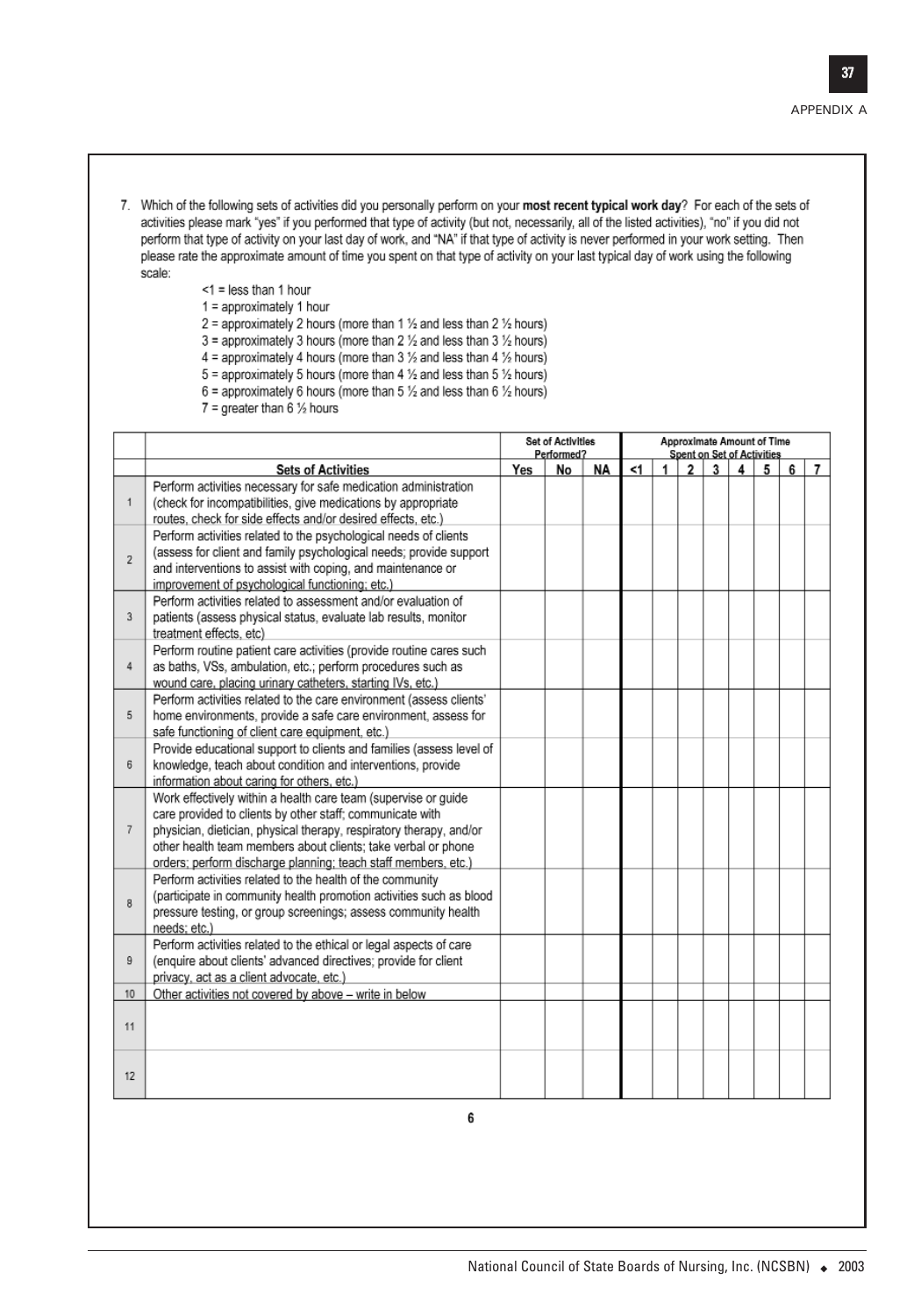#### **SECTION FOUR: Educational Preparation**

Several areas of nursing competence are listed in the following table. For each area of competence please provide two ratings. First report on the adequacy of your nursing education in that area of competence using the following scale:

1 = Yes, my educational program adequately covered this area of competence

2 = Yes, my educational program somewhat covered this area of competence

3 = No, my educational program did not cover this area of competence

Next, please indicate how important each of the areas of competence are to you in your current nursing position (i.e., how often you need the competence in the provision of care and/or in pursuing your own nursing career) using a scale of 1-5 with 1 equaling very important and 5 equaling very little importance.

|   | Area of Competence                                                                                                   | <b>Rating of Education</b> |  | Very Important------Little Importance |  |  |  |
|---|----------------------------------------------------------------------------------------------------------------------|----------------------------|--|---------------------------------------|--|--|--|
|   |                                                                                                                      |                            |  |                                       |  |  |  |
|   | Recognizing and addressing cultural differences important to the<br>provision of care                                |                            |  |                                       |  |  |  |
|   | Demonstrating caring and respect to patients and their families                                                      |                            |  |                                       |  |  |  |
|   | Maintaining an awareness of the political factors influencing the nursing<br>profession                              |                            |  |                                       |  |  |  |
|   | Balancing human, fiscal, and material resources                                                                      |                            |  |                                       |  |  |  |
| 5 | Using traditional and developing methods of discovering, retrieving, and<br>managing information in nursing practice |                            |  |                                       |  |  |  |
|   | Making a commitment to professional career development                                                               |                            |  |                                       |  |  |  |

#### SECTION FIVE: Demographic Data

- 1. Gender:
	- O 1 Male
	- O 2 Female
- 2. Age in years **YEARS**
- Select below the answer most descriptive of your racial/ethnic background  $3.$ (Select ONE answer)
	- O 1 American Indian/Alaska Native
	- O 2 Asian (e.g., Filipino, Japanese, Chinese, etc.)
	- O 3 Black/African American
	- O 4 White Hispanic or Latino
	- O 5 Non-white Hispanic or Latino
	- O 6 Native Hawaiian/Other Pacific Islander
	- O 7 White
	- O 8 Multi-ethnic or racial background
- 4. Is English the first language you learned to speak?
	- O 1 Yes
	- $O<sub>2</sub>$  No
- 5.A. Did you work as a nursing assistant/aide, etc. prior to becoming a RN?
	- O 1 Yes
		- O 2 No-------Skip to Question #6
	- 5.B. If YES, for how many years did you work as a nursing assistant/aide?

Years as nursing assistant/aide

 $\overline{7}$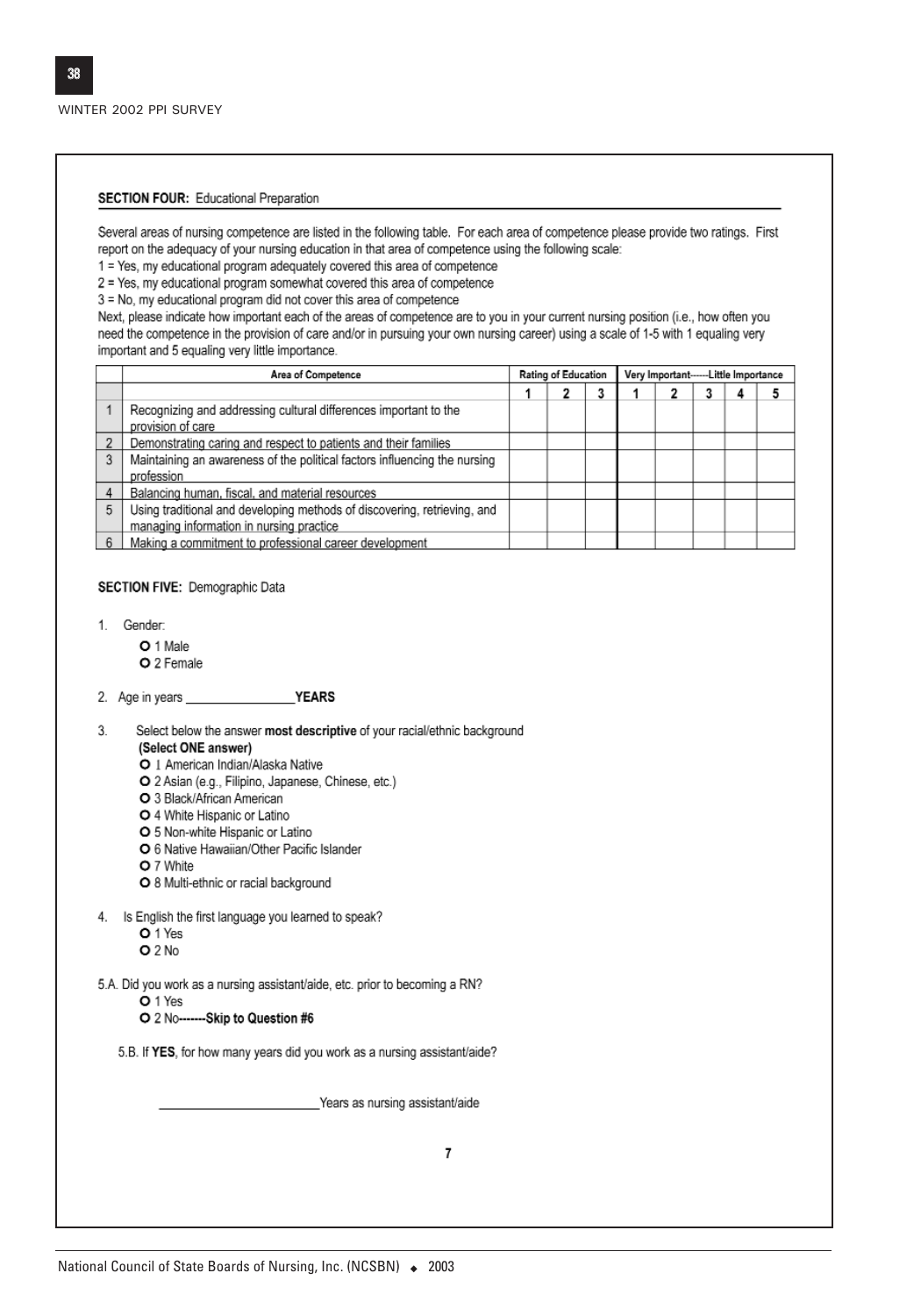6. A. Did you work as a LPN/VN prior to becoming a RN? O 1 Yes O 2 No-------Skip to Question #7 6.B. If YES, for how many years did you work as a LPN/VN? Years as LPN/VN 7. Type of basic nursing education program most recently completed: (Select ONE answer) O LPN/VN - Diploma/Certificate in U.S. O LPN/VN - Associate Degree in U.S. O RN - Diploma in U.S. O RN - Associate Degree in U.S. O RN - Baccalaureate Degree in U.S. O RN - Generic Master's Degree in U.S. O RN - Generic Doctorate in U.S. (e.g., ND) O Any nursing program NOT located in the U.S. Please write any comments you might have here or on the back of the survey: Thank you for your participation in this important work. 8

National Council of State Boards of Nursing, Inc. (NCSBN) + 2003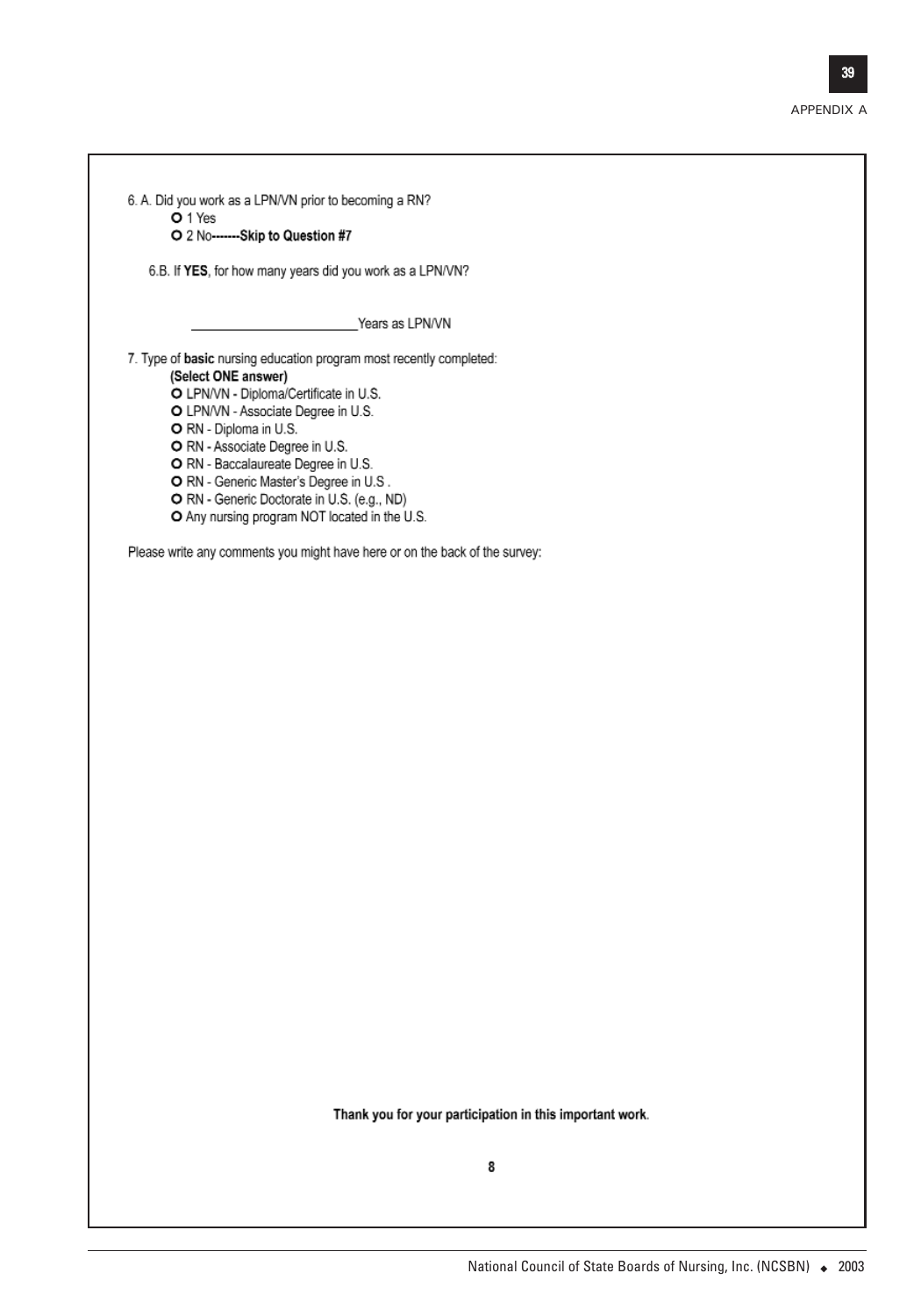### **NEWLY LICENSED NURSE PRACTICE AND PROFESSIONAL ISSUES**

#### **Licensed Practical/Vocational Nurse** December 2001

Please read each of the following questions carefully and then follow the directions for selecting one or all applicable responses. Darken the oval or check the box of the answer, or answers, that you select.

**SECTION ONE: Professional Employment** 

1. What type(s) of nursing license do you hold? (Select all that apply) O 1 LPN/VN  $O<sub>2</sub> RN$ 

2. Are you currently employed in nursing?

O 1 Yes; → skip to Question #4

#### O 2 No; → continue with Question #3, Then skip to Section Four

| A. If you answered "NO" to question #2, which of the following best represents why you are not currently employed? |
|--------------------------------------------------------------------------------------------------------------------|
| (Select the ONE best answer)                                                                                       |

- O 1 I have not been able to find the type of nursing position that I want
- O 2 No entry-level nursing positions are available in my geographic area
- O 3 A family or personal situation prevents my employment at this time
- O 4 I have returned to or am remaining in school
- O 5 I don't desire to work in nursing at this time --- Please Complete Question 3B.
- O 6 Other, please describe:
- 3. B. If in Question 3A. you answered that you don't desire to work in nursing at this time, please mark the following factors that may have led you to make that decision.

#### (Select ALL that apply)

- O 1 The stressful nature of the work
- O 2 Nursing salaries
- O 3 Shift work
- O 4 Working on holidays
- O 5 Changes in your career goals
- O 6 Other, please specify:

How many months have you been employed as a licensed nurse in your current position? \_\_\_\_\_\_\_ Months in current position 4.

5. A. How many regular (non-overtime) hours are you SCHEDULED to work in an average week?

\_Hours (non-overtime) scheduled to work per week, on average

5. B. How many hours of OVERTIME do you work in an average week?

Hours of overtime worked per week, on average

5. C. How many OVERTIME hours are MANDATED by your employer in an average week? (This means that your employer actually schedules you to work extra hours or extra shifts each week. This doesn't include the extra hours you work because your employer requires you to finish certain tasks before going home.)

Hours of employer MANDATED overtime

1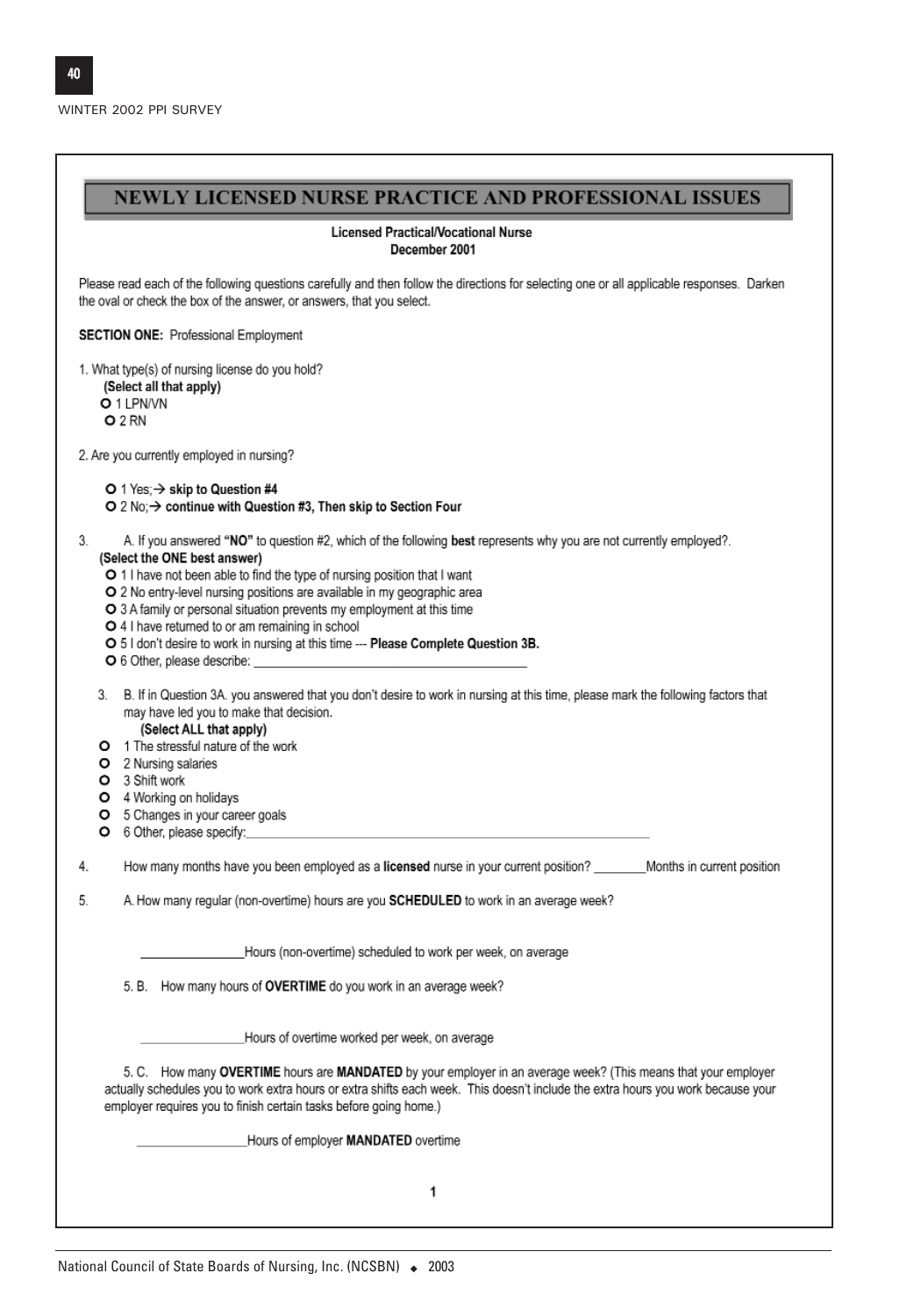6. Which of the following best describes the ages of most of your clients on the last day you worked? (You may select more than one answer) O 1 Newborns (less than 1 month) O 2 Infants/children (1 month-12 years) O 3 Adolescents (ages 13-18) O 4 Young Adults (ages 19-30) O 5 Adults (ages 31-64) O 6 Adults (ages 65-85) O 7 Adults (over the age of 85) 7. Which of the following best describes most of your clients on the last day you worked? (You may select more than one answer) O 1 Well clients, possibly with minor illnesses O 2 OB (Maternity) clients O 3 Clients with stabilized chronic conditions O 4 Clients with unstabilized chronic conditions O 5 Clients with acute conditions, including clients with medical, surgical or critical conditions O 6 Clients at end of life (e.g., terminally ill, seriously ill, etc.) O 7 Clients with behavioral/emotional conditions (e.g., psychiatric conditions, substance abuse, etc.) O 8 Other, Please specify 8. Which of the following choices best describes your employment setting/specialty area on the last day you worked? If you worked mainly in one setting, fill in the appropriate oval for that one setting. If you worked in more than one setting, fill in the appropriate oval for all settings where you spent at least one-half of your time. (Select no more than two answers) O 1 Critical care (e.g., ICU, CCU, step-down units, pediatric/neonatal intensive care, emergency department, post-anesthesia recovery unit, etc.) O 2 Medical-surgical unit or any of its sub-specialties (e.g., oncology, orthopedics, neurology, etc.) O 3 Pediatrics or nursery O 4 Labor and delivery O 5 Postpartum unit O 6 Psychiatry or any of its sub-specialties (e.g., detox, etc.) O 7 Operating room, including outpatient surgery and surgicenters O 8 Nursing home, skilled or intermediate care O 9 Other long term care (e.g., residential care, developmental disability/mental retardation care, etc.) O 10 Rehabilitation O 11 Subacute unit O 12 Transitional care unit O 13 Physician's/dentist's office O 14 Occupational health O 15 Outpatient clinic O 16 Home health, including visiting nurses associations O 17 Public health O 18 Student/school health O 19 Hospice care O 20 Prison O 21 Other, please specify: 9. Which of the following best describes the type of facility/organization in which you work most of the time? (Select ONE answer) O 1 Hospital O 2 Long term care facility O 3 Community-based or ambulatory care facility/organization (including public health department, visiting nurses association, home health, physician's office, clinic, school, prison, etc.) O 4 Other, please specify  $\overline{2}$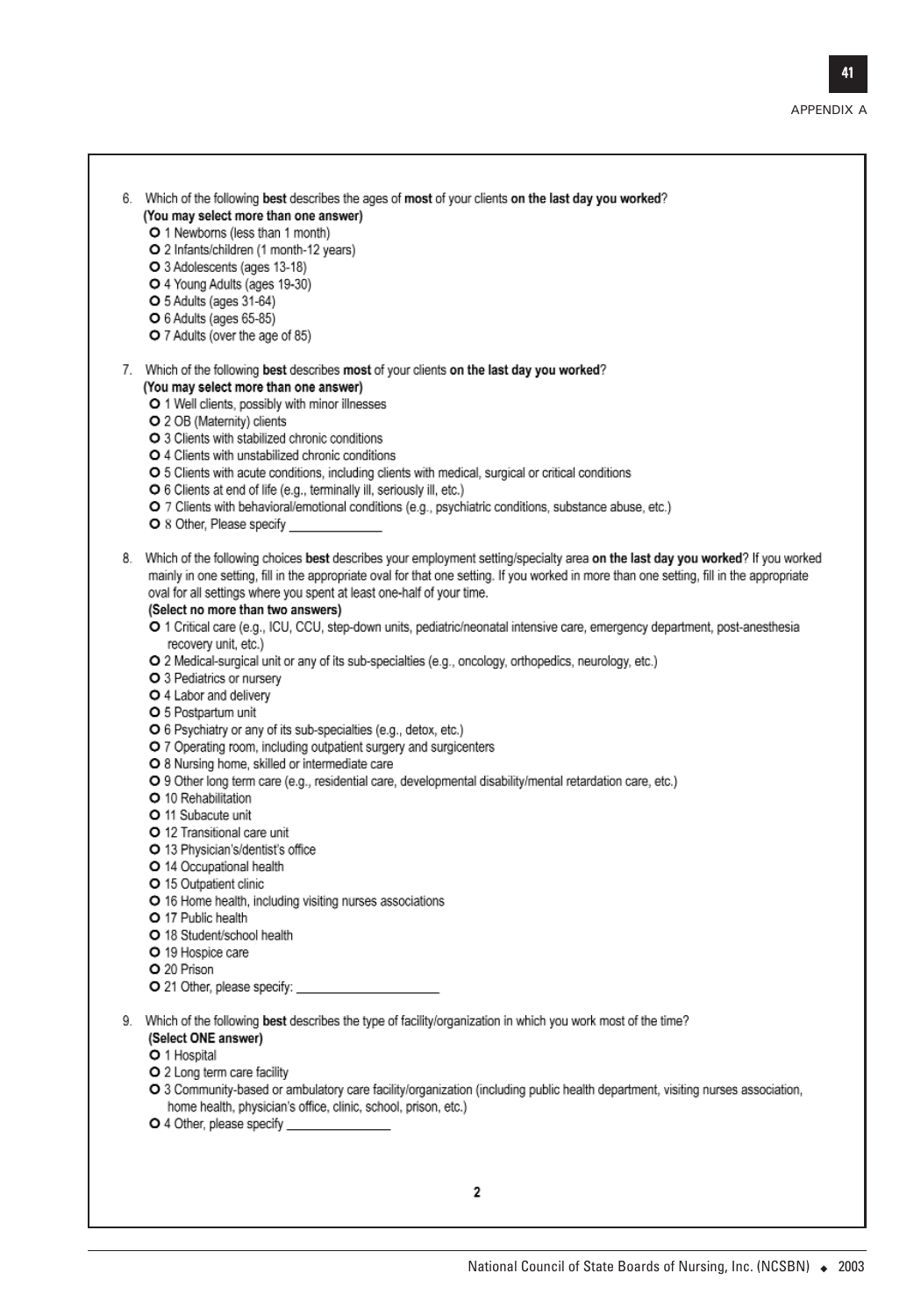(Select ONE answer) O 1 Urban/Metropolitan area O 2 Suburban area O 3 Rural area SECTION TWO: Description of selected activities 1. A. Do you provide care to pediatric clients (aged newborn to 18)? O 1 Yes  $Q$  2 No;  $\rightarrow$  skip to Question #2 1. B. If YES, in which of the following settings do you provide that care? (Select ALL that apply)

10. Which of the following best describes the location of your employment setting?

O 1 Pediatric Department of acute care hospital or medical center

- O 2 Critical Care Unit (all ages)
- O 3 Neonatal Critical Care Unit (NICU)
- O 4 Emergency Department
- O 5 Maternity or Obstetrics Department (including the nursery) of acute care hospital or medical center
- O 6 Inpatient Surgery Department
- O 7 Outpatient setting (includes physician or dental office, outpatient surgery department, clinic, etc.)
- O 8 In the patient or client's home setting
- O 9 School setting
- O 10 Nursing home or long term care
- O 11 Other, please specify\_

1. C. Which of the following best describe the types of the pediatric patients for whom you provide care? (Select ALL that apply)

- O 1 Healthy newborns
- O 2 Newborns with health problems (including pre-maturity)
- O 3 Well infants, children, or adolescents getting routine check-ups
- O 4 Infants, children or adolescents with minor injuries or illness
- O 5 Acutely ill infants, children, or adolescents
- O 6 Infants, children or adolescents with chronic physical conditions
- O 7 Infants, children or adolescents with chronic emotional or behavioral conditions (i.e., psychiatric illnesses, mental retardation, etc)
- O 8 Other, please specify

2. How often did you perform the following mathematical calculations on your last day of work? Check the "NA" column if the calculation is never performed in your work setting, the "0" column if you did not perform the calculation on your last day of work, the "1" column if you performed it once, the "2" column if you performed that type of calculation twice, and so on for the "3" and "4" columns. Mark the "5+" column if you performed that type of calculation 5 or more times.

|    | <b>Mathematical Calculation</b>                                              |  | Times Performed on Last Day of<br>Work |  |  |  |  |      |  |  |  |
|----|------------------------------------------------------------------------------|--|----------------------------------------|--|--|--|--|------|--|--|--|
|    |                                                                              |  |                                        |  |  |  |  | $5+$ |  |  |  |
|    | Calculate IV drip rate (drops per minute)                                    |  |                                        |  |  |  |  |      |  |  |  |
| 2  | Calculate IV rate in cc's or ml per hour                                     |  |                                        |  |  |  |  |      |  |  |  |
| 3  | Calculate the number of cc's or ml of liquid for a dose of medication        |  |                                        |  |  |  |  |      |  |  |  |
| 4  | Calculate the number of capsules or tablets for an oral dosage               |  |                                        |  |  |  |  |      |  |  |  |
| 5  | Calculate a dosage based on weight (gm/kg; cc or ml/kg, etc.)                |  |                                        |  |  |  |  |      |  |  |  |
| 6  | Convert doses to household measures (ml to teaspoons; ml to ounces,<br>etc.) |  |                                        |  |  |  |  |      |  |  |  |
| 7  | Convert grains to mg. or mg. to grains                                       |  |                                        |  |  |  |  |      |  |  |  |
| 8  | Dose titration                                                               |  |                                        |  |  |  |  |      |  |  |  |
| 9  | Other, please specify                                                        |  |                                        |  |  |  |  |      |  |  |  |
| 10 | Other, please specify                                                        |  |                                        |  |  |  |  |      |  |  |  |
|    | 2                                                                            |  |                                        |  |  |  |  |      |  |  |  |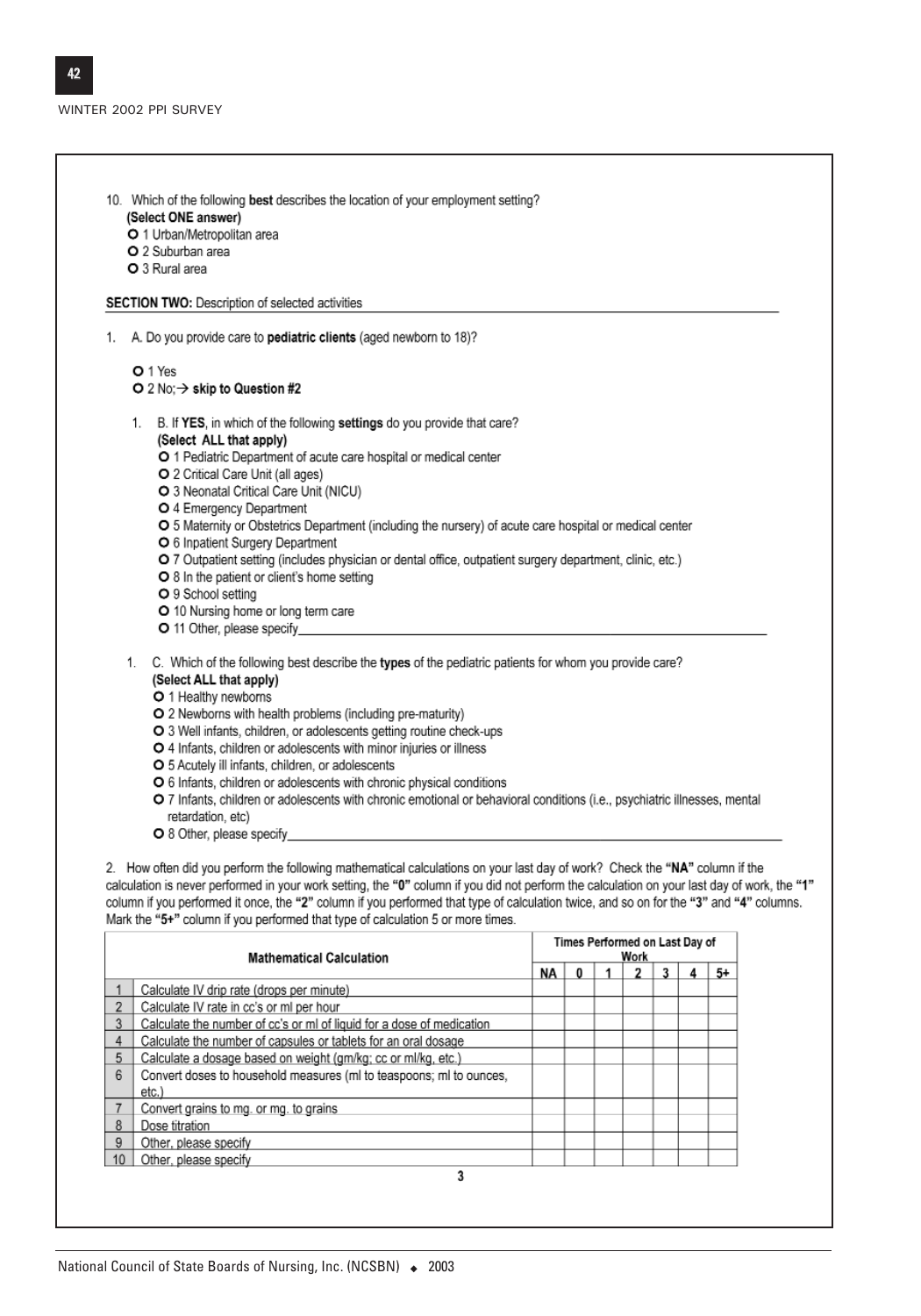|    | 3. When you perform mathematical calculations, what method(s) do you use?<br>(Choose all that apply.)                                                                                                                                        |
|----|----------------------------------------------------------------------------------------------------------------------------------------------------------------------------------------------------------------------------------------------|
|    | O 1 Calculate in head                                                                                                                                                                                                                        |
|    | O 2 Use paper & pencil<br>O 3 Use a calculator                                                                                                                                                                                               |
|    | O 4 Other, please specify:                                                                                                                                                                                                                   |
|    |                                                                                                                                                                                                                                              |
|    | 4. In which of the following ways do you use nursing diagnoses in your work setting(s)?<br>(Select ALL that apply)                                                                                                                           |
|    | O 1 Lists of nursing diagnoses are written to guide the care given to each client                                                                                                                                                            |
|    | O 2 Pre-written standards of care/care plans/care maps/clinical pathways include pre-selected nursing diagnoses                                                                                                                              |
|    | O 3 Numbers and/or types of nursing diagnoses are used to determine the necessary level of care                                                                                                                                              |
|    | O 4 Numbers and/or types of nursing diagnoses are used to charge for services provided                                                                                                                                                       |
|    | O 5 Nursing diagnoses are used to communicate with other health care team members about client needs                                                                                                                                         |
|    | O 6 Nursing diagnoses are used to record client/patients' progress over time<br>O 7 Nursing diagnoses are used in making client/patient assignments                                                                                          |
|    | O 8 Other, please specify                                                                                                                                                                                                                    |
|    | O 9 Nursing diagnoses are not used in my work setting(s)                                                                                                                                                                                     |
|    | 5. How is care planning typically performed in your primary work setting?                                                                                                                                                                    |
|    | (Select ALL that apply)                                                                                                                                                                                                                      |
|    | O 1 Each care plan is individually written                                                                                                                                                                                                   |
|    | O 2 Standardized (pre-written) standards of care, care maps, clinical pathways, or care plans are used to guide care                                                                                                                         |
|    | O 3 Other, please specify                                                                                                                                                                                                                    |
|    | 1. How many hours did you work on your most recent typical work day?                                                                                                                                                                         |
|    |                                                                                                                                                                                                                                              |
|    | Number of hours worked                                                                                                                                                                                                                       |
|    | 2. At what time of day did you start work on your most recent typical work day?                                                                                                                                                              |
|    | Time started work                                                                                                                                                                                                                            |
| 3. | whom you were assigned to provided direct care, indirect care (provided through others such as nursing assistants), or any<br>performance of tasks or other responsibility for care during all or any part of your time in the work setting. |
|    | Number of patients/clients for whom you were responsible or provided some type of care                                                                                                                                                       |
|    | 4. On your most recent typical work day did any nursing assistants (NAs) or other assistive personnel provide care to the                                                                                                                    |
|    | clients/patients for whom you had responsibility?                                                                                                                                                                                            |
|    | $\blacktriangleright$ How many NAs or assistive personnel<br>$O$ 1 Yes $-$                                                                                                                                                                   |
|    | $O2$ No                                                                                                                                                                                                                                      |
|    | For how many patients/clients were you responsible on your most recent typical work day? This includes clients or patients to                                                                                                                |
|    |                                                                                                                                                                                                                                              |
|    |                                                                                                                                                                                                                                              |
|    |                                                                                                                                                                                                                                              |
|    | 4                                                                                                                                                                                                                                            |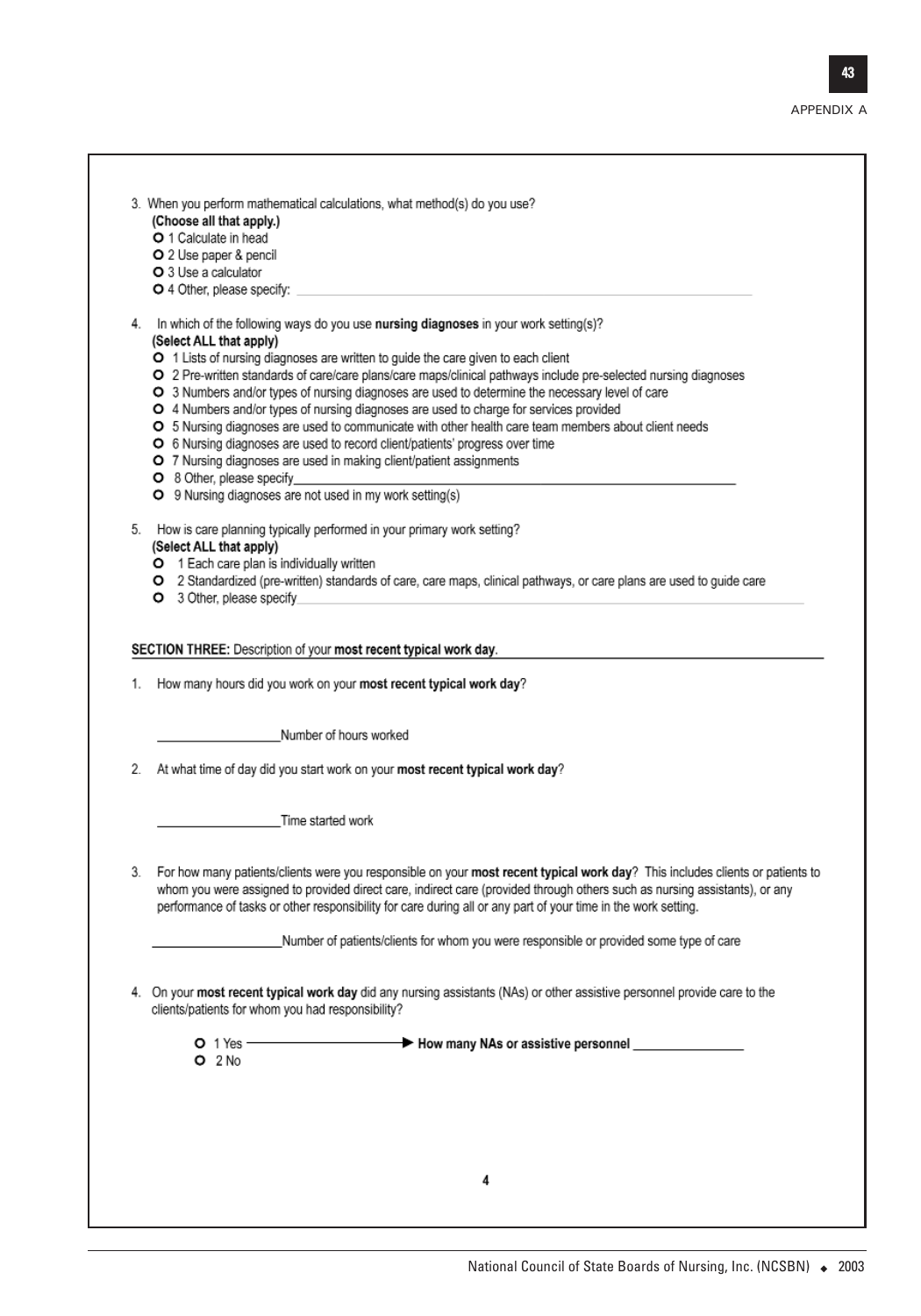5. Please describe below the general characteristics of your most recent typical work day. What general types of care did you provide to what types of clients or patients? What proportion of your day did you spend in various activities such as direct care, documentation, supervision of others, or non-nursing activities? If you worked with nursing assistants or assistive personnel, what types of care did they provide to your assigned clients or patients. How were assignments made? How did you communicate with those working with you and others on the health care team? What activities took up most of your time, etc.?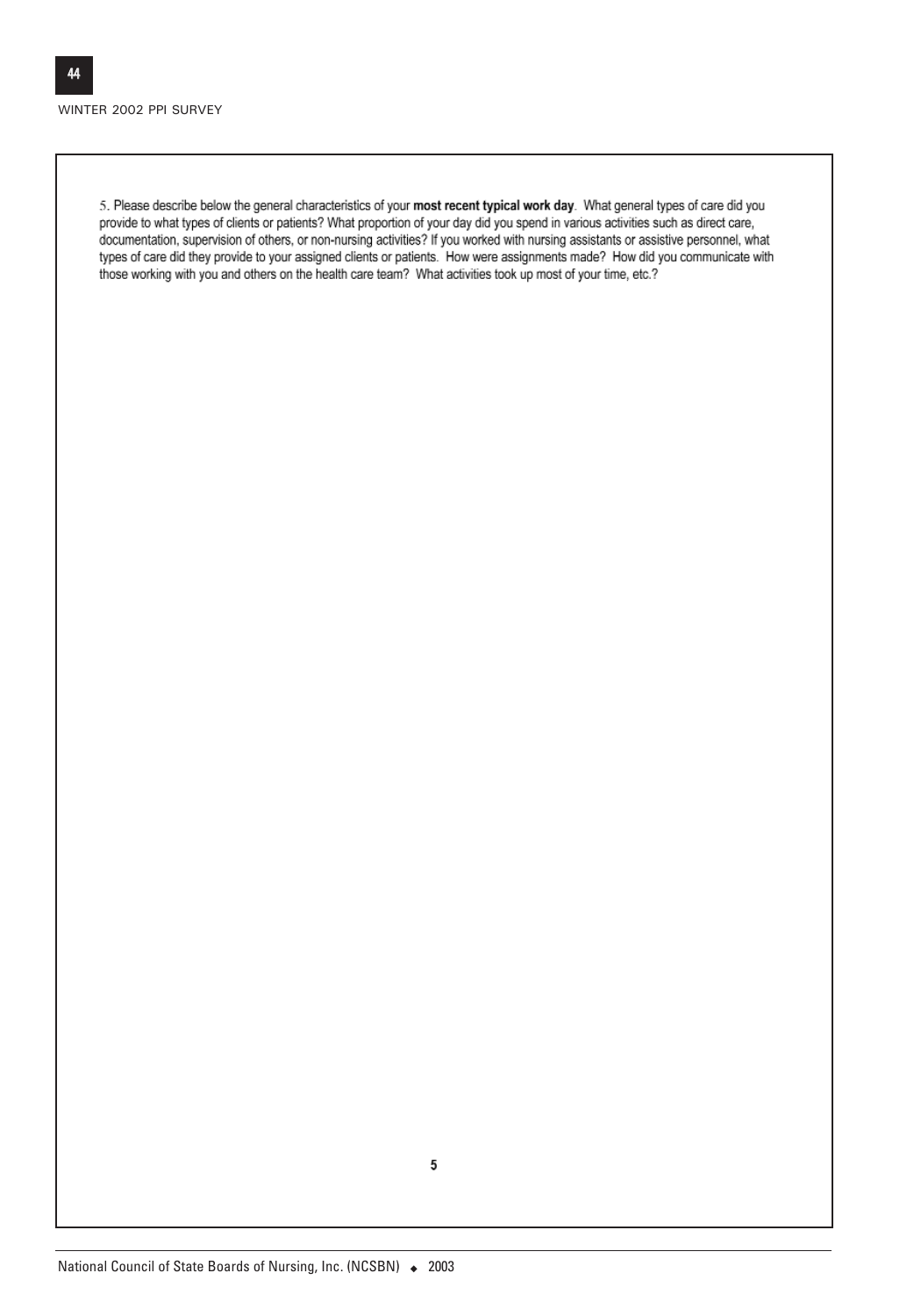- activities please mark "yes" if you performed that type of activity (but not, necessarily, all of the listed activities), "no" if you did not perform that type of activity on your last day of work, and "NA" if that type of activity is never performed in your work setting. Then please rate the approximate amount of time you spent on that type of activity on your last typical day of work using the following scale:
	- $<$ 1 = less than 1 hour

1 = approximately 1 hour

2 = approximately 2 hours (more than 1 1/2 and less than 2 1/2 hours)

3 = approximately 3 hours (more than 2 1/2 and less than 3 1/2 hours)

- 4 = approximately 4 hours (more than 3 1/2 and less than 4 1/2 hours)
- 5 = approximately 5 hours (more than 4 1/2 and less than 5 1/2 hours)
- 6 = approximately 6 hours (more than 5  $\frac{1}{2}$  and less than 6  $\frac{1}{2}$  hours)

 $7 =$  greater than 6  $\frac{1}{2}$  hours

|                |                                                                                                                             |     | <b>Set of Activities</b><br>Performed? |    |    |   |   |   |   | Approximate Amount of Time<br>Spent on Set of Activities |   |                |
|----------------|-----------------------------------------------------------------------------------------------------------------------------|-----|----------------------------------------|----|----|---|---|---|---|----------------------------------------------------------|---|----------------|
|                | <b>Sets of Activities</b>                                                                                                   | Yes | No                                     | NΑ | <1 | 1 | 2 | 3 | 4 | 5                                                        | 6 | $\overline{7}$ |
|                | Perform activities necessary for safe medication administration                                                             |     |                                        |    |    |   |   |   |   |                                                          |   |                |
| $\mathbf{1}$   | (check for incompatibilities, give medications by appropriate                                                               |     |                                        |    |    |   |   |   |   |                                                          |   |                |
|                | routes, check for side effects and/or desired effects, etc.)                                                                |     |                                        |    |    |   |   |   |   |                                                          |   |                |
|                | Perform activities related to the psychological needs of clients                                                            |     |                                        |    |    |   |   |   |   |                                                          |   |                |
| $\overline{2}$ | (assess for client and family psychological needs; provide support                                                          |     |                                        |    |    |   |   |   |   |                                                          |   |                |
|                | and interventions to assist with coping, and maintenance or                                                                 |     |                                        |    |    |   |   |   |   |                                                          |   |                |
|                | improvement of psychological functioning; etc.)<br>Perform activities related to assessment and/or evaluation of            |     |                                        |    |    |   |   |   |   |                                                          |   |                |
| 3              | patients (assess physical status, evaluate lab results, monitor                                                             |     |                                        |    |    |   |   |   |   |                                                          |   |                |
|                | treatment effects, etc)                                                                                                     |     |                                        |    |    |   |   |   |   |                                                          |   |                |
|                | Perform routine patient care activities (provide routine cares such                                                         |     |                                        |    |    |   |   |   |   |                                                          |   |                |
| 4              | as baths, VSs, ambulation, etc.; perform procedures such as                                                                 |     |                                        |    |    |   |   |   |   |                                                          |   |                |
|                | wound care, placing urinary catheters, starting IVs, etc.)                                                                  |     |                                        |    |    |   |   |   |   |                                                          |   |                |
|                | Perform activities related to the care environment (assess clients'                                                         |     |                                        |    |    |   |   |   |   |                                                          |   |                |
| 5              | home environments, provide a safe care environment, assess for                                                              |     |                                        |    |    |   |   |   |   |                                                          |   |                |
|                | safe functioning of client care equipment, etc.)                                                                            |     |                                        |    |    |   |   |   |   |                                                          |   |                |
|                | Provide educational support to clients and families (assess level of                                                        |     |                                        |    |    |   |   |   |   |                                                          |   |                |
| 6              | knowledge, teach about condition and interventions, provide                                                                 |     |                                        |    |    |   |   |   |   |                                                          |   |                |
|                | information about caring for others, etc.)                                                                                  |     |                                        |    |    |   |   |   |   |                                                          |   |                |
|                | Work effectively within a health care team (supervise or guide                                                              |     |                                        |    |    |   |   |   |   |                                                          |   |                |
|                | care provided to clients by other staff; communicate with                                                                   |     |                                        |    |    |   |   |   |   |                                                          |   |                |
| $\overline{7}$ | physician, dietician, physical therapy, respiratory therapy, and/or                                                         |     |                                        |    |    |   |   |   |   |                                                          |   |                |
|                | other health team members about clients; take verbal or phone                                                               |     |                                        |    |    |   |   |   |   |                                                          |   |                |
|                | orders; perform discharge planning; teach staff members, etc.)<br>Perform activities related to the health of the community |     |                                        |    |    |   |   |   |   |                                                          |   |                |
|                | (participate in community health promotion activities such as blood                                                         |     |                                        |    |    |   |   |   |   |                                                          |   |                |
| 8              | pressure testing, or group screenings; assess community health                                                              |     |                                        |    |    |   |   |   |   |                                                          |   |                |
|                | needs; etc.)                                                                                                                |     |                                        |    |    |   |   |   |   |                                                          |   |                |
|                | Perform activities related to the ethical or legal aspects of care                                                          |     |                                        |    |    |   |   |   |   |                                                          |   |                |
| 9              | (enquire about clients' advanced directives; provide for client                                                             |     |                                        |    |    |   |   |   |   |                                                          |   |                |
|                | privacy, act as a client advocate, etc.)                                                                                    |     |                                        |    |    |   |   |   |   |                                                          |   |                |
| 10             | Other activities not covered by above - write in below                                                                      |     |                                        |    |    |   |   |   |   |                                                          |   |                |
|                |                                                                                                                             |     |                                        |    |    |   |   |   |   |                                                          |   |                |
| 11             |                                                                                                                             |     |                                        |    |    |   |   |   |   |                                                          |   |                |
|                |                                                                                                                             |     |                                        |    |    |   |   |   |   |                                                          |   |                |
|                |                                                                                                                             |     |                                        |    |    |   |   |   |   |                                                          |   |                |
| 12             |                                                                                                                             |     |                                        |    |    |   |   |   |   |                                                          |   |                |
|                |                                                                                                                             |     |                                        |    |    |   |   |   |   |                                                          |   |                |
|                |                                                                                                                             |     |                                        |    |    |   |   |   |   |                                                          |   |                |

6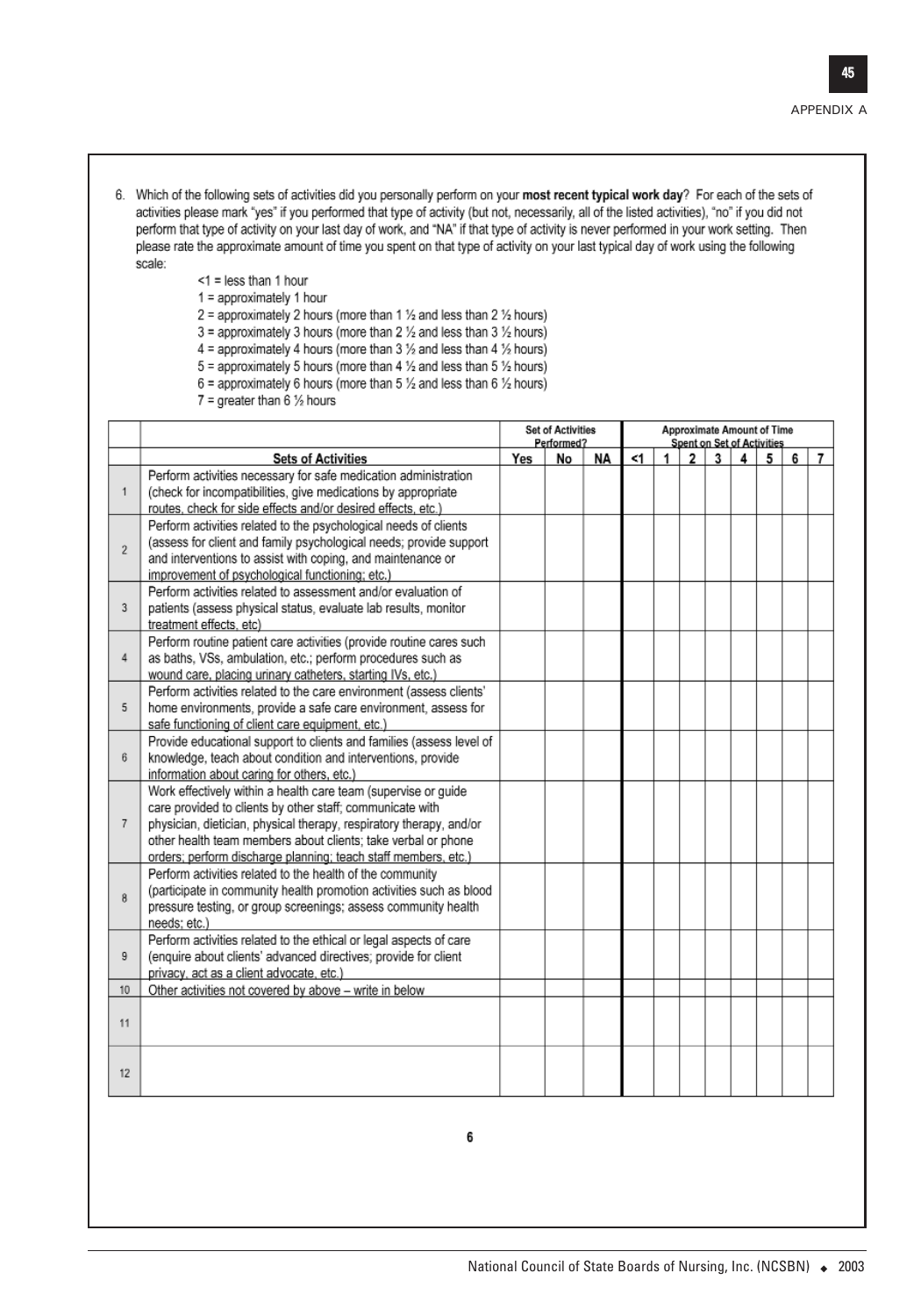| 1. Gender:                                                    |                                                                                              |
|---------------------------------------------------------------|----------------------------------------------------------------------------------------------|
| O 1 Male                                                      |                                                                                              |
| O 2 Female                                                    |                                                                                              |
| 2. Age in years                                               | <b>YEARS</b>                                                                                 |
| 3.                                                            | Select below the answer most descriptive of your racial/ethnic background                    |
| (Select ONE answer)                                           |                                                                                              |
| O 1 American Indian/Alaska Native                             |                                                                                              |
|                                                               | O 2 Asian (e.g., Filipino, Japanese, Chinese, etc.)                                          |
| O 3 Black/African American                                    |                                                                                              |
| O 4 White Hispanic or Latino                                  |                                                                                              |
| O 5 Non-white Hispanic or Latino                              |                                                                                              |
|                                                               | O 6 Native Hawaiian/Other Pacific Islander                                                   |
| O 7 White                                                     |                                                                                              |
| O 8 Multi-ethnic or racial background                         |                                                                                              |
| 4.                                                            | Is English the first language you learned to speak?                                          |
| O 1 Yes                                                       |                                                                                              |
| $O2$ No                                                       |                                                                                              |
|                                                               |                                                                                              |
| O <sub>1</sub> Yes                                            | 5.A. Did you work as a nursing assistant/aide, etc. prior to becoming a licensed LPN?        |
| O 2 No-------Skip to Question #6                              |                                                                                              |
|                                                               |                                                                                              |
|                                                               | Years as nursing assistant/aide                                                              |
|                                                               |                                                                                              |
|                                                               | 7. Type of basic nursing education program most recently completed:                          |
| (Select ONE answer)                                           |                                                                                              |
| O LPN/VN - Diploma/Certificate in U.S.                        |                                                                                              |
| O LPN/VN - Associate Degree in U.S.<br>O RN - Diploma in U.S. |                                                                                              |
| O RN - Associate Degree in U.S.                               |                                                                                              |
| O RN - Baccalaureate Degree in U.S.                           |                                                                                              |
|                                                               |                                                                                              |
|                                                               | O RN - Generic Master's Degree in U.S.                                                       |
|                                                               | O RN - Generic Doctorate in U.S. (e.g., ND)<br>O Any nursing program NOT located in the U.S. |
|                                                               | Please write any comments you might have here or on the back of the survey:                  |
|                                                               |                                                                                              |
|                                                               |                                                                                              |
|                                                               |                                                                                              |
|                                                               |                                                                                              |
|                                                               |                                                                                              |
|                                                               |                                                                                              |
|                                                               |                                                                                              |